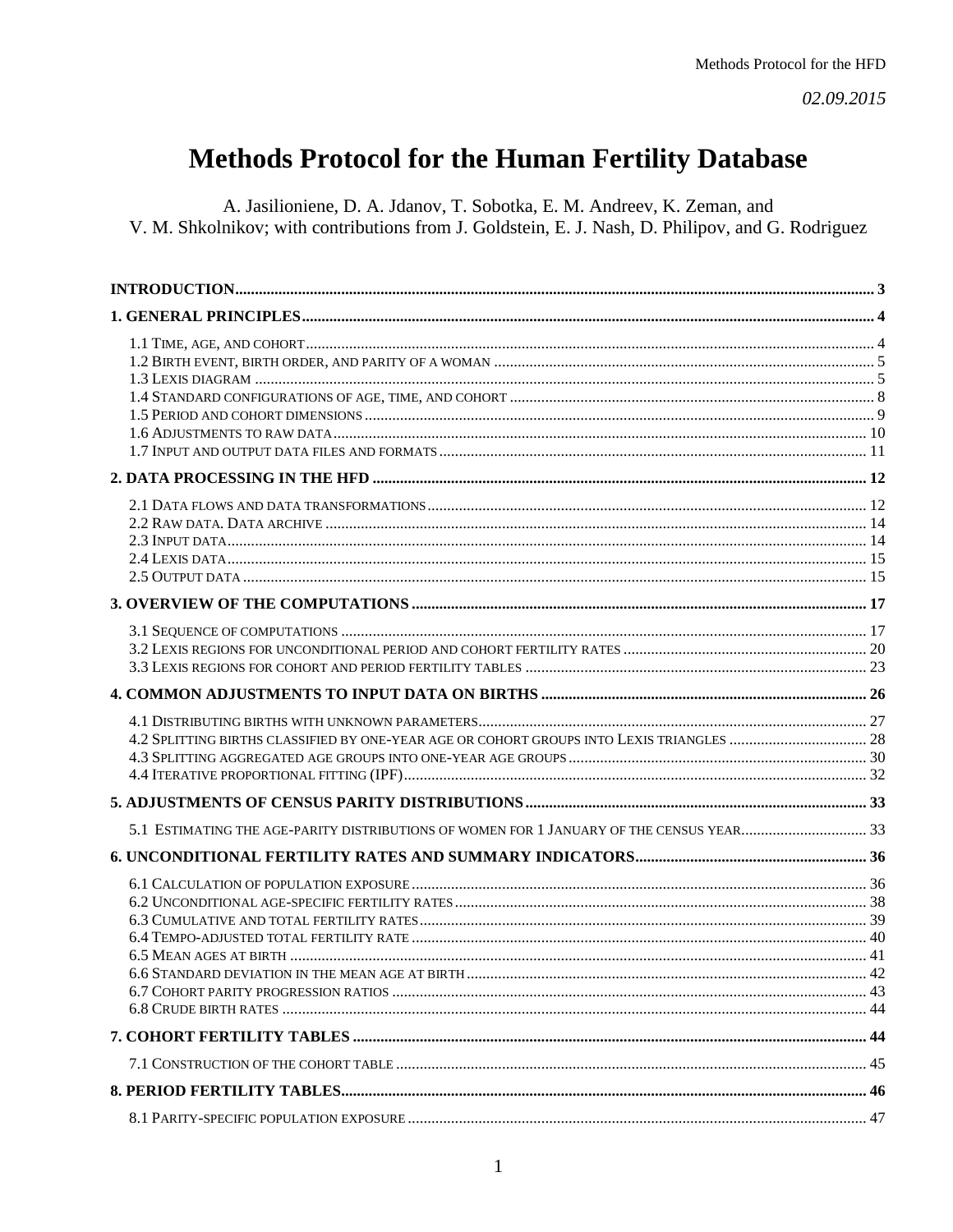#### Methods Protocol for the HFD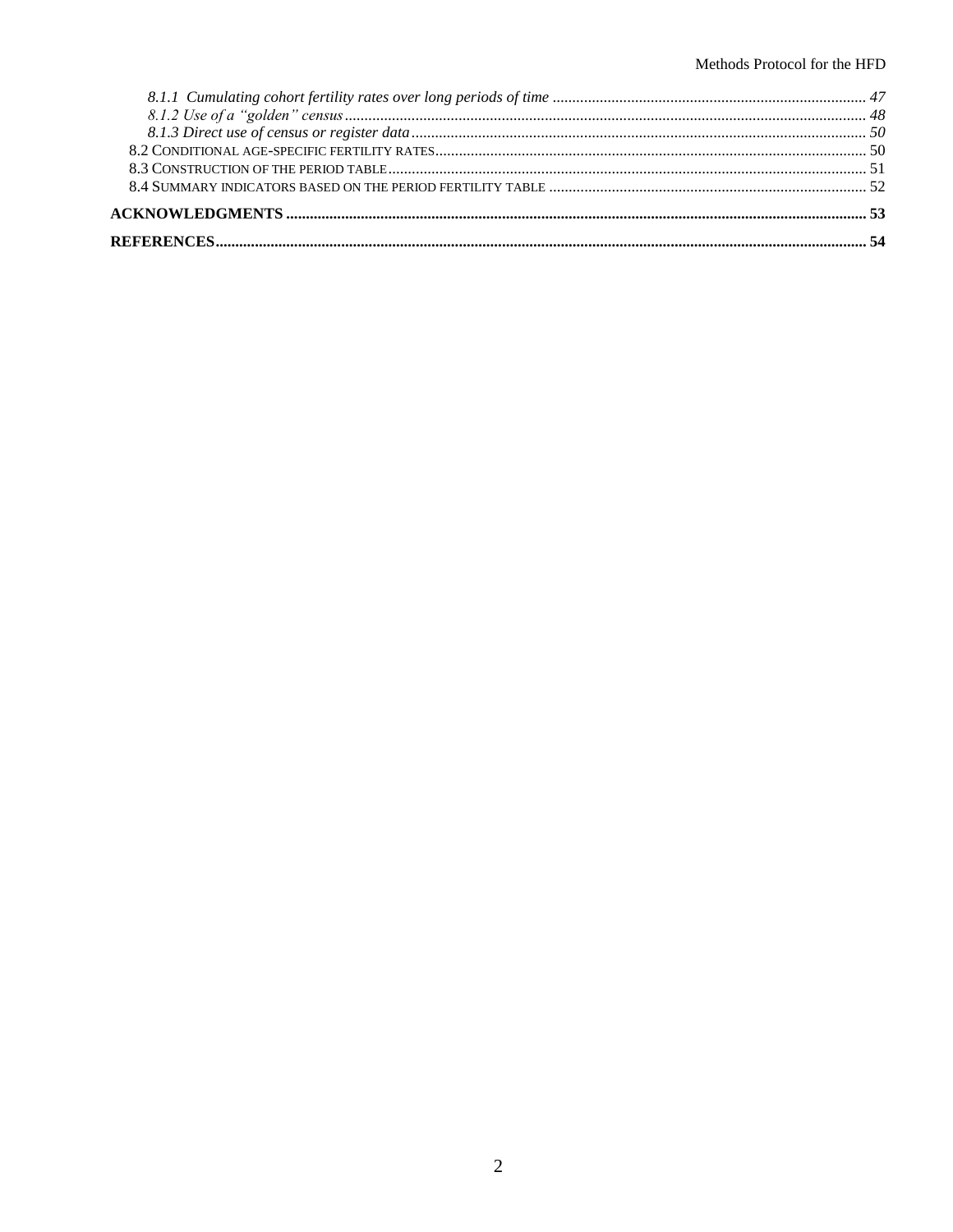Methods Protocol for the HFD

## <span id="page-2-0"></span>**Introduction**

 $\overline{a}$ 

The Human Fertility Database is a joint project of the Max Planck Institute for Demographic Research (MPIDR) and the Vienna Institute of Demography (VID), based at MPIDR. The database is intended to help fill in the gaps in fertility data availability and comparability. The main goal of the database is to document changes and inter-country differences in fertility in the past and in the modern era. We seek to provide the international research community and other interested users with free and user-friendly access to detailed and high-quality data on period and cohort fertility. Following the example of the Human Mortality Database (HMD, [www.mortality.org](http://www.mortality.org/) and [www.humanmortality.de\)](http://www.humanmortality.de/), our guiding principles are comparability, flexibility, accessibility, and reproducibility. When complete, the database will contain original data for around 35-40 countries or areas, as well as input data used in computations.<sup>1</sup>

The HFD is based on one and the same type of initial data: the original, officially registered, live birth counts by calendar year, the age of the mother and/or the mother's year of birth (i.e., birth cohort), and, whenever possible, the biological birth order. These data, together with the exposure population estimates generated using data on population size and deaths (mostly) from the HMD, selected population censuses, and register data; are used for further computations with a uniform set of methods. More detailed information – for example, about sources of raw data<sup>2</sup>, specific adjustments to raw data, and comments about data quality – is provided separately in the documentation for each country, region, or population. The major HFD output (for all birth orders combined and, when available, by birth order) includes detailed age-specific fertility rates; total fertility rates; tempoadjusted total fertility rates; mean ages at birth; the standard deviation in the mean age at birth; cohort and period fertility tables; as well as selected aggregate indicators from these fertility tables.

This document first describes the general principles that are used in constructing and presenting the database. Next, it outlines the data processing within the HFD and provides an overview of the

 $<sup>1</sup>$  The Human Fertility Database works with the official data provided or published by national statistical agencies. The HFD</sup> methodology is based on the assumption that the input data are restricted to countries and years for which data cover the entire population, and for which the registration of demographic events is complete or nearly complete. We have not established precise criteria for the inclusion, since we are still learning about the statistical systems of many countries. We plan that the HFD will cover almost all countries included in the HMD and several other countries with high-quality data. In order to provide fertility data for countries and periods for which the birth data are incomplete or do not come from the official sources, or do not correspond to the HFD data quality standards, we are also assembling a collection of data compiled by other organizations or individuals—the Human Fertility Collection (HFC).

 $2$  The term "raw data" refers in this document to the original data files obtained from individual countries (birth counts, population exposure data, parity distribution data from population registers and censuses) that were not yet modified or standardised for the purposes of the HFD.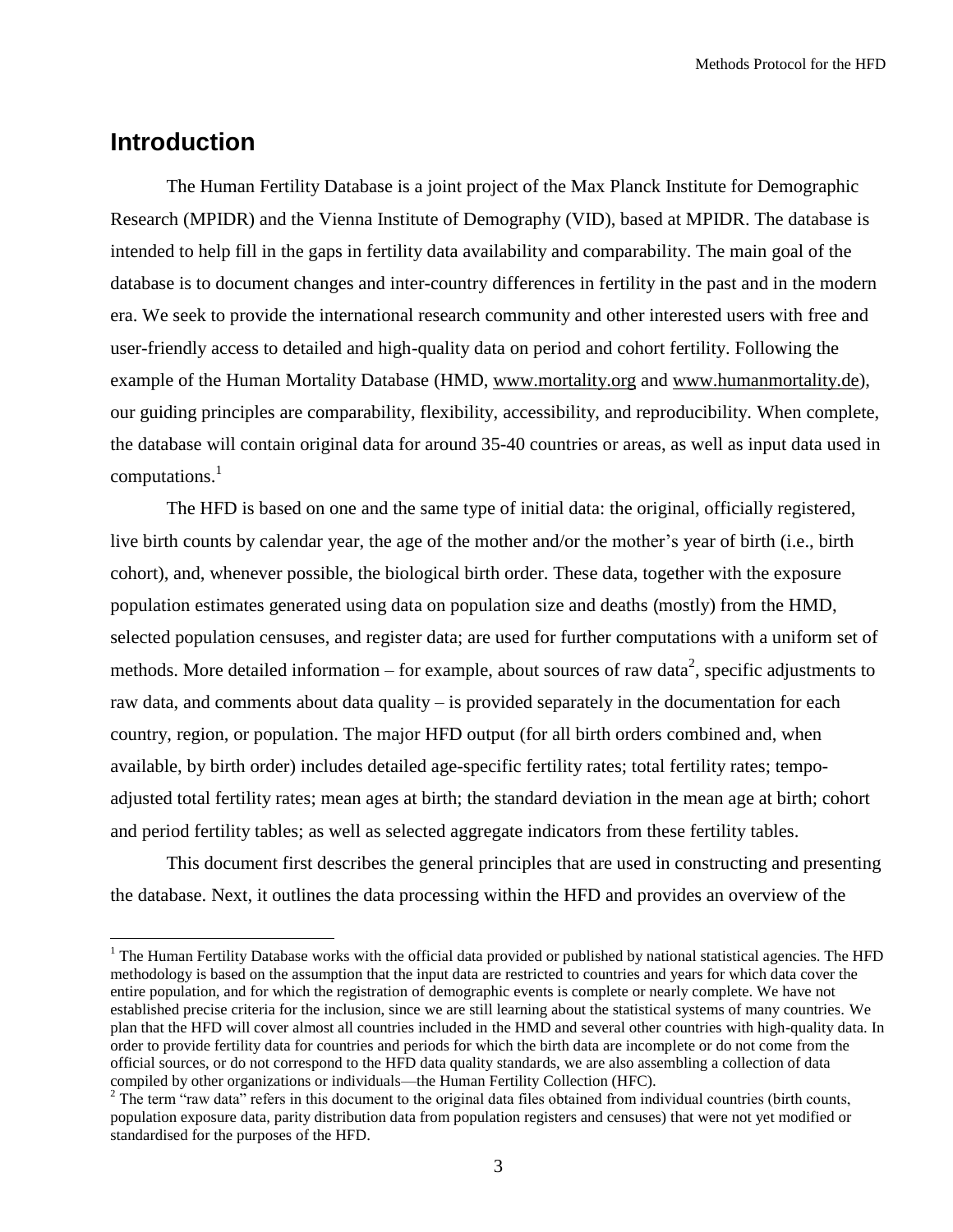steps followed for converting raw data into fertility rates and fertility tables. The remaining sections contain detailed descriptions of all of the calculations that are performed in the HFD.

## <span id="page-3-0"></span>**1. General principles**

The notation and principles that are used in this document and in the HFD are mostly consistent with the HMD and with conventional demographic literature.

## <span id="page-3-1"></span>*1.1 Time, age, and cohort*

 $\overline{a}$ 

Time, age, and birth cohort can be considered as either discrete or continuous variables. Time *t* is measured in calendar years. When saying that a demographic event (e.g., birth) occurs in calendar year *t* (or simply in year *t*), we mean that the event takes place at some exact time during the time interval  $[t, t+1)^3$ . At any given time, the length of time that has passed since the individual's birth is the individual's age. An individual "of age  $x$ " (or "aged  $x$ ") has the exact age within the interval [x, x+1). Age defined in this way is simply termed "age", "age at last birthday", or "age in completed years"  $(ACY).$ 

It should always be possible to distinguish between discrete and continuous notions of time and age by usage and context. For example, a population aged *x* at time *t* refers to all individuals, with their ages being in the interval [*x*, *x*+1) at the exact time *t*; for instance, on 1 January of year *t*. The population exposure-to-risk at age *x* in year *t* refers to the total number of person-years lived in the age interval  $[x, x+1)$  in year *t*.

The age of each individual increases during a calendar year. A woman aged *x*-1 at the beginning of the year is aged *x*-1 between the beginning of the year and her birthday, and is aged *x* between her birthday and the end of the year. Thus, age *x* is the age reached during the year (ARDY). In this document, simple references to "age  $x$ " or to "age in completed years "x (ACY)" always mean the age at the last birthday. Age *x* reached during the year is denoted " $x$  (ARDY)".

Birth cohort *c* (or simply cohort *c*) is a set of individuals born during a calendar year *c*. Individuals aged *x* in year *t* belong to two consecutive cohorts, *t-x* and *t-x-*1. Individuals reaching age *x* during year *t* (ARDY) all belong to one cohort, *t*-*x*.

<sup>&</sup>lt;sup>3</sup> Interval [*a*,*b*). The brackets designate the interval containing values *k*, such that  $a \le k < b$ . A squared bracket, [, denotes a closed interval that includes its limit point (in this case *a*), whereas a round bracket denotes an open interval that excludes its endpoint.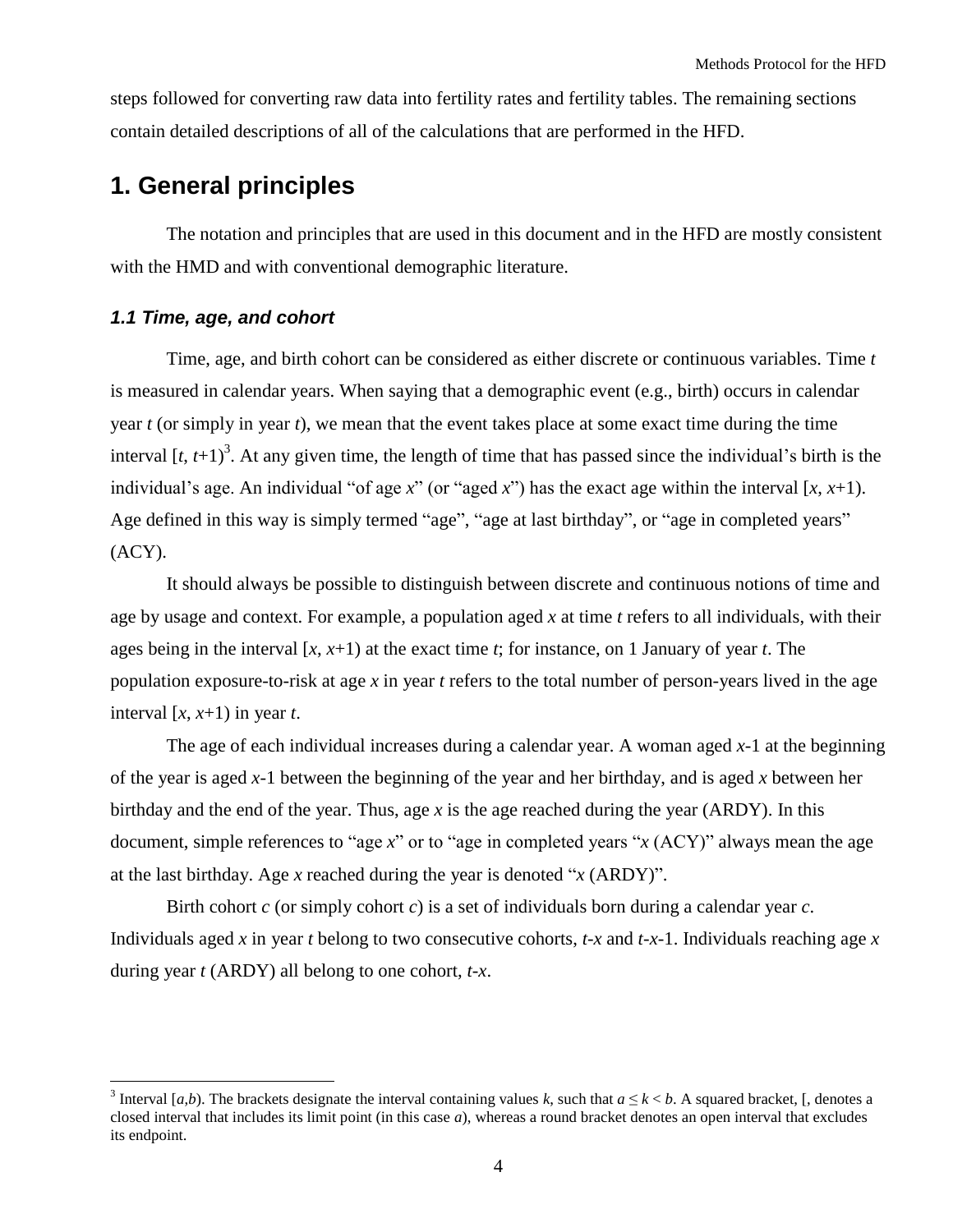#### <span id="page-4-0"></span>*1.2 Birth event, birth order, and parity of a woman*

Birth is a repeatable demographic event since women can give birth to one, two, or more children. Unlike death or out-migration, birth does not cause the withdrawal of mothers from the population under study; i.e., women of reproductive age. Therefore, the collection of retrospective information about the total number of live births ever born to women from different cohorts or age categories provides particularly useful information. The number of children ever born alive to a woman is referred to as parity, and is expressed in integer values beginning from zero.<sup>4</sup>

Births can also be distinguished by the order (e.g., first, second, third, etc.) in which they occur over an individual woman's life span. Contemporary fertility analyses have mainly focused on the true (biological) birth order, counting all live-born children born to a woman, irrespective of her past or current marital status.<sup>5</sup> Order-specific births are non-repeatable events. A woman of parity 0 can give birth to a first child only once. A woman of parity 1 can give birth to a second child only once, etc. With respect to parity-specific populations, order-specific births are exclusive demographic events: births of order *i* to women of parity *i*-1 lead to their transition to the next parity category *i*. 6

In most countries, statistical systems report the numbers of live births that do not include stillbirths. The majority of countries also collect data on births by biological (or true) birth order. In some countries, however, information is still collected only about birth order within a marriage or within a current marriage.

In the HFD, when order-specific birth counts are available, the birth order is specified for categories 1 to 5+. Correspondingly, the parity of a woman is distinguished from 0 to 4+.

## <span id="page-4-1"></span>*1.3 Lexis diagram*

 $\overline{a}$ 

The Lexis diagram is a device for depicting the stock and flow of a population and the occurrence of demographic events over age and time. The Lexis diagram is useful for describing both the format of raw data and various computational procedures. Figure 1.1 shows a small section of a Lexis diagram that has been divided into 1x1 square cells (i.e., one year of age by one year of time).

<sup>6</sup> Multiple births potentially complicate the definition of the parity of a woman and the birth order of children.

 $4$  Following conventional practice, the term "birth order" refers to the birth order of the child, whereas the term "parity" refers to the number of children a woman has at the time of observation.

 $<sup>5</sup>$  In the past, when marriage was assumed to be the only "legitimate" status for childbearing, marital birth order was a</sup> cornerstone of fertility analysis and for birth-order statistics provided by many statistical agencies. The de-coupling of marriage and childbearing in recent decades, with many countries registering 50% or more births outside marriage, renders data on marital birth order useless for reconstructing women's fertility histories. Therefore, the HFD collects only data by biological birth order, although many statistical agencies still publish data by birth order within marriage.

Conventionally, most statistical agencies count children born in multiple deliveries as children with separate birth orders. For instance, a woman at parity 1 who gives birth to twins makes an instant transition to parity 3, and her twin births are assigned birth orders 2 and 3 (usually, only live-born children are counted).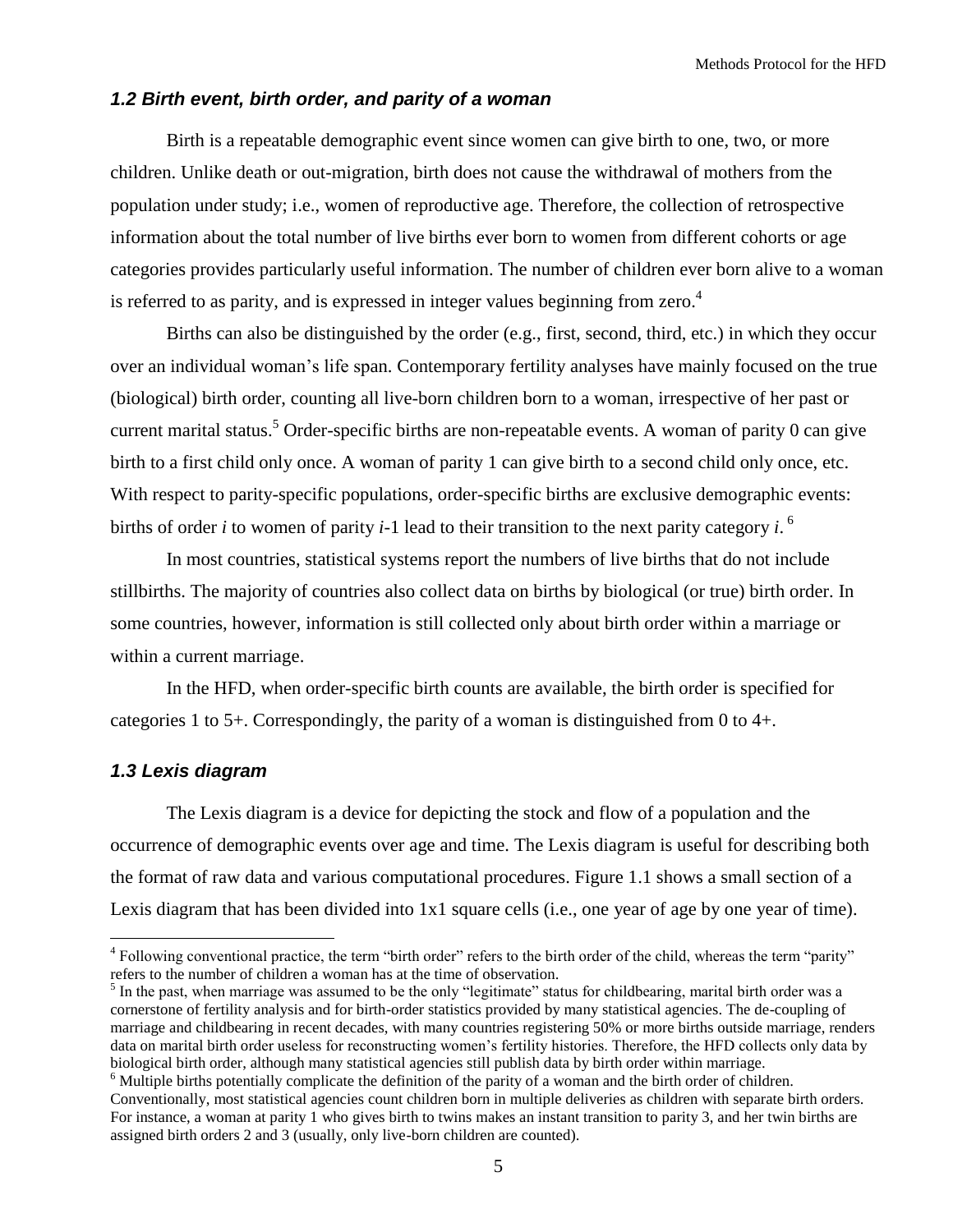Each 45-degree line represents individual life trajectories. These trajectories may end in death, which is denoted by a cross (x, line e); in out-migration, which is denoted by a square (line b); or in a move to a higher parity by giving birth, which is denoted by a solid circle (line c). An individual may also migrate into the population, which is denoted by an open circle (lines d and g). Other life-lines indicate that individuals pass through the section of the Lexis diagram under consideration without experiencing any event (lines a and f).



**Figure 1.1. Example of a Lexis diagram with life trajectories and demographic events**

There are four conventional data configurations (ways to classify data) as they appear on the Lexis diagram: *horizontal parallelogram*, *vertical parallelogram*, *square* (or *rectangle*), and *triangle* (see Caselli and Vallin (2006) for a more detailed explanation).

The *horizontal parallelogram* (F1) groups together events occurring during two consecutive years *t* and  $t + 1$  within one birth cohort  $t - x$  at age *x*. In this Lexis shape, events are classified by age in completed years (ACY) and year of birth (birth cohort).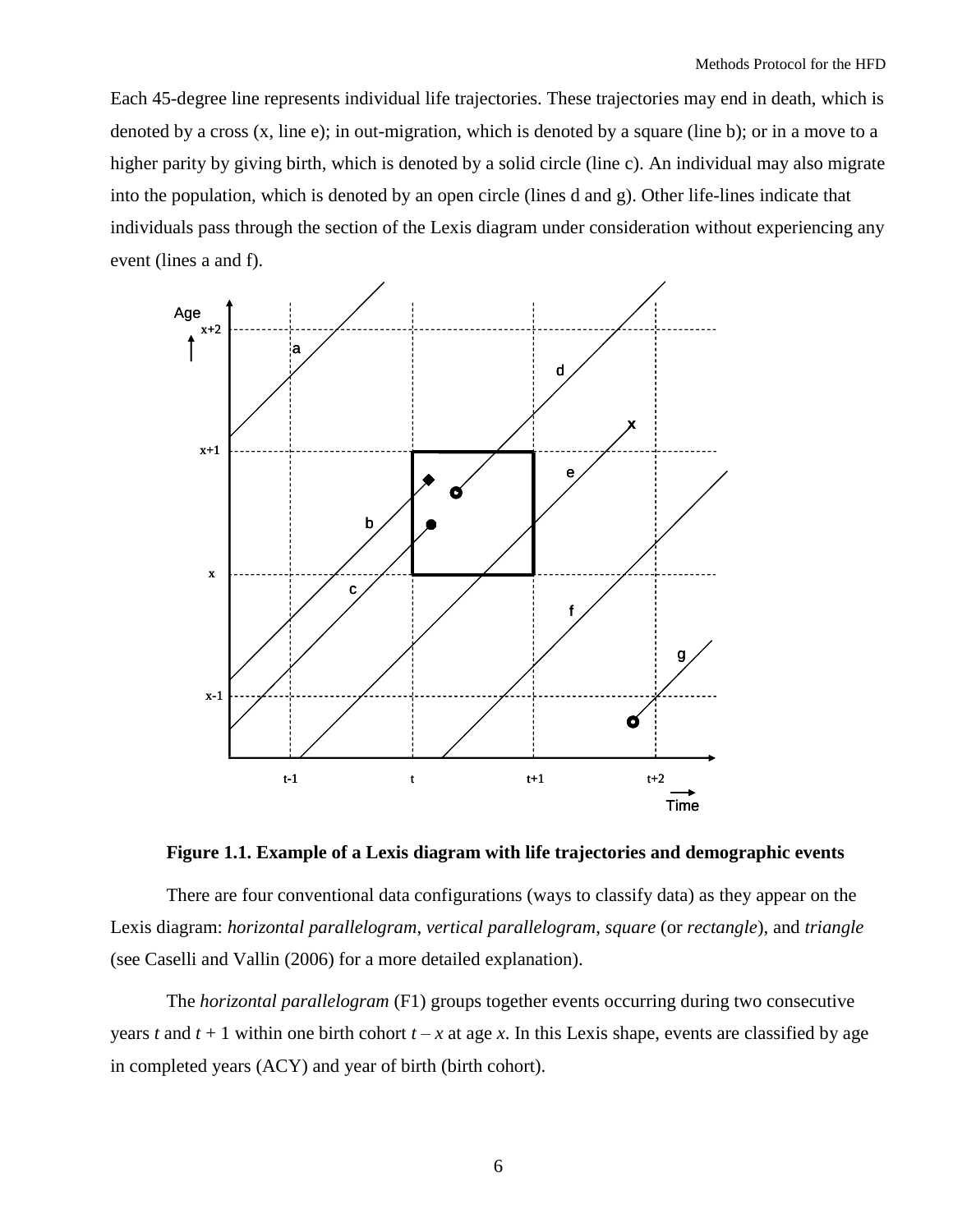

F1: *Horizontal parallelogram (extending over two calendar years on the t-axis)*

The *vertical parallelogram* (F2) groups together events occurring during the year *t* to members of the cohort  $t - x$  at ages  $x - 1$  and  $x$ . In this Lexis shape, events are defined by calendar year and year of birth (cohort) or age reached during the year (ARDY).



F2: *Vertical parallelogram (extending over two years of age on the x-axis)*

The *square* or *rectangle* (F3) groups together events occurring during the year *t* to members of two birth cohorts  $t - x$  and  $t - x - 1$ , who have the same age *x*. In this Lexis shape, events are classified by age in completed years (ACY) and calendar year.



F3: *Square (or rectangle)*

*Lexis triangles* are the basic Lexis elements that allow for the reconstruction of any of the three Lexis shapes described above. In Lexis triangles, events are classified by all of the three possible dimensions: calendar year, age, and year of birth (birth cohort). There are two types of triangles on the Lexis diagram: the lower Lexis triangle and the upper Lexis triangle. The *lower Lexis triangle* (F4) contains events such as births or deaths that take place in the year *t* to the birth cohort  $t - x$  at age *x*. The *upper Lexis triangle* (F5) contains events that occur in the year *t* to the birth cohort  $t - x - 1$  at age *x*.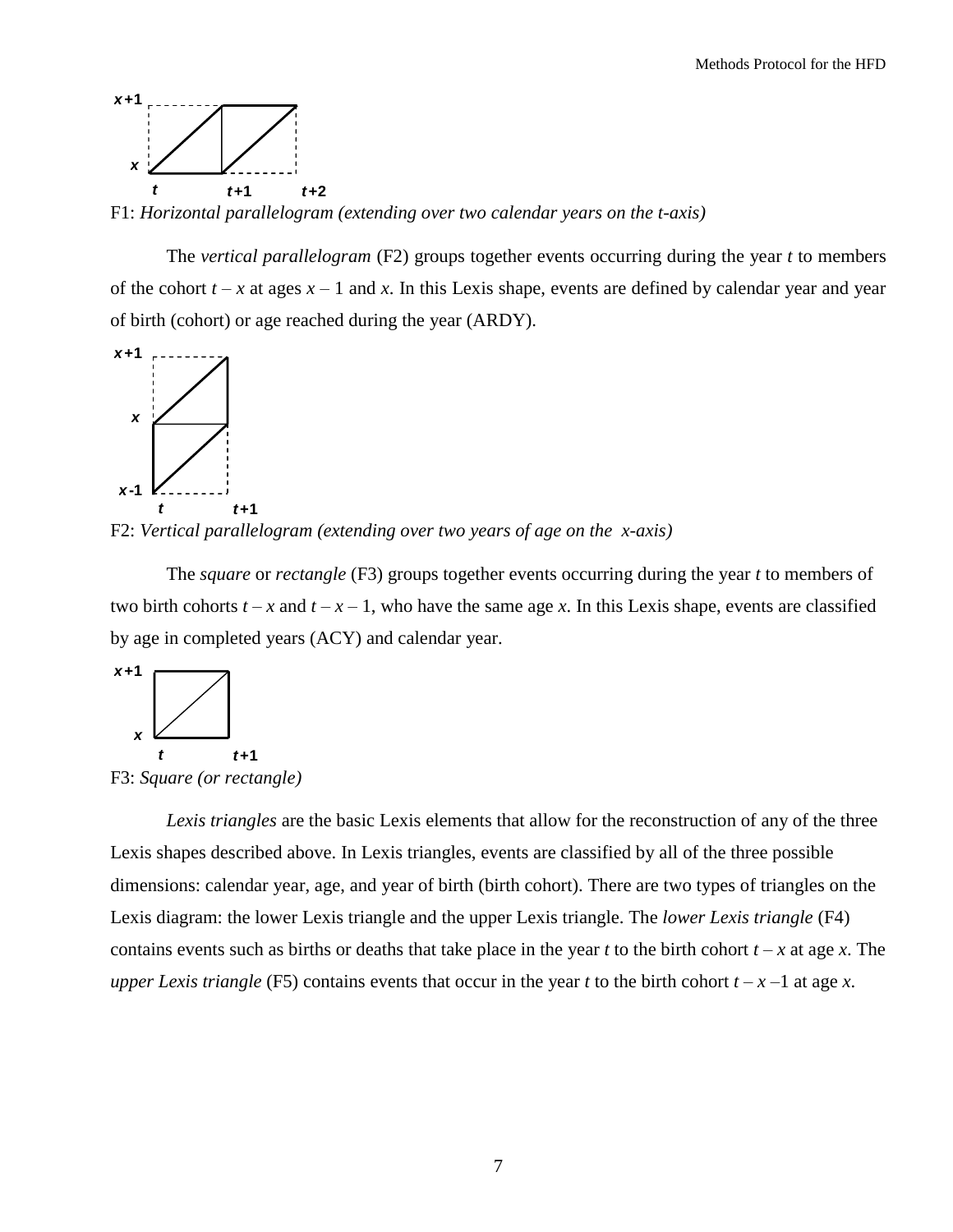

F4: *Lower Lexis triangle* F5: *Upper Lexis triangle*

 $\overline{a}$ 

If births are classified by Lexis triangles, the births in squares and in the two types of parallelogram shapes can obviously be obtained by summing up the corresponding triangles.

## <span id="page-7-0"></span>*1.4 Standard configurations of age, time, and cohort*

On each HFD country page, detailed original data on births, population exposures, fertility rates, and fertility tables are presented in three data blocks "Summary Indicators", "Age-Specific Data", and "Fertility Tables". These data are classified by single calendar years, single years of age, and single-year birth cohorts. The age ranges from age 12 or younger ( $\leq$ 12) to age 55 and older (55+).

The birth data are presented by four types of arrays, with data configurations corresponding to the four Lexis shapes: Lexis triangles, Lexis squares, horizontal parallelograms, and vertical parallelograms (see Section 3). Data by Lexis triangles are aimed at advanced users, making it possible for them to compute fertility rates and other fertility indicators in any configuration desired.

Period age-specific fertility rates are computed for every single age from  $\leq 12$  to 55+. Summary indicators of period fertility are computed over the whole range of age-specific rates (using data by Lexis squares). The total fertility rates, the mean ages at birth, and the standard deviation in the mean age at birth are also provided by age 40 to facilitate comparisons with the cohort data for women who are close to completing their reproductive period. Period fertility tables specified by age and parity are based on the age-parity distribution of the female population obtained by two approaches: i.e., either solely by reconstructing the fertility of cohorts over their reproductive age spans, or by combining the latter approach with the use of data from a "golden" census<sup>7</sup>. The first type of period fertility tables and the resulting indicators are computed when the parity distribution covers ages from  $\leq 12$  to 44 or higher; the highest age category is determined by data availability and can range from 44 to 55+. The age range

 $<sup>7</sup>$  The standard method for obtaining the age-parity distribution of women, which is necessary for the computation of period</sup> fertility tables, is the reconstruction of lifetime fertility of cohorts from the time series of fertility rates by age and birth order. In some cases, however, especially when the age- and order-specific birth data are available for a short period only, the age-parity distribution from a population census or register can be used to build left-censored cohort fertility histories. This method makes it possible to extend the time series of data on the period age-parity distribution of women, and thus of the period fertility tables. The population census or register used for this purpose is called the "golden" census. The use of the golden census is described in more detail in Section 3.3 (see Figure 3.5) and Section 8.1.2.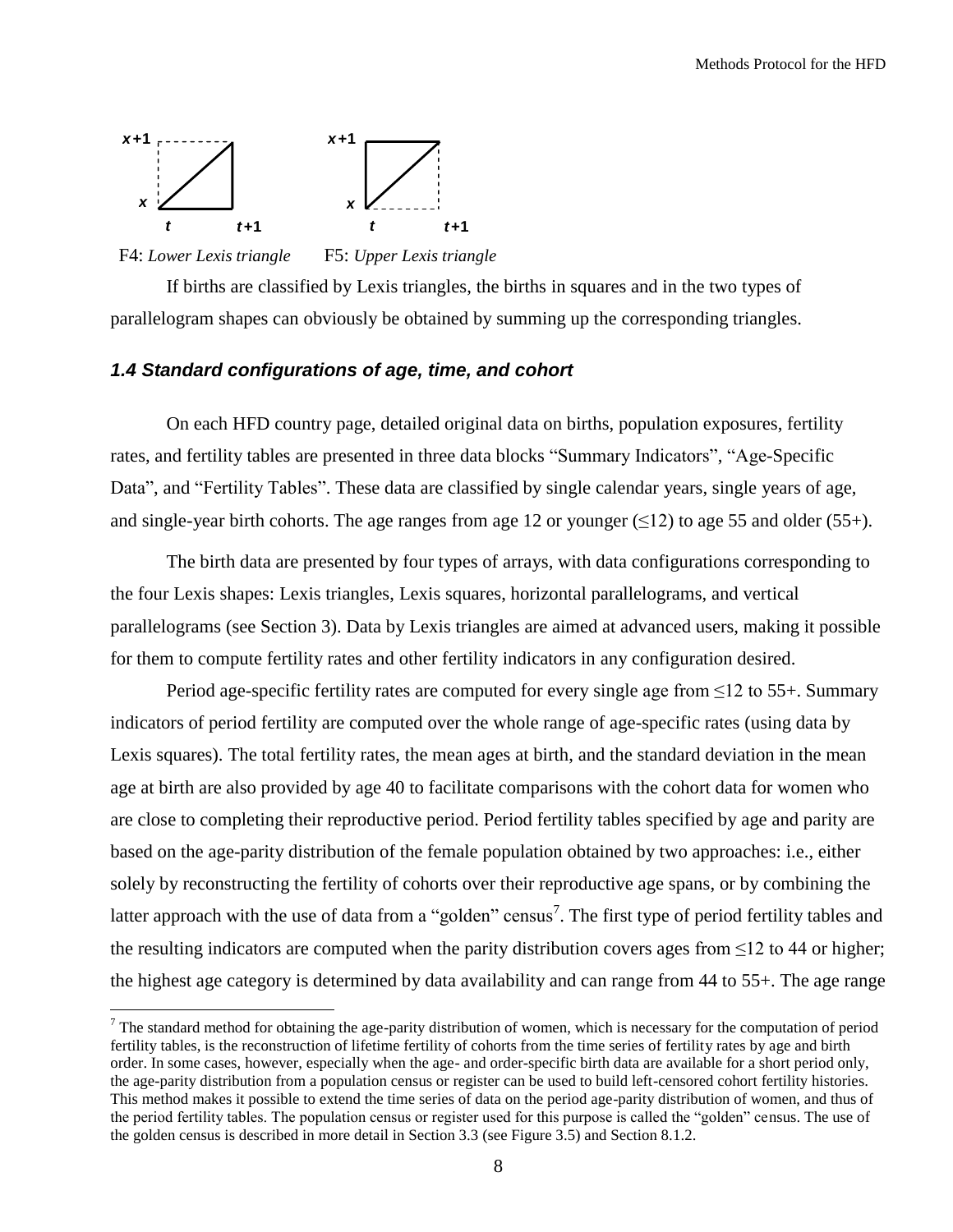$\leq$ 12 to 55+ is displayed when parity distribution data are available for women of all reproductive ages. Period fertility tables built using a "golden" census,  $\delta$  as well as census- or register-based fertility tables, are also calculated over this entire range of ages (see Section 3).

For the cohort fertility measures, the age ranges vary depending on the indicator and the length of observation. Cohort age-specific fertility rates (horizontal Lexis parallelograms) are computed for all of the observed single ages for which data are available. For the youngest and the oldest cohorts included, only one open-ended age is observed: age  $\leq 12$  for the youngest cohort and age 55+ for the oldest cohort. More ages are observed for all of the intermediate cohorts. If the duration of the observation period is sufficiently long, the fertility rates for many of the cohorts cover their entire reproductive age range.

Cohort cumulative fertility rates are computed from age 15 or younger<sup>9</sup> and until the last observed age, up to age 55+. Completed cohort fertility and mean ages at birth are computed over ages ranging from 15 or younger through 50 or older. Because many of the cohorts approaching the end of their reproductive span have practically completed their fertility histories, the HFD also displays the completed cohort fertility and the mean ages at childbearing achieved by age 40; these indicators should be useful to researchers in estimating or projecting the completed fertility rates of those cohorts. Cohort life tables are built for ages ranging from 15 or younger to at least 25 or older (up to a maximum of 55+), depending on the age of the cohort in the latest year for which birth data are available in the HFD.

On each country page, the original input data (raw data organised in a uniform format) used in the calculations are shown in the data block named "Input Data".

#### <span id="page-8-0"></span>*1.5 Period and cohort dimensions*

 $\overline{a}$ 

In contemporary industrialised countries, birth is mostly a result of rational choice. Women and couples often plan future childbearing or postpone births until conditions are more favourable (Kohler et al. 2002, Sobotka 2004b, Frejka and Sardon 2006). Such changes in the timing of period fertility may strongly affect period fertility indicators, which consequently become poor predictors of final

<sup>&</sup>lt;sup>8</sup> The standard method for obtaining the age-parity distribution of women, which is necessary for the computation of period fertility tables, is the reconstruction of lifetime fertility of cohorts from the time series of fertility rates by age and birth order. In some cases, however, especially when the age- and order-specific birth data are available for a short period only, the age-parity distribution from a population census or register can be used to build left-censored cohort fertility histories. This method makes it possible to extend the time series of data on the period age-parity distribution of women, and thus of the period fertility tables. The population census or register used for this purpose is called the golden census. The use of the golden census is described in more detail in Section 3.3 (see Figure 3.5) and Section 8.1.2.

Depending on data availability, the starting age is between 12 and 15. Births below age 12 are extremely rare and are grouped together with births at age 12.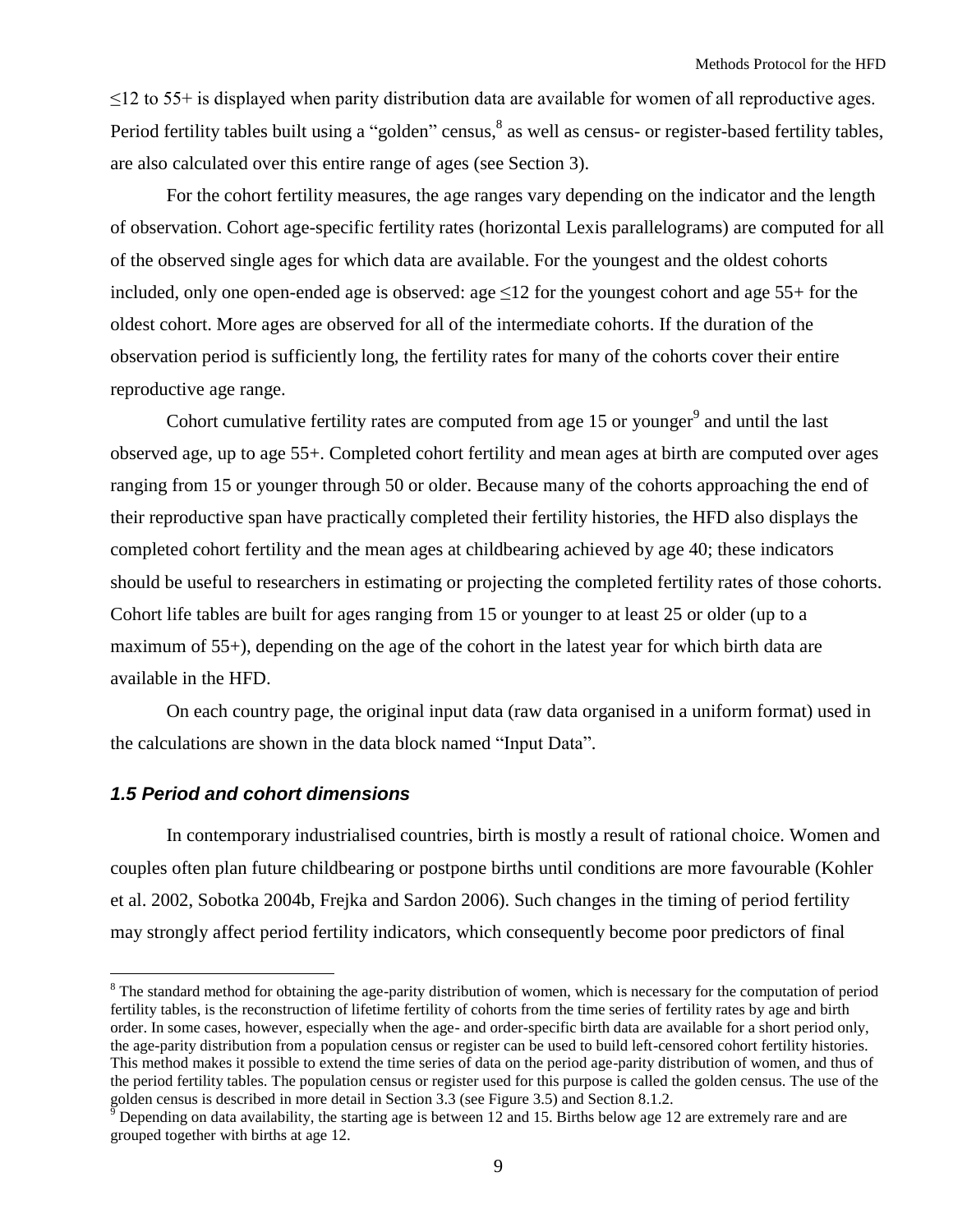family size among particular cohorts of women. The fact that the period fertility rates that are usually used are frequently "distorted" by shifts in fertility timing ("tempo effects") underlines the need to include in the HFD a broad array of cohort fertility indicators as well as tempo-adjusted total fertility rates.

It is important to bear in mind that the cohort data and indicators of fertility displayed in the HFD, including the completed cohort fertility and parity distributions, are based on statistical models that may not fully correspond with the fertility behaviour of real birth cohorts. In particular, the method of reconstructing cohort fertility history by cumulating the fertility rates of given cohorts over long periods of time is based on a rather strong assumption that migration and mortality are not selective with respect to fertility; i.e., that those who die or migrate have at any given reproductive age the same parity distribution and completed fertility as those who survive and stay in a country. This assumption is relatively harmless in the case of mortality, which is very low at reproductive ages for women in most of the developed countries; but it is more problematic in the case of migration. Many developed countries have experienced an influx of immigrants in recent decades, and female migrants tend to have different parity distributions and fertility behaviour than native-born women, which violates the statistical assumption that migration has no effect on fertility. In addition, the permanent or temporary out-migration of younger women—e.g., for work-related and family-related reasons—which has become quite common across Central and Eastern Europe, may violate the model assumptions behind the estimation of cohort fertility rates. Therefore, the cohort data in the HFD should be understood as statistical approximations of "real" cohort behaviour computed for a set of people who lived their lives according to the observed cohort rates in a country, which are themselves subject to effects from inand out-migration. Consequently, the HFD may occasionally feature implausible estimates of cohort parity distribution, and especially of childlessness, for some cohorts in countries with intensive migration. When possible, the country documentation file and specific notes will warn the user about such data.

## <span id="page-9-0"></span>*1.6 Adjustments to raw data*

The HFD is designed to provide opportunities for conducting comparative studies on fertility in different countries and time periods. Thus, consistency across the whole data universe is an important priority. The desire for uniformity is hindered by significant variability in data formats and a lack of sufficient detail in the raw data. The raw data on births are often classified only by calendar year and the age of the mother (either of the two categories of age, age in completed years or age reached during the year, may be shown) or by calendar year and the birth cohort of the mother. For some countries and

10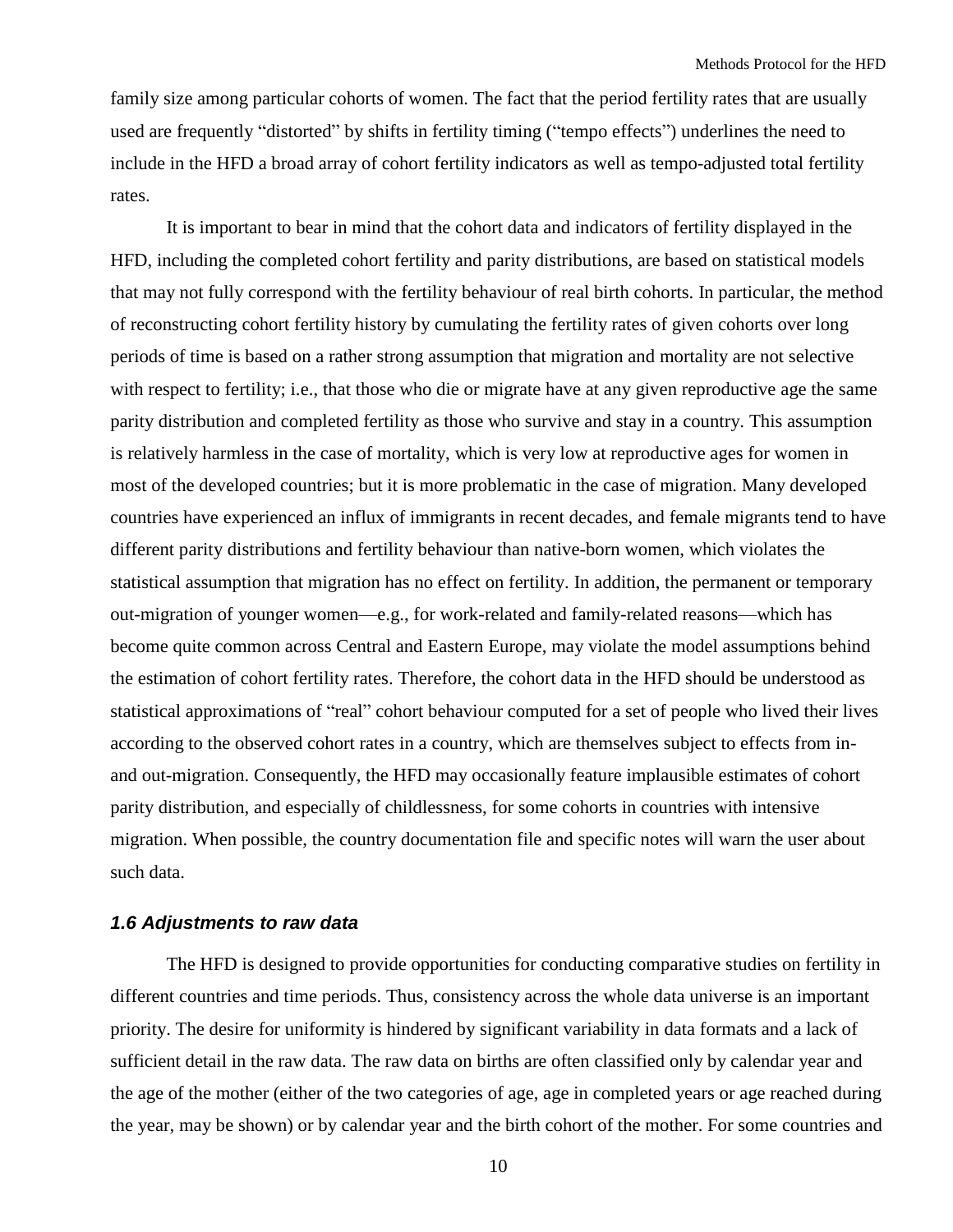calendar years, the birth data are available by five-year age intervals only. They may show broader or narrower ranges of available ages, they may include births with an unknown age of the mother or an unknown birth order, or they may show total births instead of live births.

The HFD methodology includes procedures for the transformation of any set of raw data into data classified by single years of age ranging from age  $\leq 12$  to 55+, by single-year birth cohorts, and (when possible) by birth orders varying from 1 to 5+. Births with an unknown age of the mother are distributed proportionally according to the birth data in which the age of the mother is specified. Within each age, births with an unknown birth order are distributed proportionally across the known birth orders. Aggregated age groups are additionally split into single-year ages by means of spline interpolation. Birth orders higher than five are combined into birth order 5+. Within each age, births are additionally split by the year of birth of the mother (if such information is not present in the input data).

It is important to understand that data classified in the most detailed way and provided on the HFD country pages are in many cases obtained from less detailed raw data. Before being displayed on the HFD country pages, the raw data are adjusted and are additionally split into finer cells by methods specified in Section 4. Although there are some obvious advantages in maintaining a uniform format in the presentation of fertility rates and fertility tables, it is important not to interpret these somewhat artificial data literally. Users should also be aware that the HFD displays estimated birth counts with a precision of two decimal places. In all cases, the user must take responsibility for understanding the sources and limitations of all data provided in the HFD, which are documented in detail in the country Background and Documentation files and in specific explanatory notes in the input data files.

## <span id="page-10-0"></span>*1.7 Input and output data files and formats*

On each HFD country page, output data resulting from calculations using the HFD methodology are placed in three data blocks labelled "Summary Indicators", "Age-Specific Data", and ―Fertility Tables‖. The output data are given in easily readable ASCII formats. More detailed information about specific parts of the output data can be found in the next section of this document, and also in the [Explanatory Notes.](http://www.humanfertility.org/cgi-bin/explan.php?menu=1)

Input data used for the computation are provided in the fourth block, "Input Data". Users should note that, although the input data are presented in standardised format with the same set of dimensions for each country, there is significant inter-country variability in data formats with respect to available age ranges, open-ended age intervals, Lexis shapes, specification of data for unknown ages and birth orders, etc. (for more detail, see the next section of this document and the [Explanatory Notes](http://www.humanfertility.org/cgi-bin/explan.php?menu=1) and [Data](http://www.humanfertility.org/Docs/formats.pdf) 

11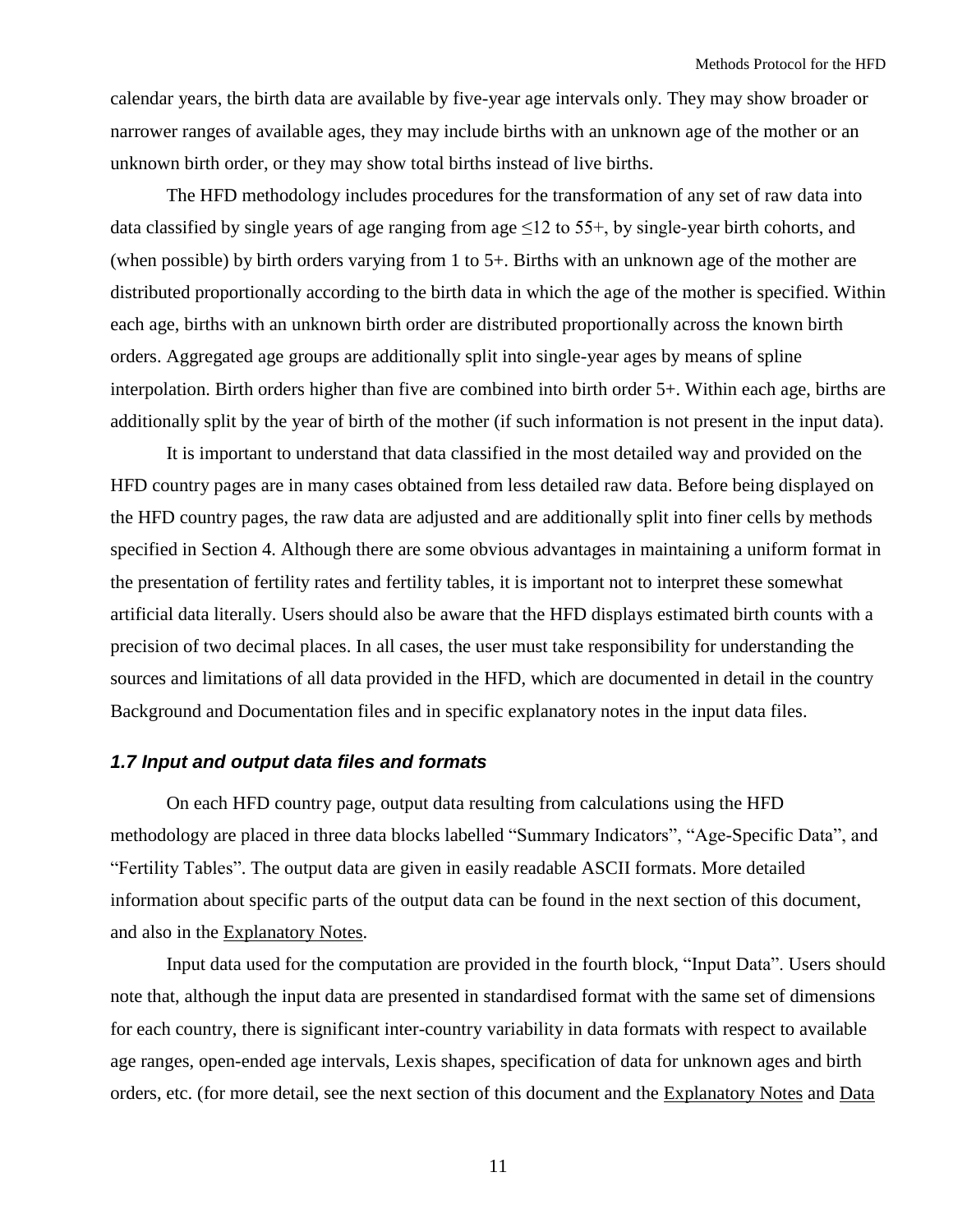[Formats](http://www.humanfertility.org/Docs/formats.pdf) documents). The input data are provided in a comma-delimited format—where each column is separated by a comma—readable in Excel and statistical packages.

The input data files can also be valuable resources for more advanced HFD users, as these files often contain additional information that is not further processed in the standard HFD computations, and is therefore also not displayed in the output database. The additional information provided in the input data can, for example, cover periods not shown in the output database due to the absence or low quality of population exposure data, show births by individual birth orders beyond the highest birth order considered in the HFD output (e.g., fifth and higher), or show live births by age categories that could not be processed using standard HFD computations. Particularly useful are census- and registerbased data on the parity distribution of the female population by age and cohort that allow users to compute a range of alternative cohort fertility indicators and parity distributions for historical cohorts that are often not included in the output files. Nevertheless, researchers using HFD input data should always bear in mind that these data come in a variety of non-standardised formats, and that the HFD assumes no responsibility for their format, quality, or documentation; especially for the segments not further used in the computations for the output database. In many cases, the data included in the input data files but not used for further calculations have some problems, and should be used with caution. Users are strongly advised to read the country's Background and Documentation file before using such data.

## <span id="page-11-0"></span>**2. Data processing in the HFD**

## <span id="page-11-1"></span>*2.1 Data flows and data transformations*

 $\overline{a}$ 

Figure 2.1 illustrates the stages of data processing in the HFD, as well as the major types of data involved. The raw data on births, as well as all of the relevant documents and exchanges, are stored in their original formats in the Data Archive. These data are then transformed into a [standard format](http://www-t.humanfertility.org/Docs/formats.pdf) and placed in the Input Database. For each country, this database includes the following data files: live births by month; live births by the age of the mother and/or the mother's year of birth and (when available) birth order; data files used for the estimation of population exposures by age<sup>10</sup>; and (when available) the age and parity distributions of women from censuses, population registers, or large-scale surveys. These files are posted in the data block "Input Data" on the HFD country pages.

 $10$  Exposure population in the HFD is usually estimated using data on population size and deaths from the Human Mortality Database, available at http://www.mortality.org o[r http://www.humanmortality.de.](http://www.humanmortality.de/) For countries not included in the HMD, data on population size and deaths come from other sources; they are usually provided by statistical offices.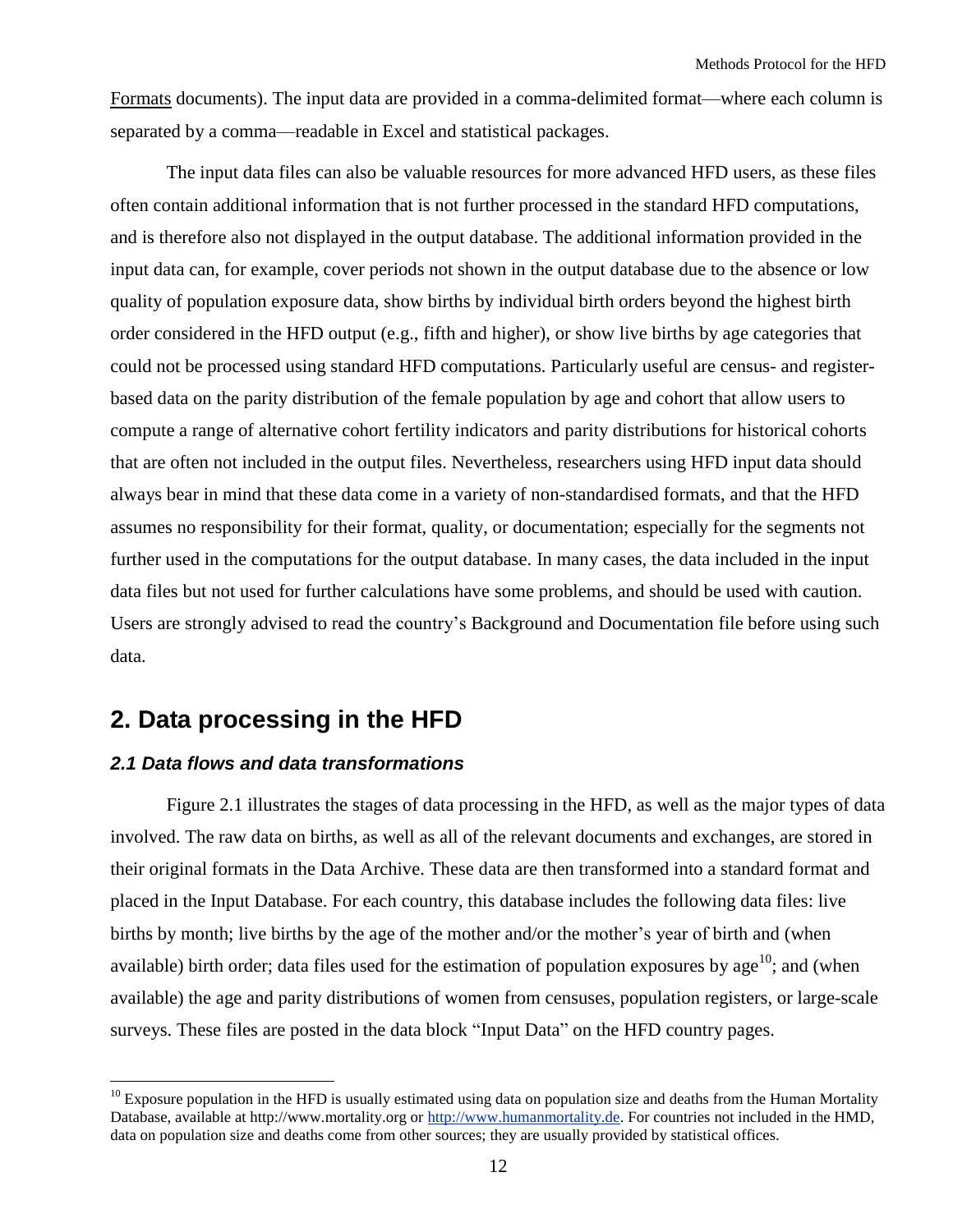The input data files are further adjusted and refined to obtain for each country annual estimates of births and population exposures by Lexis triangles (calendar year-age-cohort configuration). For countries and years for which census- or register-based data on the distribution of female population by age and parity are available, age- and parity-specific population weights are derived. The whole universe of these detailed estimates across all available years and countries constitutes the Lexis Database.



**Figure 2.1. Scheme of the HFD data processing**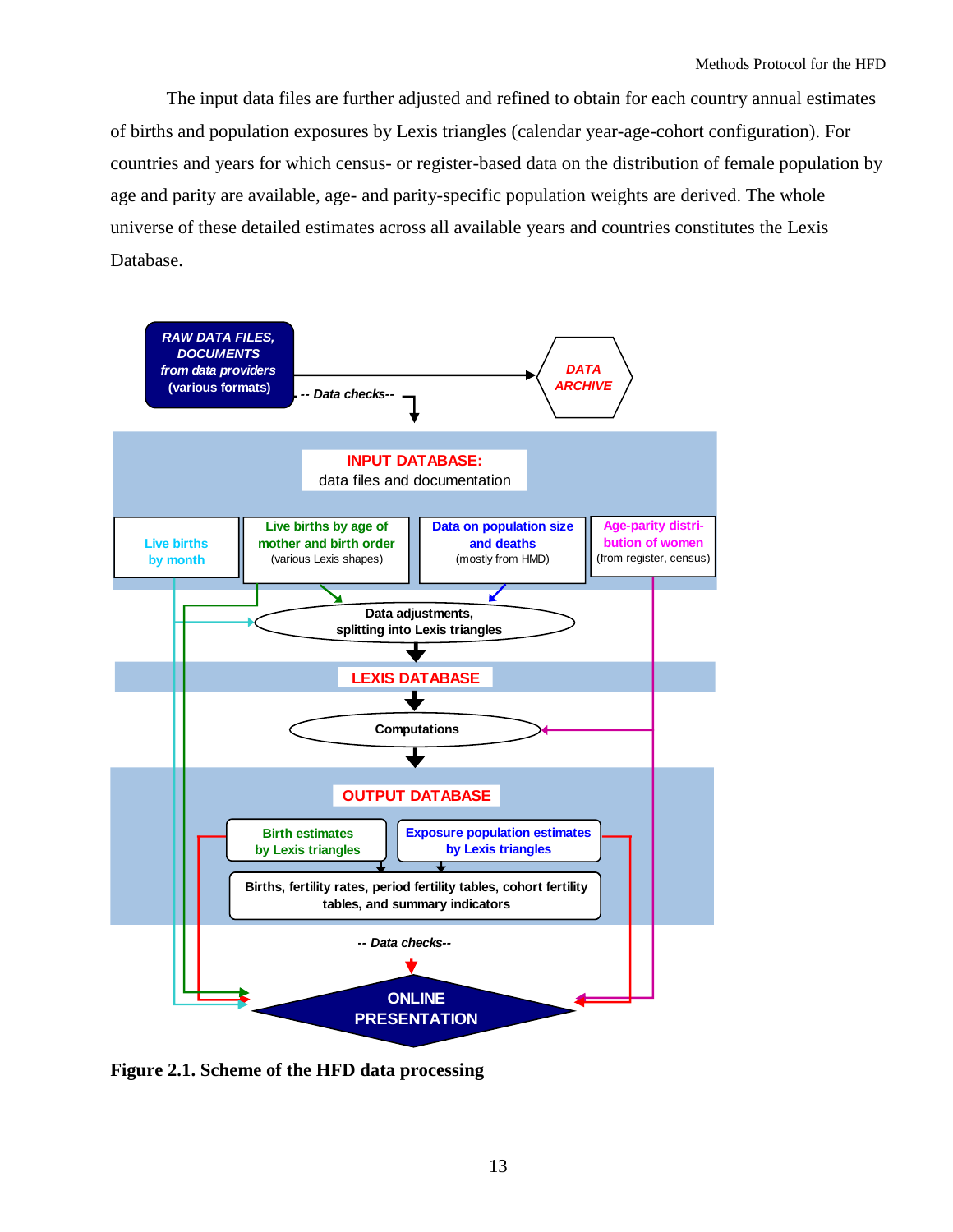The Lexis Database already provides some parts of the HFD Output; namely, the birth and population exposure estimates by Lexis triangles. From these data, births by Lexis squares and by vertical and horizontal parallelograms are computed. Other calculated outputs include unconditional period and cohort age-specific fertility rates, cohort and period cumulative fertility rates, total fertility rates, tempo-adjusted total fertility rates, mean ages at birth, standard deviation in mean ages at birth. If birth order-specific fertility data are available, cohort parity progression ratios and cohort fertility tables are computed. The Output Database also includes period fertility tables and census- or register-based period fertility tables.

Finally, for each country, all of the files of the Output Database are displayed on the HFD website.

### <span id="page-13-0"></span>*2.2 Raw data. Data archive*

The Data Archive, which is not accessible for HFD users, stores raw data files and all of the accompanying documents supplied by the data providers (i.e., by the country experts, statistical offices, and research institutions). A large part of the data is obtained or purchased directly from statistical offices. Raw data arrive in a variety of formats (Excel or text data files, scanned or paper copies of official yearbooks, and other statistical publications).

Our standard data request to a country data provider is for time series that are as long as possible of the following types of data:

- Live births by calendar year, the age of the mother, and the mother's year of birth.
- Live births by calendar year, the age of the mother, the mother's year of birth, and birth order.
- Distribution of women by the age and/or the year of birth, and the parity (number of biological live-born children). This information usually comes from population registers, population censuses, or large-scale surveys representative of the entire population.
- Live births by calendar year and month.
- Female and male population by age as of 1 January, death counts by age and sex at the most detailed level available, and live birth counts by sex. These data are requested only from countries that are not present in the Human Mortality Database.

#### <span id="page-13-1"></span>*2.3 Input data*

All input data used for the computation of output fertility indicators are provided on the country pages. These data include the raw data originally collected for each country, which have been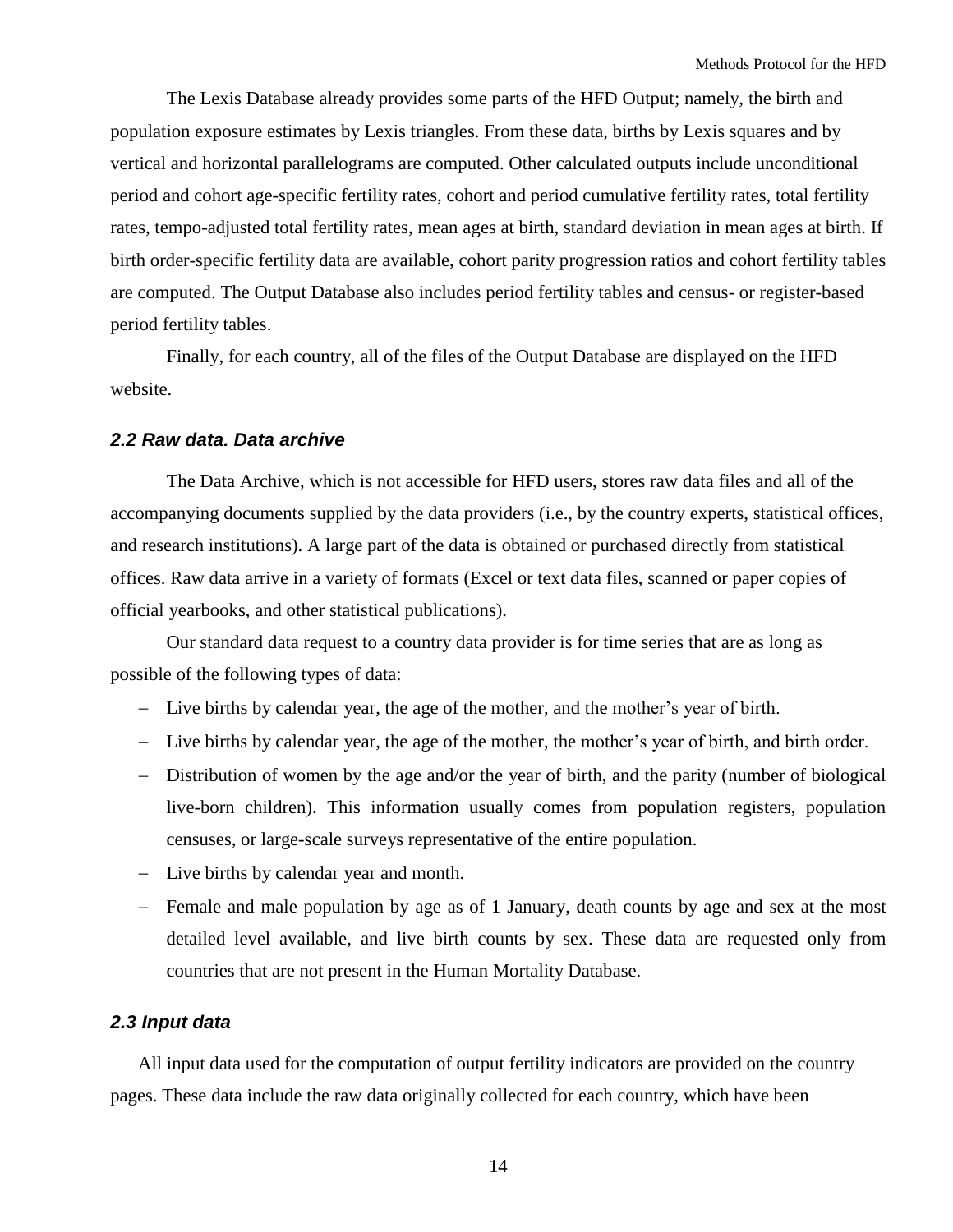converted into a standardised format (described in the [Data Formats\)](http://www.humanfertility.org/Docs/formats.pdf). For each country included in the HFD, there are the following files, which contain data on:

- Births by calendar year, the age of the mother, (when available) the mother's year of birth, and (if available) birth order.
- The age- and parity-specific distribution of the female population (when available: from population censuses, population registers, or large-scale surveys).
- Births by calendar year and month.
- Female and male population sizes and death counts by age and sex, and birth counts by sex (for countries and periods not available in the HMD).

In addition to the data files, the Input Database includes two documents in PDF format. The first one contains *Notes* regarding specific points or parts of the input data. The second one contains *References* to sources of the input data.

## <span id="page-14-0"></span>*2.4 Lexis data*

The HFD methodology makes it possible to turn the input data, which vary in many respects across countries and time, into uniform Lexis data. In these data, births and population exposures are classified by Lexis triangles (by calendar year-age-birth cohort cells). Categories of age, birth order, and parity are predefined as follows. Age varies from 12 and younger to 55+. The birth order of children varies from one to 5+. The parity of mothers varies from zero to 4+. Births are classified by Lexis triangles. The age-parity distributions of women are given by one-year age groups as of 1 January.

The Lexis data are of paramount importance, since they form the basis for all further calculations.

## <span id="page-14-1"></span>*2.5 Output data*

This section lists the fertility indicators that are provided in the three output data blocks: "Summary Indicators", "Age-Specific Data", and "Fertility Tables".

The first block, "Summary Indicators", consists of two sub-blocks: "Period summary indicators" and "Cohort summary indicators".

Period summary indicators include the following data:

- Total number of live births.
- Crude birth rates.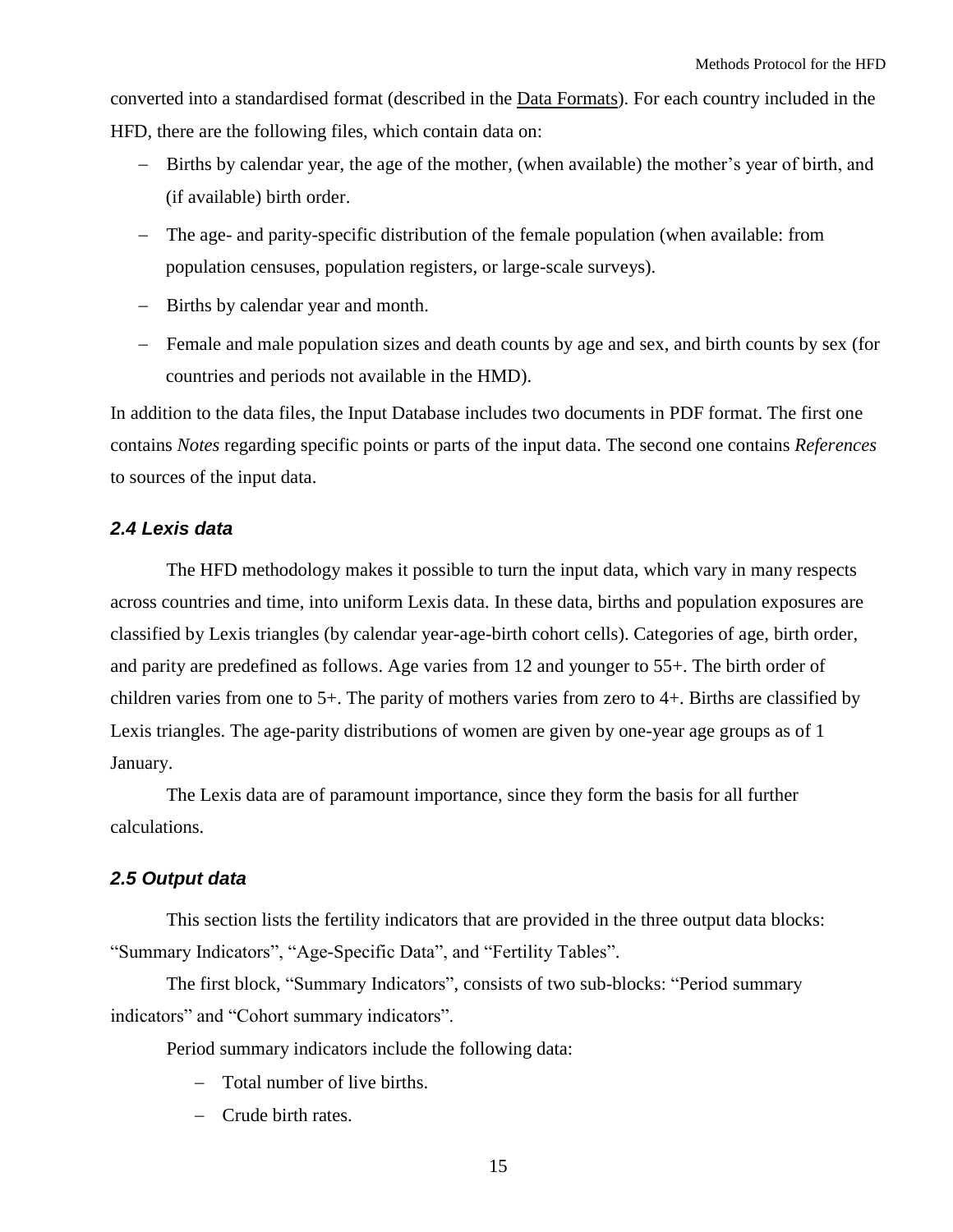- Total fertility rates (including total fertility rates by age 40).
- Tempo-adjusted total fertility rates, using Bongaarts' and Feeney's method.
- Mean ages at birth (including mean ages at birth by age 40).
- Standard deviation in the mean age at birth (including the standard deviation in the mean age at birth by age 40).

Cohort summary indicators, included in the second sub-block, are as follows:

- Completed cohort fertility (including the completed cohort fertility by age 40).
- Parity progression ratios.

 $\overline{a}$ 

- Mean ages at birth (including mean ages at birth by age 40).
- Standard deviation in the mean age at birth (including the standard deviation in the mean age at birth by age 40).

The summary indicators of period and cohort fertility are, where appropriate, calculated on the basis of fertility rates by age; and, when available, by birth order. In the case of period summary indicators, these rates are sorted by Lexis squares, and for producing cohort summary indicators, horizontal parallelograms are used.

The second block, "Age-Specific Data", is also made up of two sub-blocks, separating period and cohort data. Both sub-blocks cover the same array of indicators: birth counts, population exposures, and rates. Period data are provided by Lexis triangles, squares, and vertical parallelograms; while cohort data are organised by horizontal parallelograms.

The fertility indicators provided in the block "Age-Specific Data" are as follows:

- Live birth counts for all birth orders combined and (when available) by birth order by all Lexis shapes (Lexis triangles, squares, vertical and horizontal parallelograms).
- Female population exposures by all types of Lexis shapes<sup>11</sup> (Lexis triangles, squares, vertical and horizontal parallelograms).
- Unconditional age-specific fertility rates for all birth orders combined and (when possible) by birth order (by Lexis triangles, squares, vertical and horizontal parallelograms).

 Cumulative fertility rates (by Lexis squares, vertical and horizontal parallelograms). The third block, "Fertility Tables", contains two sub-blocks: "Period fertility tables" and "Cohort fertility tables".

 $11$  We do not provide here female population exposures by parity. The estimates of exposures by parity are presented in the data block "Fertility tables" because of their nature.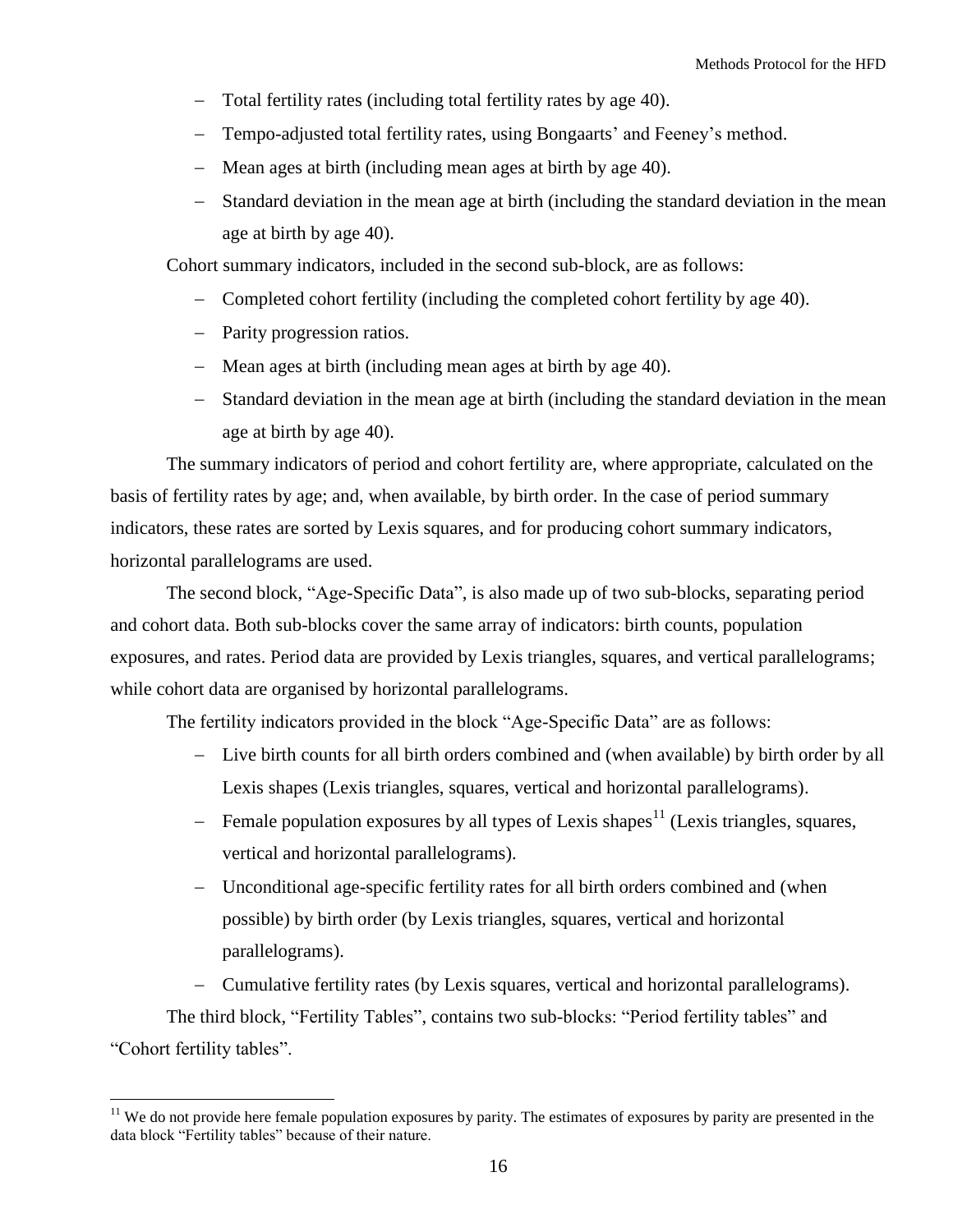The sub-block "Period fertility tables" consists of period fertility tables as well census- or register-based fertility tables, specific for age and parity, and provides the following data:

- Fertility tables.
- Female population exposures by age and parity.
- Conditional period fertility rates, controlling for age and parity. These data are extracted from period fertility tables and/or census- or register-based fertility tables featured in this sub-block.
- Period table summary indicators, which include parity- and age-adjusted total fertility rates  $(PATFR)^{12}$  and table mean ages at birth.

The cohort fertility tables are displayed in the sub-block "Cohort fertility tables".

The period fertility tables are built on the basis of data by Lexis squares, while the construction of the cohort fertility tables involves data by horizontal parallelograms. Period data are indexed by calendar year, whereas cohort data are indexed by year of birth.

The detailed description of the computational procedures is provided in the following sections.

## <span id="page-16-0"></span>**3. Overview of the computations**

This section is a summary of the HFD methodology for obtaining the output data from the Lexis data on births and population exposures and from census or population register data on the parity distributions of women. Detailed descriptions of the computations are provided in the following sections of this document. First, we provide a brief description of *how* various calculations are made. Then we show examples of Lexis diagrams for locating birth and population data used in different kinds of calculations in the year-age-cohort coordinates.

## <span id="page-16-1"></span>*3.1 Sequence of computations*

 $\overline{a}$ 

The HFD process for computing output indicators of fertility from input data on births and population can be briefly described as a sequence of six steps:

1. **Births**. The HFD collects detailed annual data on live births over the longest possible time periods. Ideally, birth count data are classified by single years of age and the year of birth (cohort) of the mother, and by the birth order of the child (biological birth order). In many cases, however, input birth counts are less detailed (see also Section 2 above). In many countries, information about the

 $12$  Rallu and Toulemon (1994) termed it "the summary index of period fertility controlling for age and parity"; the acronym *PATFR* is based on the original name in French.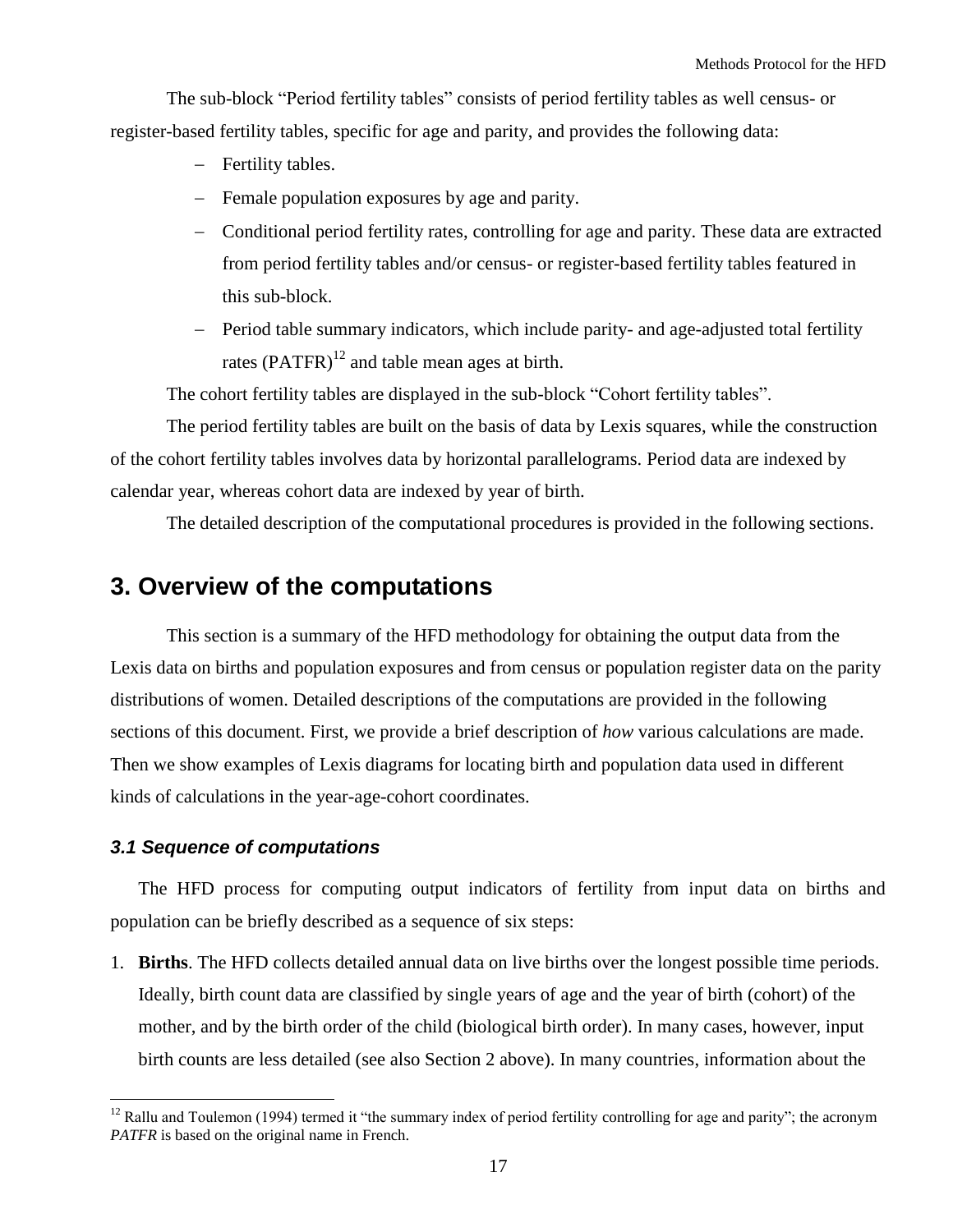birth cohort of mothers is not available. In some cases, the age of the mother is available by fiveyear age groups rather than one-year age groups; especially for the period before 1960. To achieve a uniformity of the data format with respect to age and birth order, additional splits and adjustments are being performed for the HFD. For many countries or time periods, birth data by birth order are not available. In such cases, order-specific fertility rates and order-specific mean ages at birth, as well as cohort and period fertility tables, cannot be obtained, and are therefore not featured in the HFD.

- 2. **Population denominators.** In the HFD, data on the female population as well as on the total population (i.e., men and women together) are used. There are two types of data for the female population. The first type specifies population exposure by age, which is needed for the computation of unconditional fertility rates. For most countries, the female population exposure is estimated using data on population size and deaths from the HMD. For countries that are not included in the HMD, these types of data are collected together with the data on births. The second type of population data contain counts of women by age and parity, which are needed for the computation of conditional fertility rates, and which serve as the major input for period fertility tables. These data are usually available from population censuses or registers, and, in rare cases, from large-scale population surveys. Data on total population are used only for the computation of crude birth rates.
- 3. **Fertility rates.** Fertility rates are ratios of birth counts to corresponding population exposures. Unconditional age-specific fertility rates relate births specified by the age of the mother and the birth order of the child (when available) to all women of a given age. Conditional age- and orderspecific fertility rates measure childbearing intensity among women of specific ages and parities (e.g., second births are related to women of parity one only). Cumulative fertility rates are based on a summation of fertility rates up to the indicated age limit, shown for each single age category. Cohort fertility rates are computed for every combination of cohort and age observed in the available data. Period fertility rates are computed for every combination of calendar year and age observed in the available data. Furthermore, the HFD provides population exposures and births counts by Lexis triangles, making it possible for an advanced user to compute fertility rates and fertility tables in any configuration desired.

18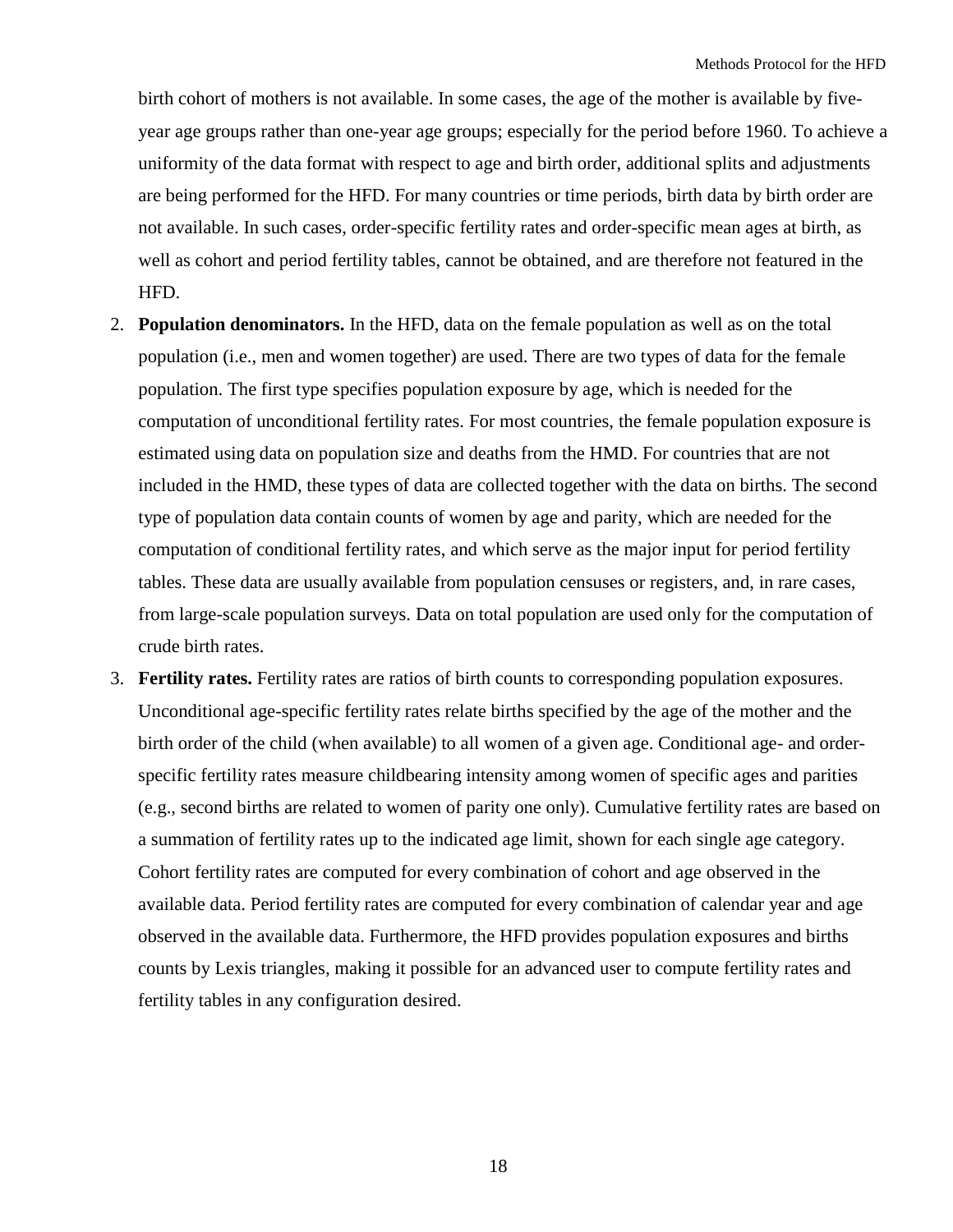- 4. **Summary measures**. The summary measures are crude birth rates, total fertility rates (including the completed cohort fertility)<sup>13</sup>, tempo-adjusted total fertility rates, mean ages at birth, cohort parity progression ratios, and the standard deviation in the mean age at birth. The simplest summary measure is the crude birth rate, which is the ratio of total live births to total population in a given year. It is expressed as the number of live births per 1,000 of the population. The other above-listed summary measures are based on fertility rates by age and (when possible) by birth order. The period total fertility rate (TFR) is computed as a sum of age-specific fertility rates for a certain calendar year across all ages from  $\leq 12$  to 55+. The completed cohort fertility (CCF) is computed as a sum of age-specific fertility rates in a certain cohort. The HFD also displays the TFR and the CCF by age 40, based on a summation of age-specific fertility rates over all ages under 40. The TFR represents the mean number of children a woman would have by the end of her reproductive life if she experienced at each age the age-specific fertility rates observed in a given year. It is a hypothetical (synthetic) indicator, which can also be specified by birth order. The HFD also provides the period TFR adjusted for tempo effects using the Bongaarts and Feeney (1998) method. The completed cohort fertility shows the average number of children (or children of a specific birth order) born to women belonging to certain cohort over their whole reproductive lives. The cohort parity progression ratio expresses the probability of giving birth of birth order *i+*1, conditional on reaching parity *i*. The mean age at birth and the mean age at birth by age 40 are computed from the vector of period and cohort age-specific fertility rates. They show average ages at birth weighted by age-specific fertility rates over the entire range of reproductive ages, or over reproductive ages under age 40, respectively. The period and the cohort standard deviation in the mean age at birth is computed on the basis of age-specific fertility rates and mean ages at birth; this measure shows the extent of variability from the period or the cohort mean age at birth, computed from the entire schedule of age-specific rates and over the range of ages under age 40. All of the summary measures are computed for all of the birth orders combined and for specific birth orders.
- 5. **Cohort fertility tables by age and parity**. These are increment-decrement life tables, which model the process of childbearing in female cohorts by age and parity. In principle, they describe a twodimensional cohort progression toward older age and higher parities. Women of the cohort of interest are moving from parity zero (i.e., from being childless) to parity one, from parity one to parity two, and to subsequent parities. For each cohort, the life table functions are computed from

<sup>&</sup>lt;sup>13</sup> When we refer to both period and cohort dimensions, the term "total fertility rate" denotes both the period total fertility rate and the completed cohort fertility. When cohort fertility is discussed separately, only the "completed cohort fertility" is used.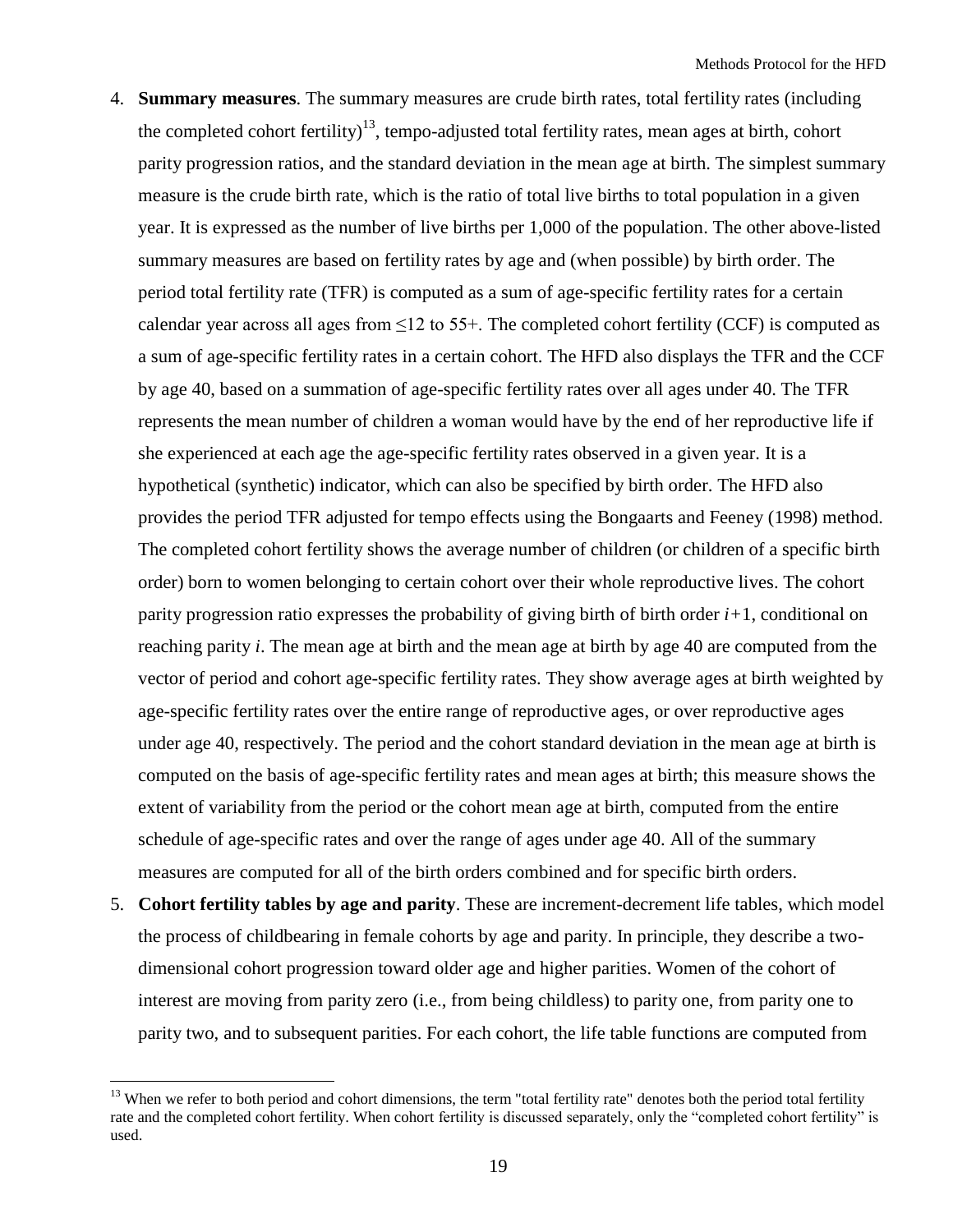the array of age- and parity-specific fertility rates as major input data. The distribution of births by the age of the mother and the birth order in the fertility table and the parity distribution of the table population of females correspond to the observed fertility trajectories of the cohorts analysed.

6. **Period fertility tables by age and parity.** Many functions in these tables are identical to those in cohort fertility tables, and their construction is based on comparable formulas. The period fertility tables describe the fertility progression in a "synthetic cohort" of women on the basis of conditional age- and parity-specific fertility rates observed during one calendar year. In other words, the tables give a period snapshot of fertility of many female birth cohorts, and do not correspond to the childbearing history of any real cohort. The key input in period tables is the age- and parity-specific distribution of the female population of reproductive age (exposure population, see "Population") denominators" above). These distributions are obtained from cohort fertility tables and from "golden" censuses that provide the initial parity distribution in one base year, or directly from population censuses or registers. In the latter case, the fertility tables are census- or register-based. One of the main outputs of the period fertility table is the parity- and age-adjusted total fertility rate (PATFR) and its order-specific components.

### <span id="page-19-0"></span>*3.2 Lexis regions for unconditional period and cohort fertility rates*

Let us assume that, for a given country, the Lexis database is already estimated and the calendar year-, age-, and cohort-specific births and population exposures are available. Let us then consider a rectangular region of such data, which lasts from 1 January of the year  $t_0$  to 1 January of the year  $T+1$ (horizontal axis), and which extends over the standard range of ages from  $\leq$ 12 to 55+ (vertical axis). With this array, the *unconditional period age-specific fertility rates* are being computed for all Lexis squares (age-year cells) within the entire region covering all observed years from  $t_0$  to  $T$  and all observed ages from  $\leq$ 12 to 55+ (coloured area in Figure 3.1). As indicated earlier, births and population exposures in each Lexis square can be obtained by summing up the two elementary triangles building up the square.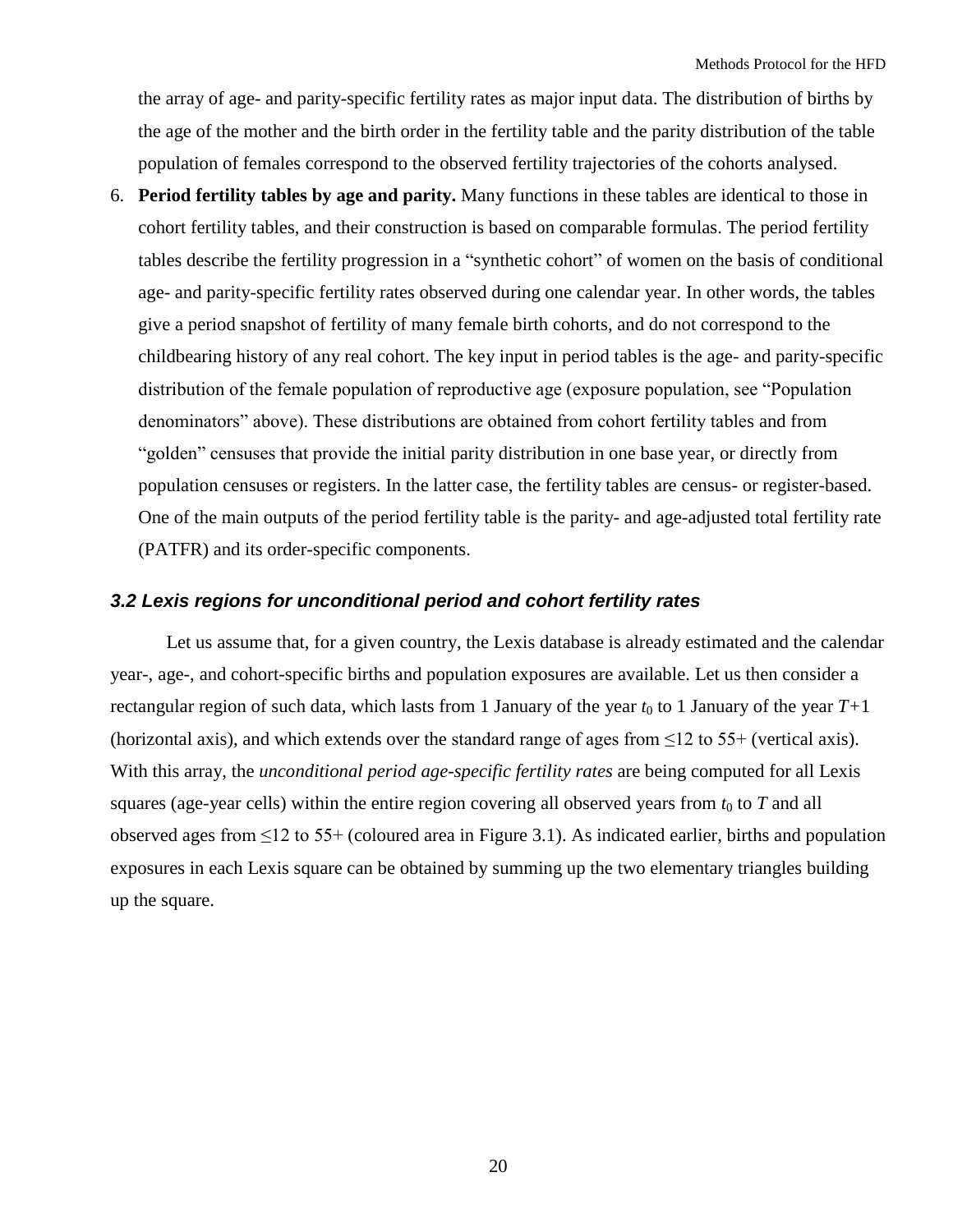

**Figure 3.1. Lexis region for unconditional period fertility rates by Lexis squares (year-age cells), cumulative period fertility rates, period total fertility rates, and period mean ages at birth**

From the age-specific fertility rates, the summary indicators of fertility, such as total fertility rates and mean ages at birth, are computed for every year from  $t_0$  to  $T$ .

For a fertility analysis that looks simultaneously at period and cohort patterns of fertility, it is useful to have *fertility rates by vertical parallelograms* (by year-birth cohort cells). Using the same range of initial data on births and population exposures, these rates are being computed within the region, covering horizontally the years from  $t_0$  to  $T$ ; and covering vertically the ages (ARDY) across the entire range, from  $\leq 12$  to 55+ (Figure 3.2). While in the first year  $t_0$ , fertility rates cover cohorts from  $t_0$ -55 to  $t_0$ -12; in the last year *T*, the cohorts from *T*-55 to *T*-12 are covered.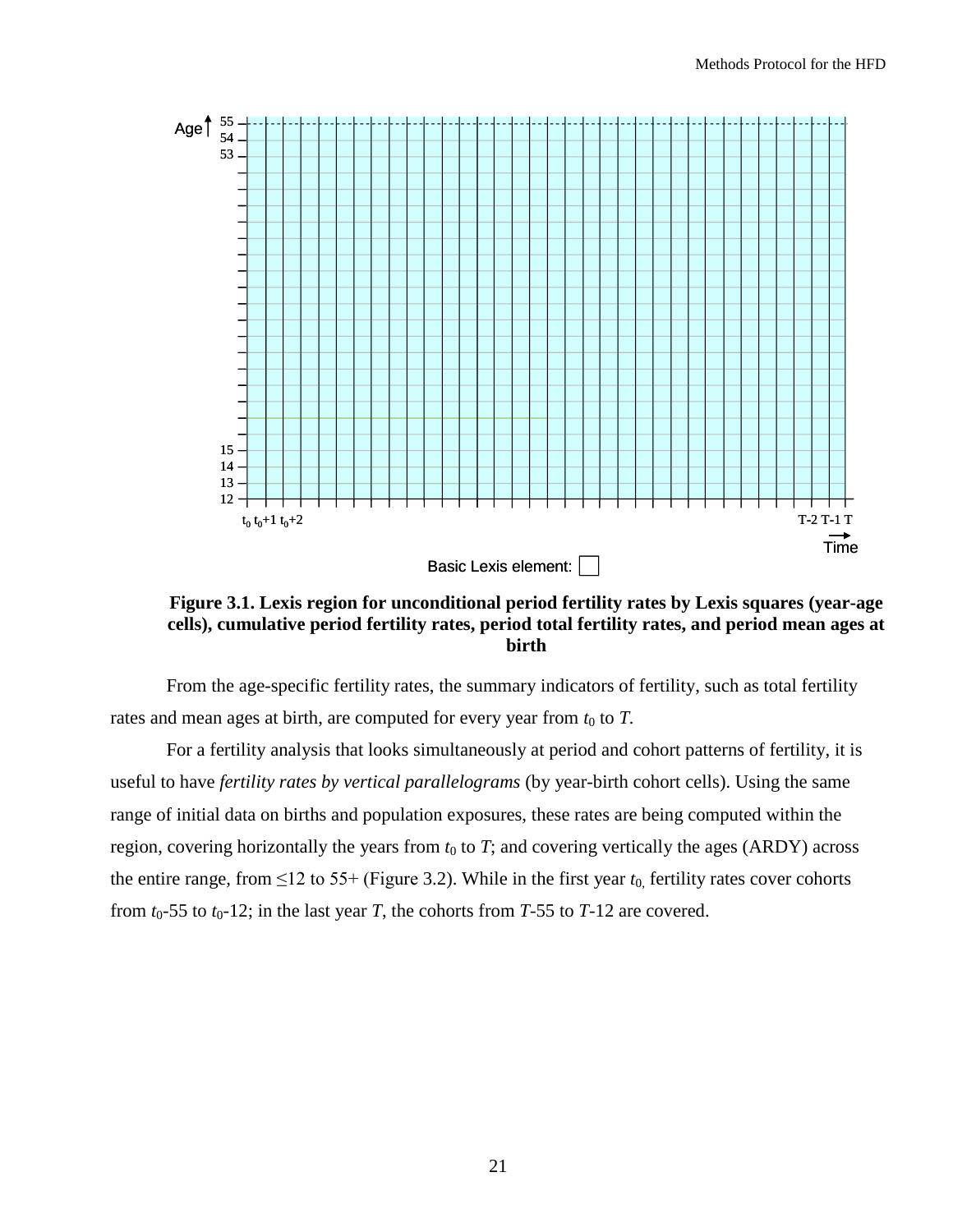

**Figure 3.2. Lexis region for unconditional fertility rates by vertical parallelograms (yearcohort cells)**

With the same region of Lexis data on births and population exposures, the *cohort fertility rates by horizontal parallelograms* (cohort-age cells) are computed for each cohort for which at least one data cell is available. Figure 3.3 clearly shows that the oldest observable cohort is the one born in the year  $t_0$ -55, and that the youngest cohort is the one born in the year  $T$ -13.

The *cohort cumulative fertility rates* are computed for cohorts that are observed from age 15 or younger. The fulfillment of this condition corresponds to the Lexis region A+B+C+D+E in Figure 3.3. The *completed cohort fertility*, the *cohort mean ages at birth*, and the *standard deviation in the cohort mean age at birth* are computed only for the cohorts who are observed from age 15 or younger until age 50 or an older age, and are considered as the cohort that have completed their childbearing. In Figure 3.3, corresponding cohorts belong to the Lexis regions C+D, respectively. The number of cohorts for which the above summary indicators can be computed is equal to  $(T-50)-(t_0-15)+1$ . This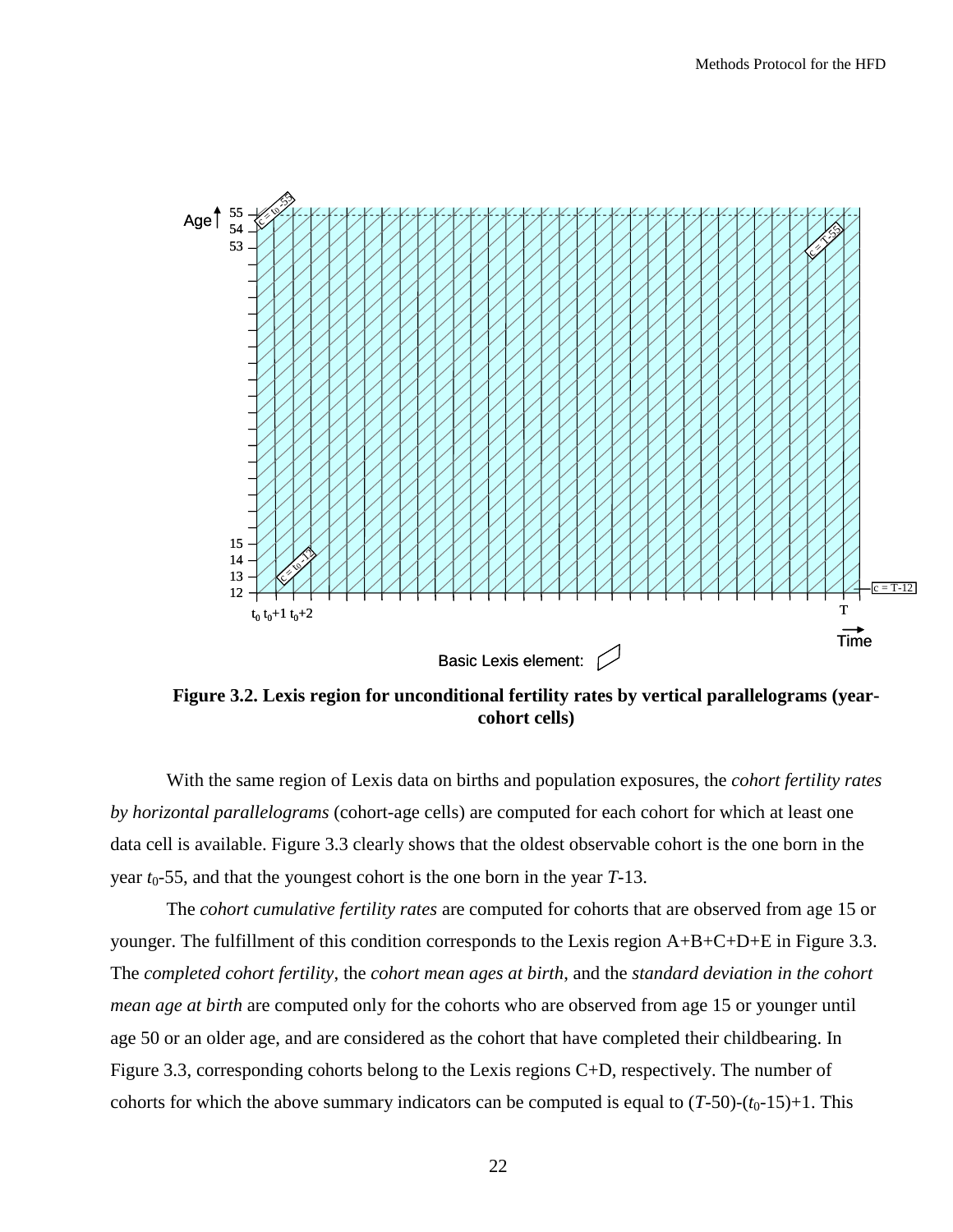obviously implies that a cohort analysis of completed or nearly completed childbearing requires long observation periods. However, the completed cohort fertility, the cohort mean ages at birth, as well as the standard deviation in the cohort mean age at birth, are additionally calculated over the range of reproductive ages under age 40 (see the Lexis regions B+C in Figure 3.3).



**Figure 3.3. Lexis regions for unconditional cohort fertility rates by horizontal parallelograms (cohort-age cells), cumulative cohort fertility rates, completed cohort fertility, and cohort mean ages at birth**

## <span id="page-22-0"></span>*3.3 Lexis regions for cohort and period fertility tables*

 $\overline{a}$ 

The cohort fertility tables are based on the cohort unconditional fertility rates by horizontal parallelograms (cohort-age cells). These tables are constructed for cohorts who are observed from age 15 or a younger age until age 25 or an older age. Figure 3.4 shows that the cohorts satisfying both conditions belong to the coloured diagonal region<sup>14</sup>. The youngest and the oldest cohorts for whom the cohort fertility tables can be constructed are  $T-25$  and  $t_0-15$ , respectively.

 $14$  It should be noted that only complete horizontal parallelograms are used in the computation of the cohort fertility tables.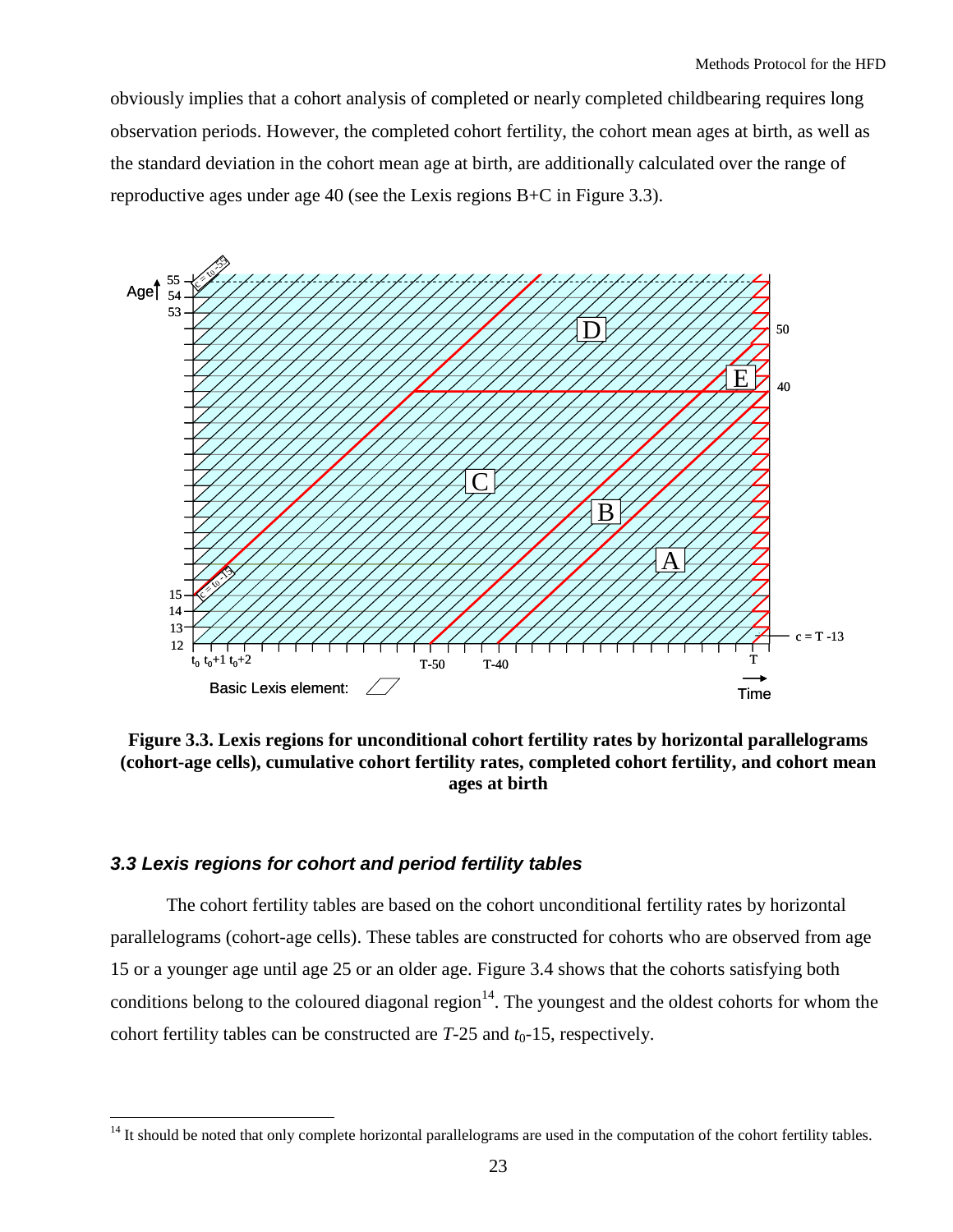

**Figure 3.4. Lexis region for the cohort fertility tables based on horizontal parallelograms (cohortage cells).**

The period fertility tables are based on the conditional age and parity-specific fertility rates by Lexis squares (year-age cells). In order to compute these rates, female parity-specific population exposures must be estimated (see Sections 3.1 and 5).

We assume that age 45 is an age by which the fertility of cohorts is nearly completed and women's parities are very close to their final values. Therefore, period fertility tables are constructed in the HFD for all of the years when cohort parity distribution can be observed for ages 15 or younger through 45 or older. In Figure 3.5, the first observed cohort  $t_0$ -15 reaches age 45 in the year  $t_0$ +30. Beginning from this year, it is possible to compute the period fertility tables using parity distributions of women obtained by cumulating the cohort fertility as the population denominator. Accordingly, these tables are being computed for every year from  $t_0+30$  to *T* (region A in Figure 3.5).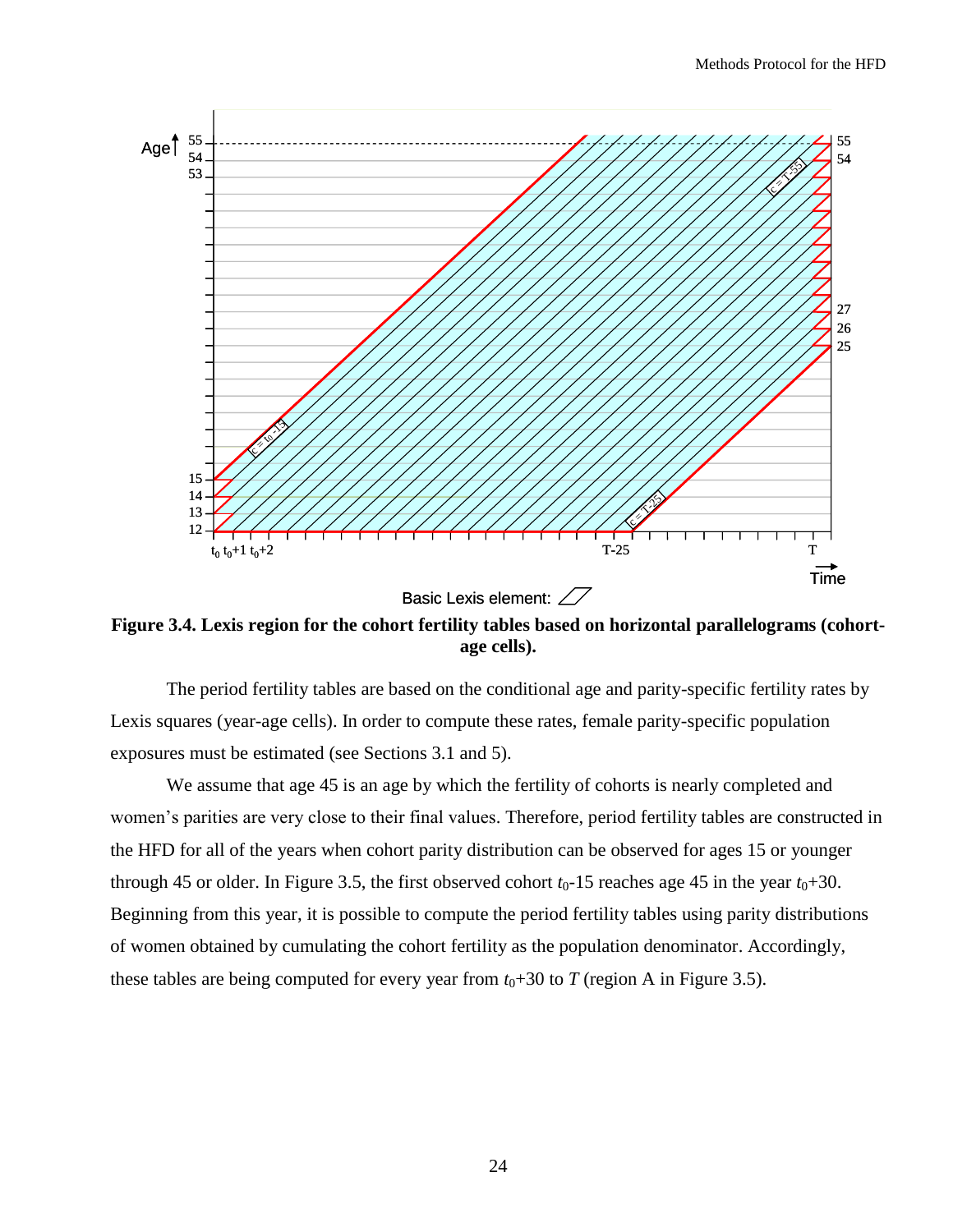

**Figure 3.5. Lexis regions for the period fertility tables based on Lexis squares (year-age cells).**

In some cases, the region for the computation of the period fertility tables can be extended by using additional information taken from a population census. If the census takes place in the year  $t_{\rm cens}$ , then the period fertility tables can additionally be constructed for a region B in Figure 3.5. In order to obtain a continuous series of census-based parity distributions covering the whole region B, the "baseline" census parity distribution in the year  $t_{\text{cens}}$  – also called the golden census – is combined with age-specific fertility rates by birth order computed for all cohorts of reproductive age for  $t_{\rm cens}$  and for the subsequent years. Thus, even when available, the parity distribution data from the censuses following the golden census are not used for updating the annual age-parity distributions of the female population. The series are reconstructed annually until the year when parity-specific exposures of the respective cohorts can be obtained for all reproductive ages until 45 or older purely by cumulating annual series of cohort fertility rates by birth order (region A in Figure 3.5). Therefore, in Figure 3.5 there is a break in the time series in the year  $t_0+30$ , from which the period fertility tables are entirely based on parity- and age-specific population exposures constructed by cumulating fertility rates over long periods of time.

The distributions of female population by age and parity provided by population censuses, population registers or large representative surveys are also used directly for the construction of period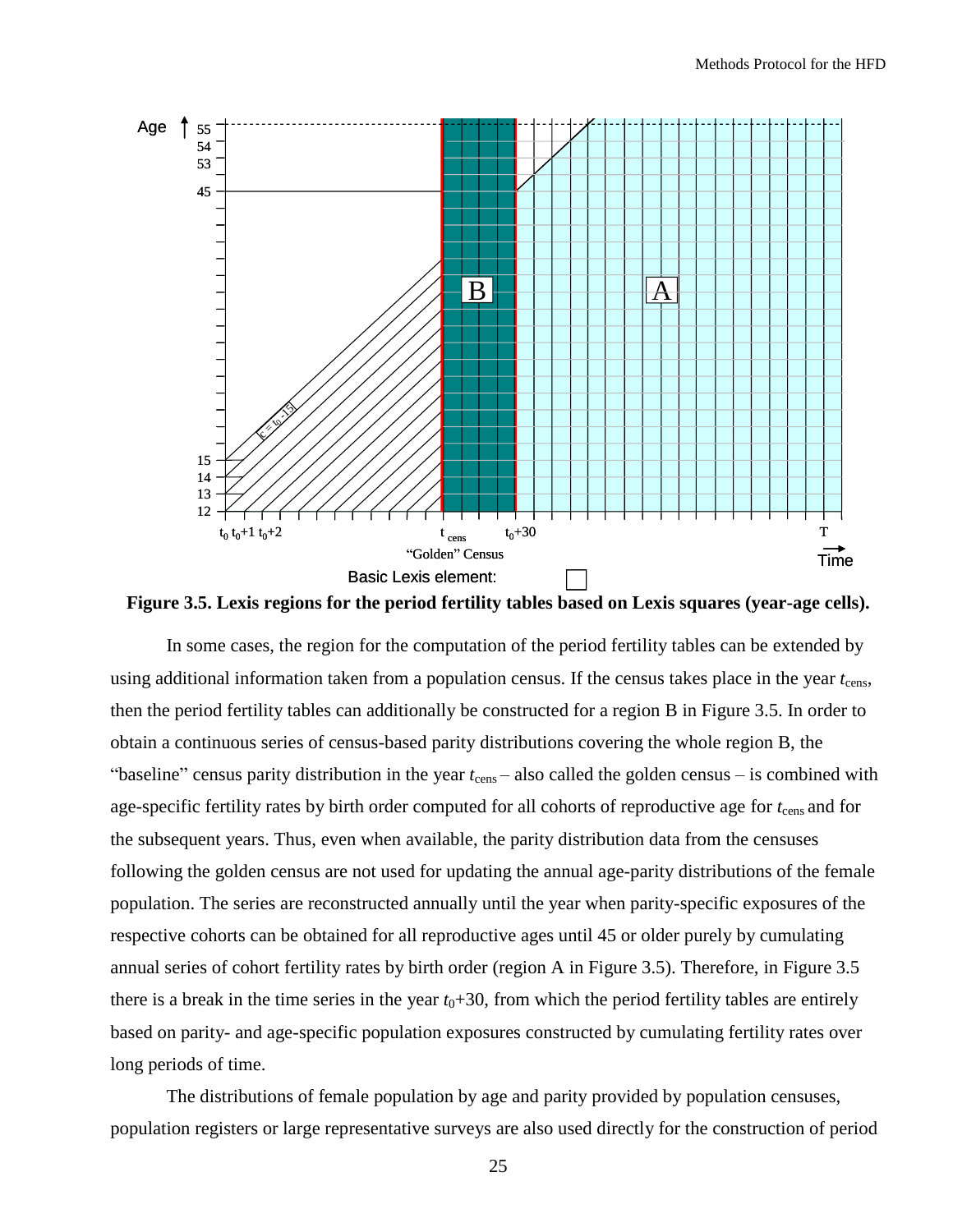fertility tables. Let us imagine a hypothetical country with two censuses in years  $t_1$  and  $t_2$ , and a population register functioning from the year  $t_r$  on (Figure 3.6).



**Figure 3.6. Lexis regions for the census- or register-based period fertility tables based on Lexis squares (year-age cells).**

In such a country, parity- and age-specific population exposures are available for the entire range of reproductive ages in the two census years and during the continuous time period lasting from the year  $t_r$  to the year *T*. These are the years for which the census- or register-based period fertility tables are being constructed.

# <span id="page-25-0"></span>**4. Common adjustments to input data on births**

This section provides a description of the methods employed to adjust the data used for the production of the Lexis data classified by calendar years and single years of the mother's age and of the mother's year of birth.

Three common adjustments to the raw data are performed: 1) redistributing births with an unknown age of the mother or an unknown birth order, 2) splitting birth counts classified by Lexis squares into Lexis triangles, and 3) splitting birth counts classified by aggregated age groups into single years of age. All of these adjustments are being applied separately to each birth order (including all birth orders combined).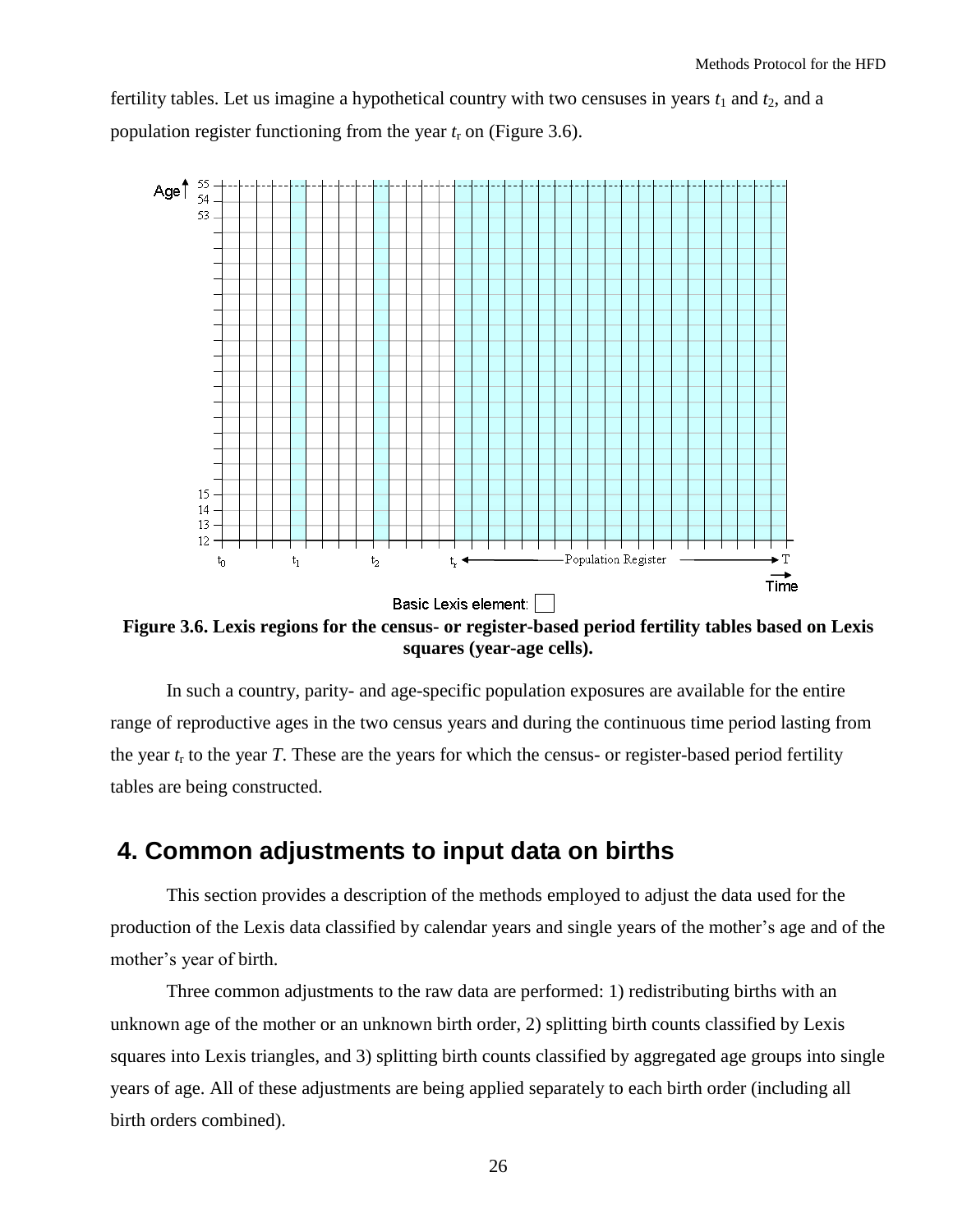At the end of this section, we provide a description of the iterative proportional fitting (IPF) algorithm, which is used to ensure that, within each age group, the sum by birth orders is equal to a fixed total; and that, within each birth order, the sum by ages is equal to a fixed total. For example, if data are initially aggregated by five-year age groups, and are then split into single-year ages for each birth order separately and independently from other birth orders, IPF makes it possible to modify the age distributions of order-specific data to fit the age-specific totals of all of the birth orders. It should be noted that these calculations typically result in non-integer birth numbers for individual ages and Lexis triangles.

All of the methods for splitting births are based on the piece-wise cubic Hermite interpolation<sup>15</sup> of the cumulative fertility rate. The method for the splitting of aggregated age groups is a modification of the algorithm proposed by Dimiter Philipov and German Rodriguez. For the sake of simplicity, all of the aggregated age groups are assumed to be based on rectangular Lexis shapes. Nevertheless, all formulae can be easily re-written for vertical parallelograms.

The HFD data user should be aware that we do not introduce any adjustments in the birth data to correct possible errors due to age heaping.

### <span id="page-26-0"></span>*4.1 Distributing births with unknown parameters*

The first adjustment to raw data deals with distributing births for which the mother's age and/or birth order is unknown into specific age categories. These births are to be distributed proportionally across the age/birth order ranges. This adjustment is based on an assumption that the probability of the mother's age not being reported is independent of the mother's age.

Let us suppose that birth counts are available for individual Lexis triangles of the Lexis diagram, but that the age of the mother is unknown for a certain number of births. Let

- *B*(*x*,*t*,*t x*) be the number of lower-triangle births recorded among those aged  $[x, x+1)$  in year *t*;
- $B(x,t,t-x-1)$  be the number of upper-triangle births recorded among those aged  $[x, x+1)$  in year *t*;
- $B^{UNK}(t)$ be the number of births with an unknown age of the mother in year *t* ; and

 $B^{TOT}(t)$ be the total number of births in year *t* that is equal to

$$
\sum_{x} [B(x,t,t-x) + B(x,t,t-x-1)] + B^{UNK}(t) .
$$

<sup>&</sup>lt;sup>15</sup> We used the R function interp1 with option "pchip" from the package "signal". A detailed description of the Hermite interpolation can be found, for example, in Fritsch and Carlson (1980).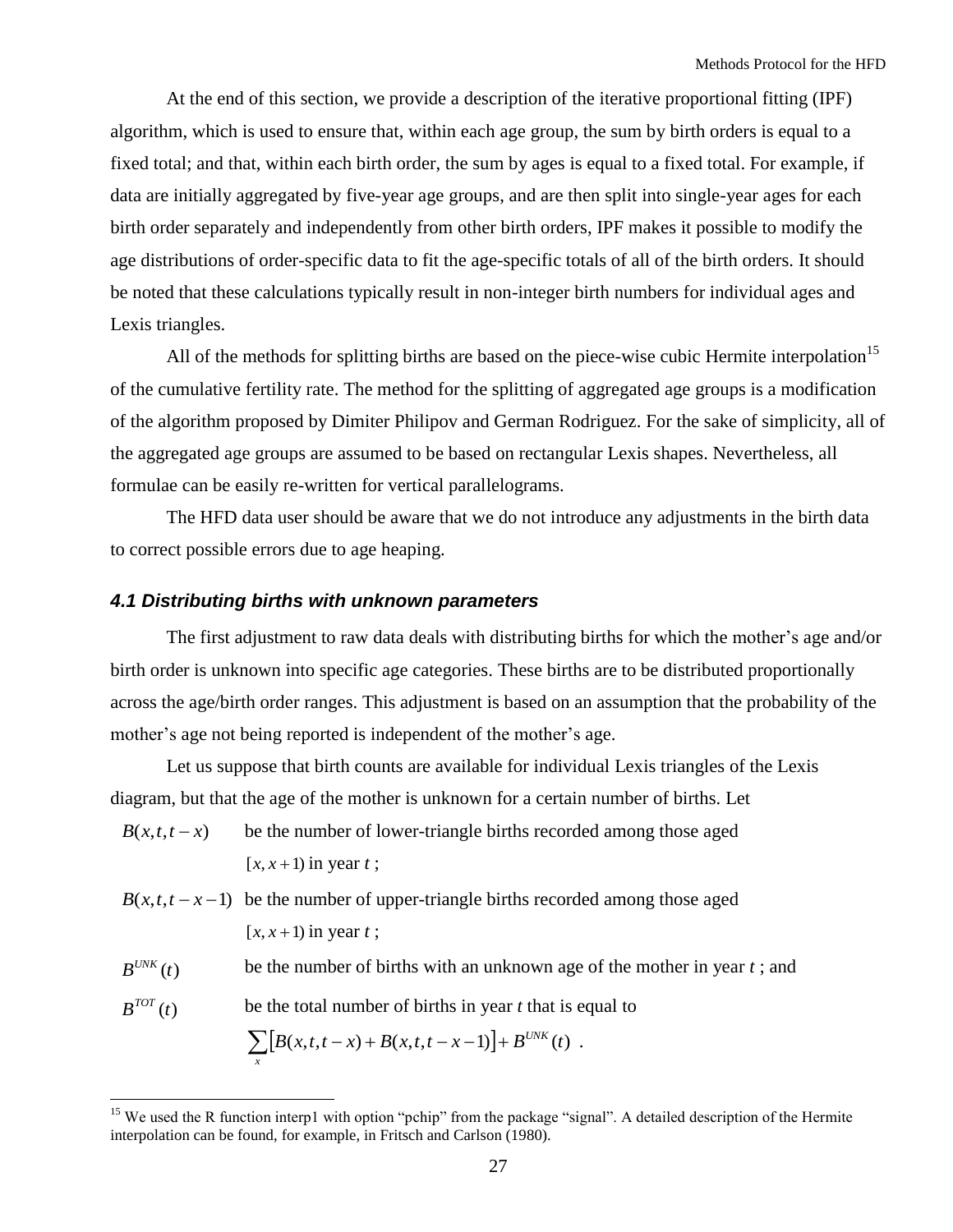Then, the following set of equations redistributes births with an unknown age of the mother proportionally across the upper and the lower Lexis triangles over the full range of ages:

$$
B^*(x,t,t-x) = B(x,t,t-x) \cdot \left(\frac{B^{TOT}(t)}{B^{TOT}(t) - B^{UNK}(t)}\right)
$$
\n(4.1)

and

$$
B^*(x,t,t-x-1) = B(x,t,t-x-1) \cdot \left(\frac{B^{TOT}(t)}{B^{TOT}(t)-B^{UNK}(t)}\right)
$$
(4.2)

for all ages *x* in year *t*.

In Sections 4.2 to 4.4, all of the formulae are based on an assumption that births with an unknown age of the mother have already been distributed proportionally, if needed; the superscript "\*" used in this section is suppressed for the sake of simplicity.

If for some births the birth order was unknown, such births are to be distributed proportionally within the corresponding age group. For some births both the age of the mother and the birth order could be unknown. In such cases, we begin from the proportional distribution of births with an unknown birth order within the respective age groups, followed by the distribution of births with an unknown age across the age groups according to (4.1) and (4.2). After the redistribution of births with an unknown age, the IPF procedure should be applied in order to achieve the initial balance between totals (with respect to age) for specific birth orders and the known total for all birth orders combined.

It should be noted that these manipulations are being performed before the raw birth counts are split into single-year ages and/or into Lexis triangles. However, the final result would not change if aggregated data were first split into finer age categories before the redistribution of an unknown age.

## <span id="page-27-0"></span>*4.2 Splitting births classified by one-year age or cohort groups into Lexis triangles*

Birth counts are often available only split by the single age of the mother, without the additional split by the mother's year of birth. This implies that the birth data are given in Lexis squares and should be further split into Lexis triangles before further calculations can be made. Following McNeil *et al.* (1977) and Wilmoth *et al.* (2005), the HFD splitting procedure is based on the interpolation of a cumulative fertility indicator, the cumulative fertility rate. Data for each birth order are treated separately and independently from other birth orders. The following formulae assume that the calendar year and birth order are fixed.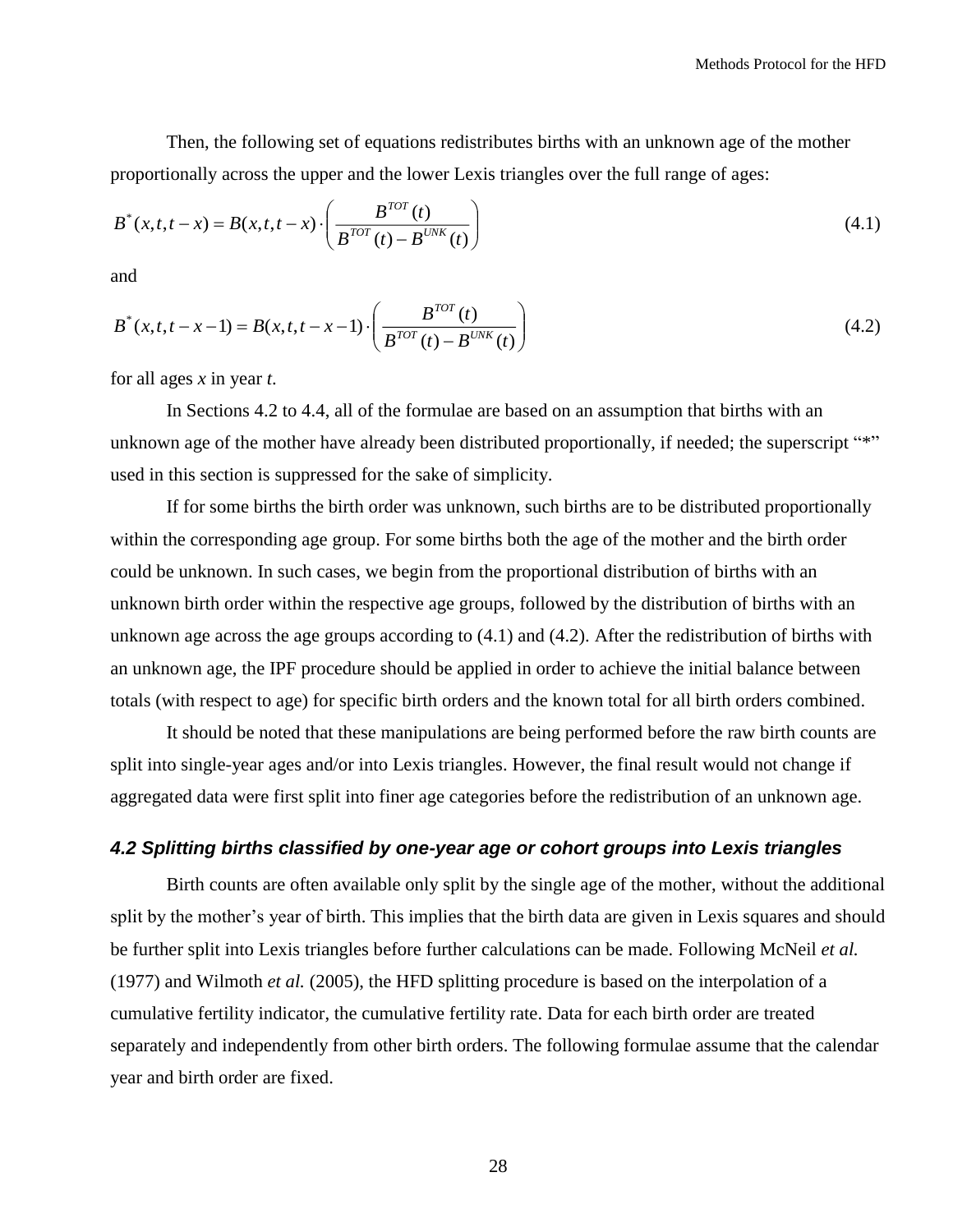Let  $F(x)$  be the cumulative fertility over all ages up to age x calculated using known age-specific births  $B(x)$  and population exposures  $E(x)$ :

$$
F(x) = \sum_{u=x_{\min}}^{x-1} f(u) = \sum_{u=x_{\min}}^{x-1} \frac{B(x)}{E(x)}
$$
(4.3)

Function  $F(x)$  is known for each age  $x \in [x_{min}, x_{max}]$ . If  $\hat{F}(x)$ , the continuous approximation of the discrete  $F(x)$  is also known, then the fertility rate for the upper Lexis triangle can be expressed as

$$
f_U(x) = 2 \int_x^{x+1} (s-x) d\hat{F}(s)
$$
 (4.4)

Formula (4.4) uses the fact that the area of an elementary triangle is equal to 1/2. Similarly, for the lower triangle

$$
f_L(x) = 2 \int_{x}^{x+1} [1 - (s - x)] d\hat{F}(s) . \tag{4.5}
$$

The continuous cumulative birth rate  $\hat{F}(x)$  is estimated using an interpolation technique. First, we apply a logit transformation

$$
Y(x) = \log\left(\frac{F(x)}{F(x_{\max})}\right) = \log\left(\frac{F(x)}{F(x_{\max}) - F(x)}\right)
$$
\n(4.6)

At this stage, two data points are lost because the logarithm at the extremes is not defined. In order to retain the information, we set  $Y(x_{min}) = -20$  and  $Y(x_{max}) = 12$ , which is equivalent to assuming that the ratio  $P(x) = F(x)/F(x_{max})$  differs from zero or one at the extreme ages by less than 10<sup>-6</sup> (corresponding to less than one birth in a population comparable in size to that of the USA). Using [piecewise cubic Hermite interpolatio](http://www.mathworks.com/access/helpdesk/help/techdoc/ref/pchip.html)n, we get a continuous approximation  $\hat{Y}(x)$  of  $Y(x)$ . The continuous cumulative fertility function  $\hat{F}(x)$  is obtained via an inverse logit transformation of  $\hat{Y}(x)$ :

$$
\hat{F}(x) = \left[\frac{\exp(\hat{Y}(x))}{1 + \exp(\hat{Y}(x))}\right] F(x_{\text{max}})
$$
\n(4.7)

Thus, all of the components for a calculation of fertility rates by triangles in formulae (4.4) and (4.5) are defined. The numbers of births  $B_L(x)$  $\widehat{B}_L(x)$  and  $\widehat{B}_U(x)$  in the lower and the upper Lexis triangles are calculated as follows:

$$
B_L(x) = f_L(x)E_L(x) \tag{4.8}
$$

$$
\hat{B}_U(x) = f_U(x)E_U(x) = 2[f(x) - 0.5f_L(x)]E_U(x)
$$
\n(4.9)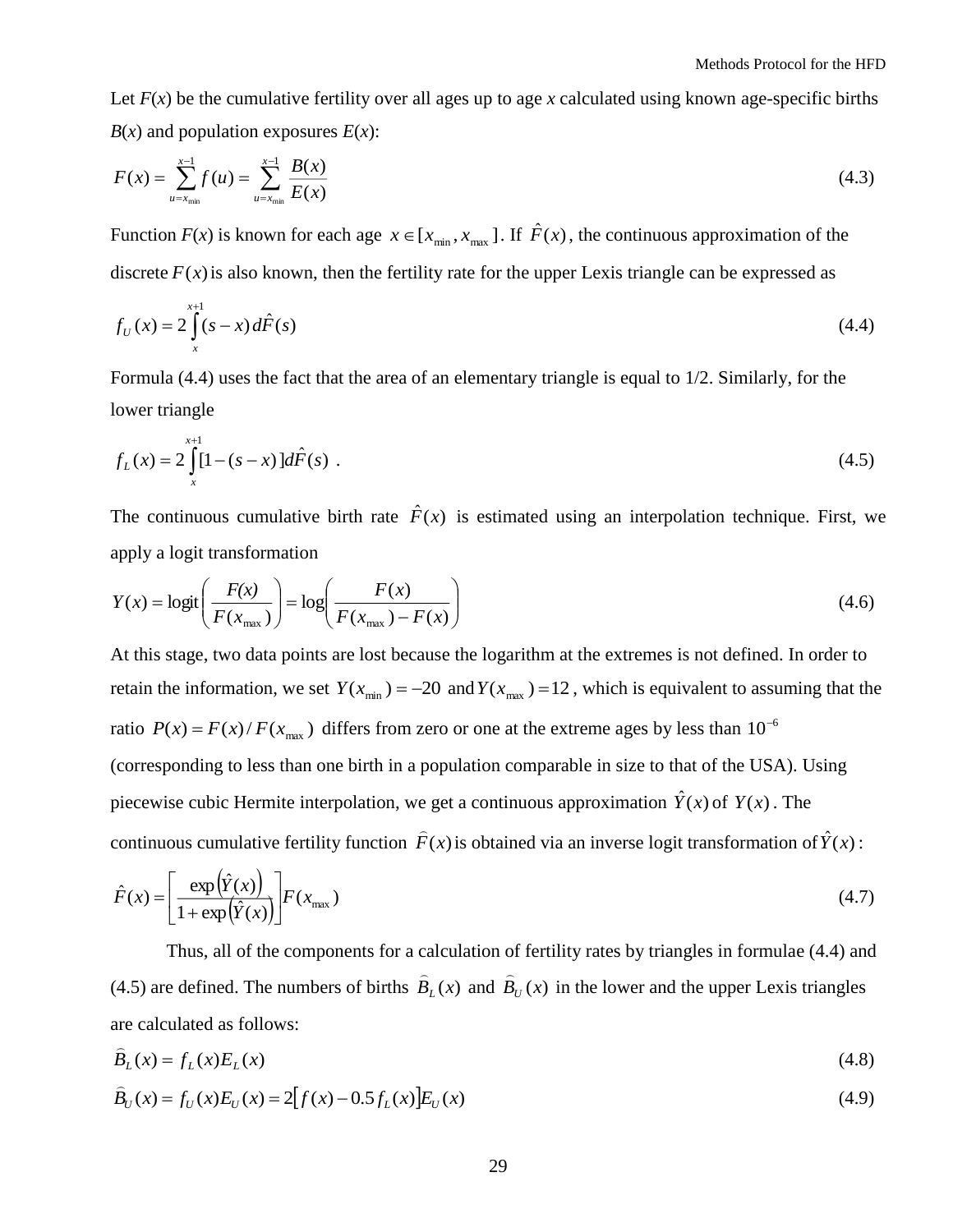where  $E_L(x)$  and  $E_U(x)$  are exposures to risk in the respective Lexis triangles, and  $f_L(x)$  and  $f_U(x)$ are defined in (4.4) and (4.5). The mid-point numerical integration with one thousand intervals is used for the computation of integrals in (4.4) and (4.5).

It is clear that the sum of the estimated birth counts  $B_L(x)$  $\widehat{B}_{L}(x)$  and  $\widehat{B}_{U}(x)$  is (in general) not exactly equal to the original birth count  $B(x)$ . Thus, as a final step, we make the following adjustment:

$$
B_U(x) = \hat{B}_U(x) \frac{B(x)}{\hat{B}_U(x) + \hat{B}_L(x)}
$$
  
\n
$$
B_L(x) = \hat{B}_L(x) \frac{B(x)}{\hat{B}_U(x) + \hat{B}_L(x)}
$$
\n(4.10)

This procedure returns birth data split by Lexis triangles for each birth order and (independently) for all birth orders combined. To reach the balance with respect to birth orders, the IPF is applied to data for all births orders combined used as the marginal age-specific totals over all birth orders.

## <span id="page-29-0"></span>*4.3 Splitting aggregated age groups into one-year age groups*

Occasionally, the original birth counts are available in broader groups than single years of age. Usually, it is necessary to deal with five-year age groups as well as with open-age intervals. For example, the age scale in a given year can include the following age groups:

 $\langle 15, 15-19, 20-24, 25-29, 30-34, 35-39, 40-44, 45-49, \text{ and } 50+ \rangle$ .

In this example, there are seven five-year age groups and two open-ended age groups. Data may be available in different age groupings; for example, the last closed age group may be 40-49. Or, for some segments of the reproductive age span, single-year data may be available as well, while for other segments the age groups may be broader.

Whenever at least one of the age groups of birth counts is wider than one year, it is necessary to apply a procedure that disaggregates the data into single-year age groups.

The splitting algorithm described below is very similar to the algorithm described in Section 4.2.

Let us assume there are no births at ages 11 and younger, at ages 55 and older, or at ages 60 and older. Then, open-ended age intervals are treated as age groups with the fixed borders of 12 and 55 (or 12 and 60). Thus, rather than using the original scale, it is possible to work with the following openended age groups:

12-14, 15-19, 20-24, 25-29, 30-34, 35-39, 40-44, 45-49, and 50-54.

In a more formal way, let us assume there are *n* age groups  $[x_i, x_{i+1}), i = 0,...,n$ , covering the age range  $[x_{min}, x_{max})$ . Then, the cumulative fertility schedule is calculated as follows: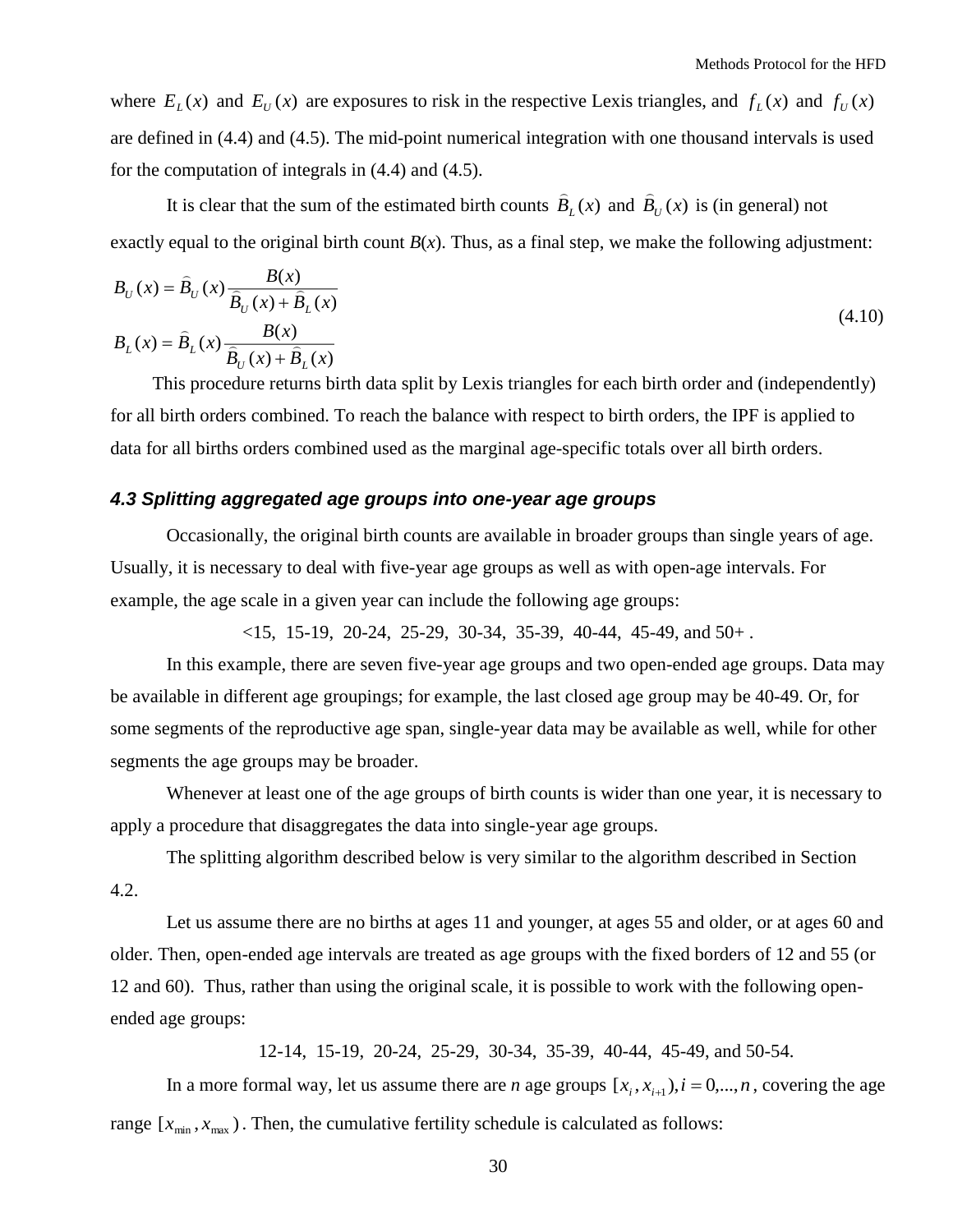Methods Protocol for the HFD

$$
F(x) = \sum_{i=0}^{n} (x_{i+1} - x_i) f(x_i; x_{i+1}) = \sum_{i=0}^{n} (x_{i+1} - x_i) \frac{B(x_i; x_{i+1})}{E(x_i; x_{i+1})}
$$
(4.11)

where  $f(x_i; x_{i+1})$  is the mean unconditional fertility rate over the age interval  $[x_i, x_{i+1})$ ,  $B(x_i; x_{i+1})$  is the number of births, and  $E(x_i; x_{i+1})$  is the female population exposure within the age interval  $[x_i, x_{i+1}), i = 0, \ldots, n$ .

For an elementary age interval  $[x, x+1)$ , the fertility rate is estimated as

$$
f(x) = \int_{x}^{x+1} d\hat{F}(s) = \hat{F}(x+1) - \hat{F}(x),
$$
\n(4.12)

 $\sum_{i=0}^{n} (x_{i+1} - x_i) f(x_i; x_{i+1}) = \sum_{i=0}^{n} (x_{i+1} - x_i) \frac{D(x_i, x_{i+1})}{E(x_i; x_{i+1})}$ <br>  $(x_i; x_{i+1})$  is the mean unconditional fertility ra<br>
be rof births, and  $E(x_i; x_{i+1})$  is the female pop<br>
b. $i = 0,...,n$ .<br>
For an elementary age where  $\hat{F}(x)$  is a continuous approximation of  $F(x)$  estimated using the interpolation technique. The algorithm for interpolating  $F(x)$  is the same as in Section 4.2, and consists of three steps. First, a logit transformation (4.6) is applied. Second, using [piecewise cubic Hermite interpolatio](http://www.mathworks.com/access/helpdesk/help/techdoc/ref/pchip.html)n, a continuous approximation of the logit function is obtained. Third, an inverse logit transformation (4.7) is used to feed  $\hat{F}(x)$  values into formula (4.12).

Once the fertility rate  $f(x)$  has been calculated, the number of births in a one-year age group can be estimated as

$$
B(x) = f(x)E(x) \tag{4.13}
$$

The sum of the estimated births over the aggregated age interval is, in general, not exactly equal to the original number of births in this interval. To obtain the original aggregated birth number, the following adjustment is made:

$$
B(x) = \hat{B}(x) \frac{B(x_i; x_{i+1})}{\sum_{z=x_i}^{x_{i+1}-1} \hat{B}(z)}, \quad x_i \le x < x_{i+1} \tag{4.14}
$$

This procedure returns birth data by single age groups for each birth order (independently) as well as for all birth orders combined. To balance the data with respect to birth order, the IPF algorithm is applied.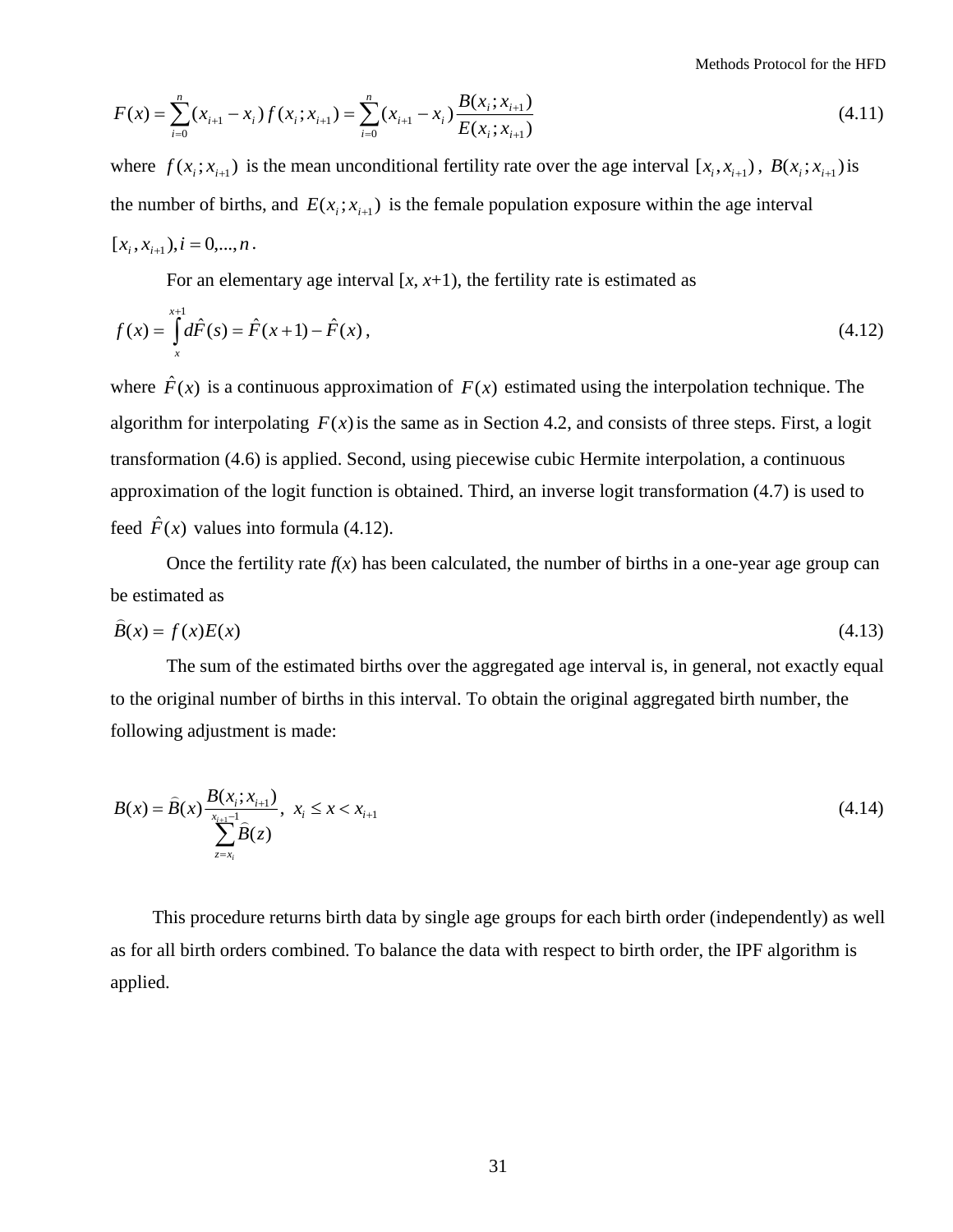## <span id="page-31-0"></span>*4.4 Iterative proportional fitting (IPF)*

In the previous sections, we showed that common adjustments to raw data often result in adjusted age- and order-specific data cells that do not correspond exactly to the marginal totals. To ensure a balance, the iterative proportional fitting (IPF) is applied.

The IPF algorithm—also known as bi-proportional fitting in statistics, the RAS algorithm in economics, and matrix raking or matrix scaling in computer science—is an iterative algorithm for recalculating the cell values in a [contingency table](http://en.wikipedia.org/wiki/Contingency_table) in such a way that the row and column sums of the cells become equal to the fixed row and column totals. More details about the IPF technique can be found in Fienberg (1970) and Bishop et al. (1975).

Let index *k* be an iteration number and

 $B_i^k(x)$ *i* is the estimated (after *k* steps) number of births of birth order *i* at age *x*;

 $B(x)$ is a fixed number of births at age *x* (all birth orders combined); and

*Bi* is a fixed sum (over ages) of all births of birth order *i*.

We begin ( $k=0$ ) from the order-specific birth numbers obtained after applying the splitting procedures, or after distributing births with an unknown age of the mother and/or birth order

$$
B_i^0(x) = B_i(x). \tag{4.15}
$$

For values of  $k = 0, 2, 4, \dots$ , the age- and order-specific birth estimates at steps  $k+1$  and  $k+2$  are computed as

$$
B_i^{k+1}(x) = \frac{B_i^k(x)}{\sum_i B_i^k(x)} \cdot B(x)
$$
\n(4.16)

$$
B_i^{k+2}(x) = \frac{B_i^{k+1}(x)}{\sum_{x} B_i^{k+1}(x)} \cdot B_i.
$$
\n(4.17)

For each *k*, the distance  $\Lambda^k$  between the fixed marginal values is computed by a summation of  $B_i^k(x)$ *i* computed after each completed iteration (i.e., for  $k = 2, 4, 6, ...$ )

$$
\Lambda^{k} = \sum_{x} \left( \sum_{i} B_{i}^{k}(x) - B(x) \right)^{2} + \sum_{i} \left( \sum_{x} B_{i}^{k}(x) - B_{i} \right)^{2}.
$$
\n(4.18)

Steps (4.16) to (4.17) are to be repeated until  $\Lambda^k < 10^{-6}$ .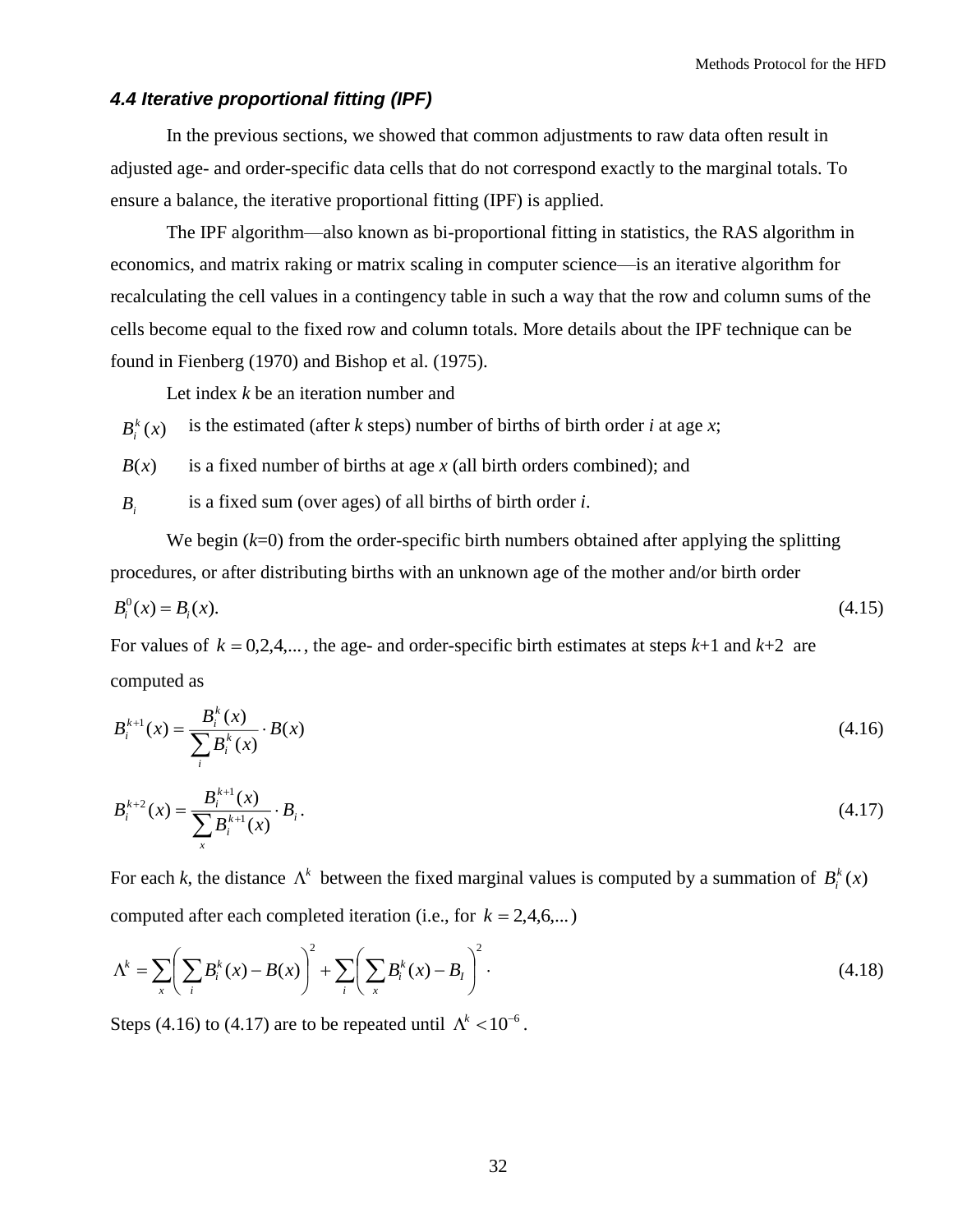## <span id="page-32-0"></span>**5. Adjustments of census parity distributions**

## <span id="page-32-1"></span>*5.1 Estimating the age-parity distributions of women for 1 January of the census year*

Census and survey data usually pertain to a specific date during the year *t*, denoted *T'*. The distribution of women by age *y* (ARDY) and parity *i* as of 1 January of the year *t*—i.e., population weights  $w_i(y, T^{Jan1})$ —have to be estimated from the set of the known census weights  $w_i(y, T')^{16}$  and from the unconditional fertility rates  $f_i(y,t)$ .

In the case of population data, the standard HFD age scale is ages 12 to 55. In some cases, parity distribution data by one-year age intervals are not available for this complete range (e.g., ages 15 to 49 can be with one-year age intervals and ages 50+ with 5-year age intervals). In such cases we require that the data are available with one-year age intervals for the ages 15 to 49. For any ages outside this minimum required range, we assume that

• women younger than the lowest age present in the data with a single year age interval  $(\hat{x}_{min}$  where

 $\hat{x}_{\min} \le 15$ ) are childless (i.e.,  $w_{i=0}$  ( $x < \hat{x}_{\min}$ ,  $T'$ ) = 1 and  $w_{i>0}$  ( $x < \hat{x}_{\min}$ ,  $T'$ ) = 0), and

- above the highest age present in the data with a single year age interval ( $\hat{x}_{max}$  where  $\hat{x}_{max} \ge 49$ ), the age-parity distribution of women is stable and is equal to the distribution either
	- o at the highest age present in the data if this is part of the continuous range of one-year age intervals (i.e.,  $w_i$  ( $x > \hat{x}_{max}$ ,  $T'$ ) =  $w_i$  ( $\hat{x}_{max}$ ,  $T'$ ) if  $\hat{x}_{max}$  is with a single year age interval).
	- o in the first multi-year age interval if one exists (i.e.,  $w_i(x > \hat{x}_{max}, T') = w_i(\hat{x}_{max} + 1, T')$  if  $\hat{x}_{\text{max}} + 1$  is the first multi-year interval).

Where the minimum age range of one-year age interval data is not present for a given year, this parity data is not used as an input to the HFD.

If the census weights are originally given by age in completed years (ACY), they are first recalculated into the ARDY age:

$$
w_i(y,T) = (1-Z) \cdot w_i(x-1,T) + Z \cdot w_i(x,T)
$$
\n(5.1)

where *Z* is a fraction of the base year elapsing between the beginning of the year (1 January) and the date of the census. For a non-leap year this means,  $Z = D / 365$ , where *D* represents the number of days between 1 January and the date of the census. For instance, if the census took place on 15 May of a

<sup>&</sup>lt;sup>16</sup> Before generating the census weights, women with unknown age or unknown parity are redistributed across the known categories applying the same procedure as described in Section 4.1.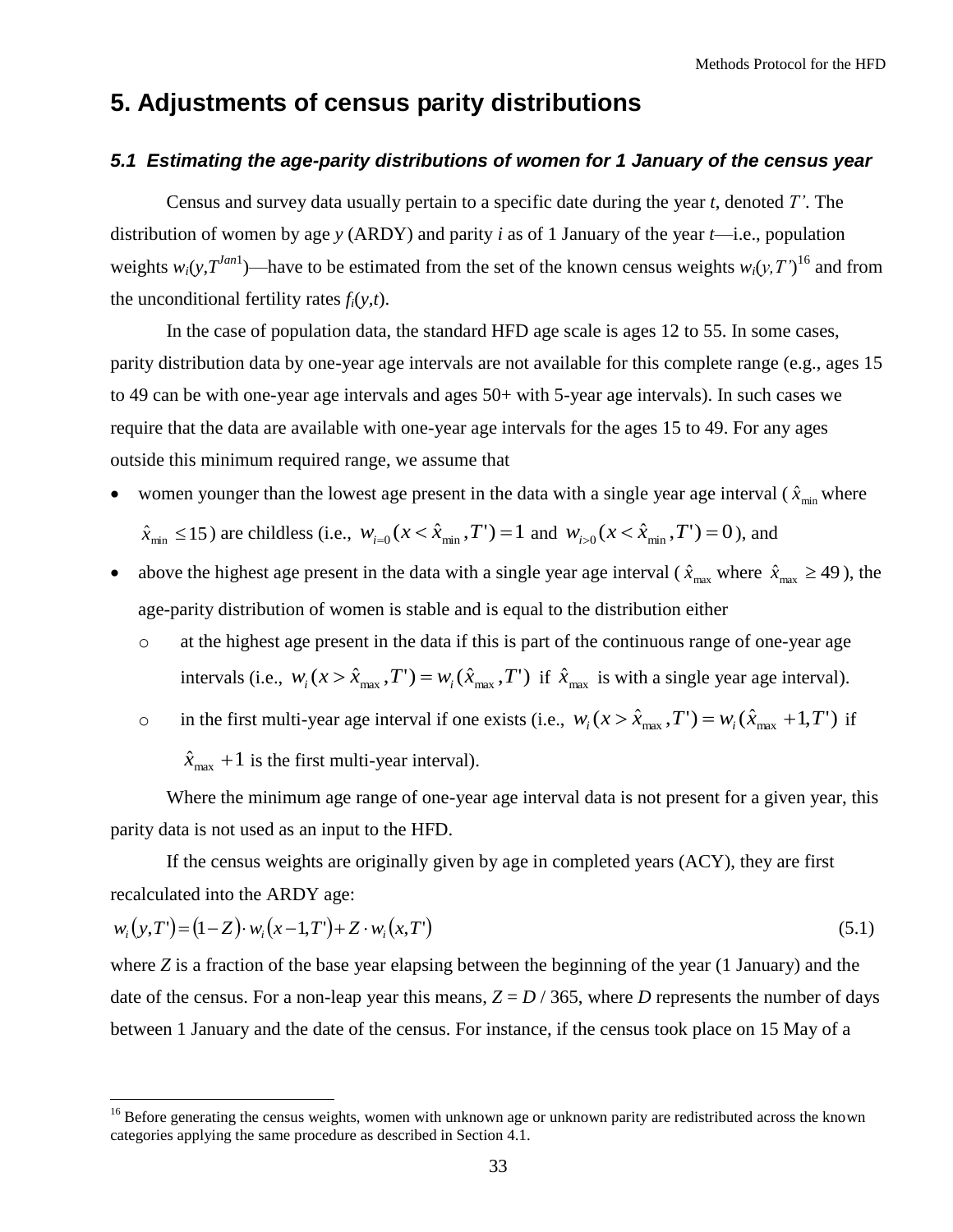non-leap year, *Z* would be computed as  $Z = 134 / 365 = 0.367$ , where 134 is the number of days that elapsed from 1 January through 15 May.

Assuming a linear distribution of births and birth rates, *fi*(*y,t*)*,* over the census year *t*, the ageparity weights are estimated by progressing backwards from the census date to the beginning of the year *t*:

$$
w_0(y,T) = w_0(y,T) + f_1(y,t) \cdot Z \tag{5.2}
$$

$$
w_i(y,T) = w_i(y,T) - f_i(y,t) \cdot Z + f_{i+1}(y,t) \cdot Z \quad \text{for } i=1,2,3;
$$
\n(5.3)

$$
w_{4+}(y,T) = w_{4+}(y,T) - f_4(y,t) \cdot Z \tag{5.4}
$$

However, the fertility intensity varies during the year *t* since fertility changes with age. We solve this problem by performing for each age  $y$  a local cubic spline interpolation<sup>17</sup> across data points taken from the fertility schedule of cohorts observed during three consecutive years  $f_i(y-1,t-1)$ ,  $f_i(y,t)$ ,  $f_i(y+1,t+1)$  based on vertical parallelograms that are allocated in the middle of the corresponding age intervals *y*–0.5, *y*+0.5, *y*+1.5.

In the next step, the value of the spline function at point  $T' = y + Z$  is deducted and labeled  $f'_{i}(y,t)$ . If the estimated fertility rates  $f'_{i}(y,t)$  turn negative (which is possible at very young or very old reproductive ages where two data points are zeros and the third is a non-zero), these values are replaced by zero. The spline-based values  $f_i(y,t)$  $f_i(y,t)$  are to be replaced by values  $f_i(y,t)$  $\sqrt[r]{(y,t)}$ :

$$
f_i^{\prime\prime}(y,t) = f_i(y,t) \text{ if } f_i^{\prime}(y,t) \ge 0, \text{ and} \tag{5.5}
$$

$$
f_i^{\prime\prime}(y,T) = 0 \text{ if } f_i^{\prime}(y,T) < 0. \tag{5.6}
$$

The procedure for estimating the age-parity distribution progressing backwards from the census date is:

$$
w_0(y,T) = w_0(y,T') + f_1(y,t) \cdot Z \tag{5.7}
$$

$$
w_i(y, T) = w_i(y, T') - f_i^{\dagger}(y, t) \cdot Z + f_{i+1}^{\dagger}(y, t) \cdot Z, \ i = 1, 2, 3 \tag{5.8}
$$

$$
w_{4+}(y,T) = w_{4+}(y,T) - f_4^{\prime\prime}(y,t) \cdot Z \tag{5.9}
$$

If the estimated weights  $w_i(y, T)$  turn negative for some age and parity groups, the age-parity distribution of the female population is restricted to zero, and the adjusted distributions *w'i*(*y,T*) are computed as follows:

$$
w_i(y, T) = w_i(y, T) \text{ if } w_i(y, T) \ge 0 \text{, and} \tag{5.10}
$$

$$
w_i(y,T) = 0 \text{ if } w_i(y,T) < 0 \tag{5.11}
$$

<sup>&</sup>lt;sup>17</sup> For this purpose, the function *spl i ne( age, f x, ... met hod = "f mm")* of the statistical package *R* is used.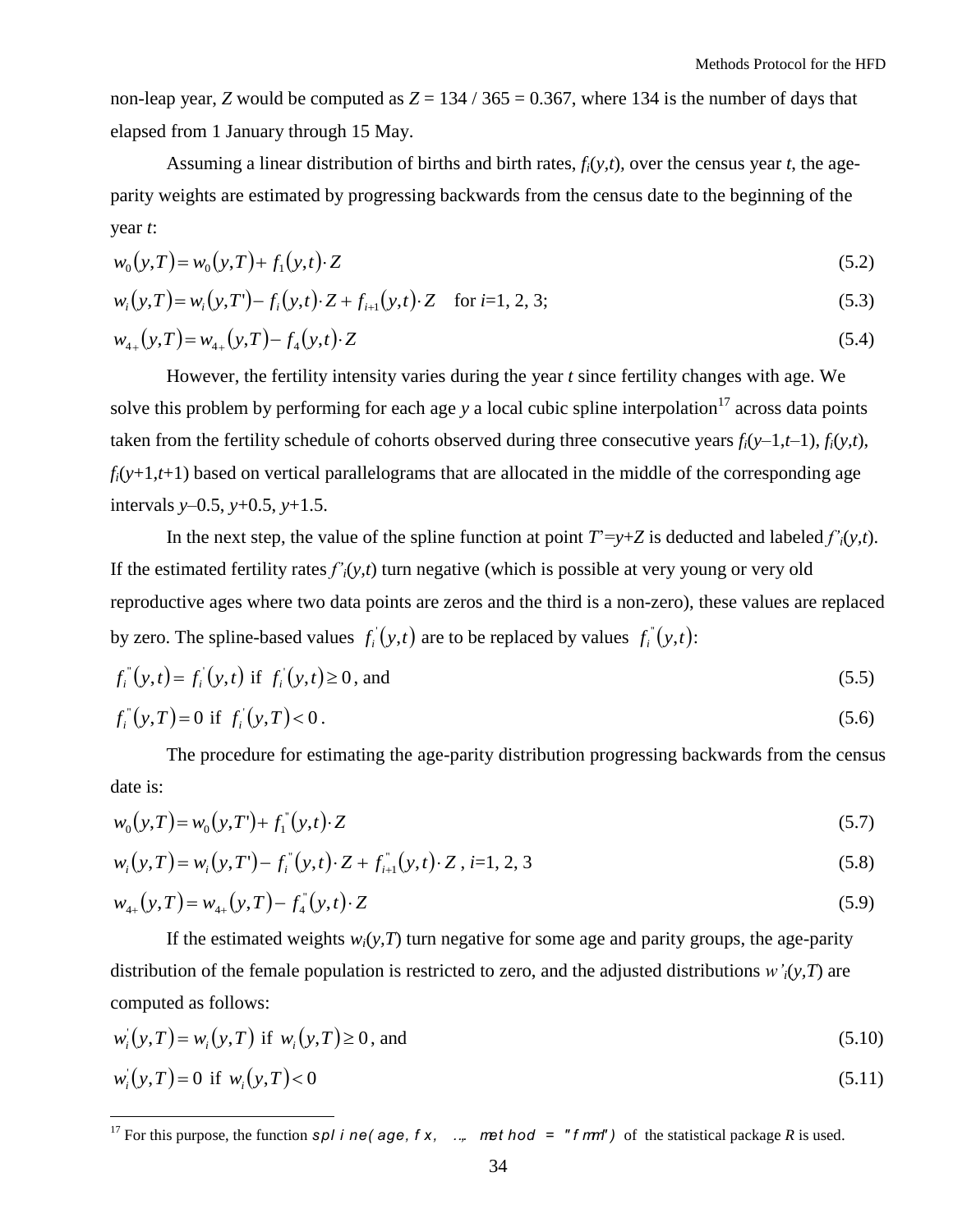Subsequently, the non-zero  $w'_{i}(y,T)$  are redistributed to ensure that their total equals one:

$$
w_i^{\dagger}(y,T) = \frac{w_i^{\dagger}(y,T)}{\sum_i w_i^{\dagger}(y,T)}
$$
(5.12)

#### *5.2 Estimating the age-parity distribution from the base year forward*

Once the age-parity distribution,  $w_i(y, T)$ , for  $T=1$  January of the census year *t* is obtained, the age-parity distribution on 1 January of the year  $t+1$  (denoted  $T+1$ ) is derived in the following way:  $w_0(y_{\text{min}}) = 1$  and  $w_i(y_{\text{min}}) = 0$ , where  $i=1,2,3, 4+$  and  $y_{\text{min}}$  is a certain very young age at which all women are childless; $^{18}$ 

$$
w_0(y+1,T+1) = w_0(y,T) - f_1(y,t); \tag{5.13}
$$

$$
w_i(y+1,T+1) = w_i(y,T) + f_i(y,t) - f_{i+1}(y,t), \text{ for } i=1,2,3
$$
\n(5.14)

$$
w_{4+}(y+1,T+1) = w_{4+}(y,T) + f_4(y,t).
$$
\n(5.15)

It should be noted that the rates  $f_4(y,t)$  that are used to compute the distribution of women at the highest parity 4+ refer to birth order 4 (not to birth orders 4+).

In some instances, especially for higher birth orders at very young ages, the estimated relative age-parity distribution on 1 January of the year *t*+1 may turn negative. This can happen due to an understatement of births by very young women in the census data, or because of the selective influence of migration, which was not accounted for in the estimation procedure. Therefore, we restrict the ageparity weights to the non-negative, and by replacing  $w_i(y, T)$  by  $w'_i(y, T)$ , we obtain  $w'_i(y, T) = w_i(y, T)$  $\left(y,T\right)$ = if  $w_i(y,T) \ge 0$  $,$  and  $(5.16)$ 

$$
w_i(y, T) = 0 \text{ if } w_i(y, T) < 0 \tag{5.17}
$$

Then all of the weights  $w'$ <sub>*i*</sub>( $y$ ,  $T$ ) are further transformed to ensure that their total over *i* equals one:

$$
w_i^{\dagger}(y,T) = \frac{w_i^{\dagger}(y,T)}{\sum_i w_i^{\dagger}(y,T)}
$$
(5.18)

 $18 y_{min} = 11$  whenever data are available or any age between 11 and 15, depending on the youngest age for which the census parity weights are available  $y_{min} = y_{voungest} - 1$ .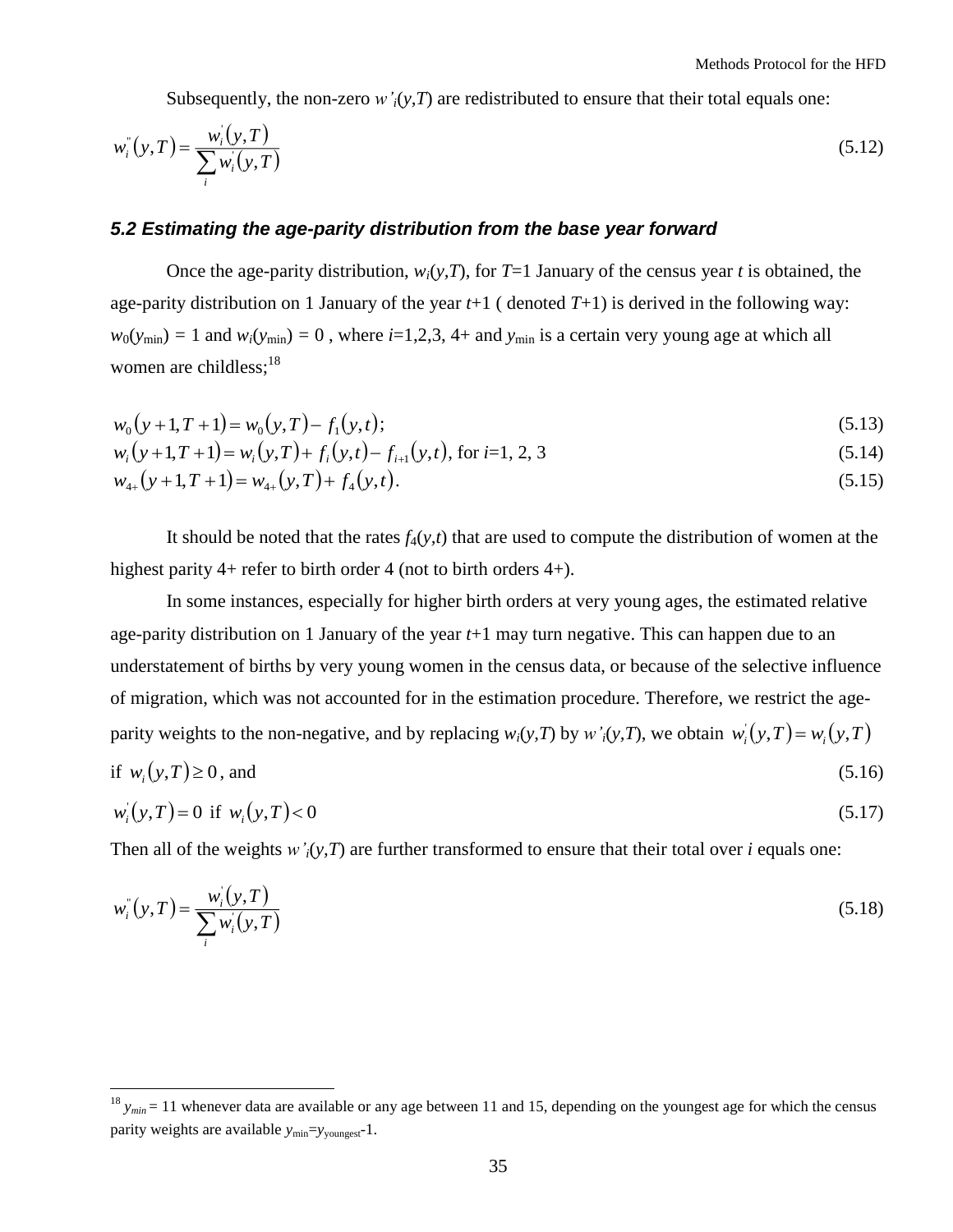# <span id="page-35-0"></span>**6. Unconditional fertility rates and summary indicators**

All of the calculation procedures described in this section, except for the computation of the crude birth rate, are based on birth data  $B(x,t,c)$  and female population exposures  $E(x,t,c)$  by Lexis triangles that are available from the Lexis Database. For most of the countries, order-specific data on births  $B_i(x,t,c)$  are available as well, although frequently not for the whole period covered by the data for all of the birth orders combined. The crude birth rate is based on total live births *B*(*t*) and total population exposure  $E_{total}(t)$ .

## <span id="page-35-1"></span>*6.1 Calculation of population exposure*

Female population exposure  $E(x,t,c)$  is calculated for each Lexis triangle and then aggregated as necessary. The method of calculation used depends on the availability of monthly birth data for the cohort *c* . Since the duration of exposure to risk at age *x* within a calendar year varies from one individual to another depending on the date of birth, if the births are distributed evenly throughout the year, then each individual will on average contribute an exposure of 0.5 years. Where the mean date of birth for a cohort,  $\bar{b}(c)$ , measured in years from 1 January, is markedly different from 0.5<sup>19</sup>, the standard estimate of exposure as one half of the population on the vertical edge of the triangle is repeatedly affected for all the Lexis triangles for this cohort.

For cohorts for whom the mean date of birth can be calculated, exposure is therefore calculated using Method 1, based on the method presented by Calot and Sardon (2003), which assumes constancy of risk according to age within the triangle. The assumptions inherent in this method are detailed in Calot and Sardon (2003). For cohorts for whom no monthly birth data are available and the mean date of birth must therefore be assumed to be 0.5, a slight improvement in the exposure to risk estimation is obtained by using mortality data (i.e., adjustment of exposure due to deaths in the triangle) according to the method used in the HMD (Wilmoth et al, 2007).

| Method | $E(x,t,t-x-1)$          | $E(x,t,t-x)$                        |
|--------|-------------------------|-------------------------------------|
|        | $P(x,t) \cdot b(t-x-1)$ | $P(x,t+1) \cdot (1 - \bar{b}(t-x))$ |
|        | $P(x,t)$ $D(x,t,c)$     | $P(x,t+1)$ $D(x,t-1,c)$             |

 $E(x,t,c)$ Female population exposure at age *x* in year *t* for cohort c

 $\overline{a}$ <sup>19</sup> A considerably higher concentration of birthdays in the early months of the year implies a value below 0.5; and, conversely, many birthdays in the last months of the year imply a value above 0.5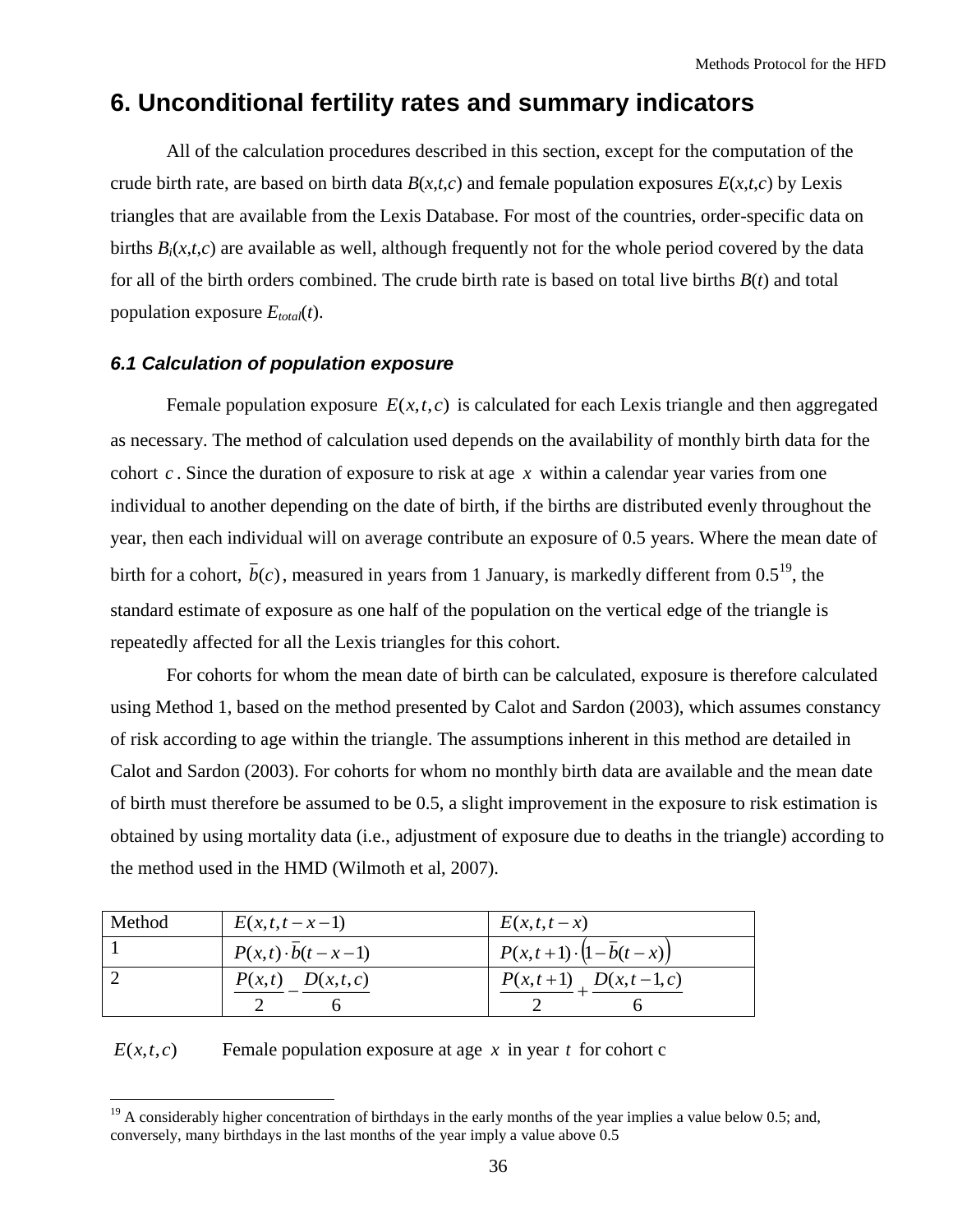Population size at age *x* on 1 January in year *t*

*D*(*<sup>x</sup>*,*t*,*<sup>c</sup>*) Deaths at age  $x$  in year  $t$  for cohort c

 $\overline{b}(c)$ Mean date of birth for cohort *c*

Since in some cases the series of monthly birth data are non-continuous (with, for example, breaks for war years), there may be multiple boundaries between the two methods for a single country. Figure 1 shows an example in which monthly birth data are available for the period  $t_1 - t_2$  and from  $t_3$ onwards: in this case, for all cohorts born before  $t_1$  and from  $t_2 - t_3$ , Method 2 is used; whereas for those cohorts born from  $t_1 - t_2$  and after  $t_3$ , Method 1 using  $b(c)$  is used. For each country in the HFD, the availability of monthly birth data is described in the country documentation. The method used for calculating exposure for any given triangle may be determined from this documentation.

It should be noted that population exposure is calculated by triangles and then aggregated to parallelograms and rectangles as required. The exposure in rectangles along the boundary between regions is therefore calculated by different methods (highlighted in Figure 1) using a mixture of the two methods.



**Figure 6.1. Lexis map showing the method used for calculating female population exposure where monthly birth data are not continuously available**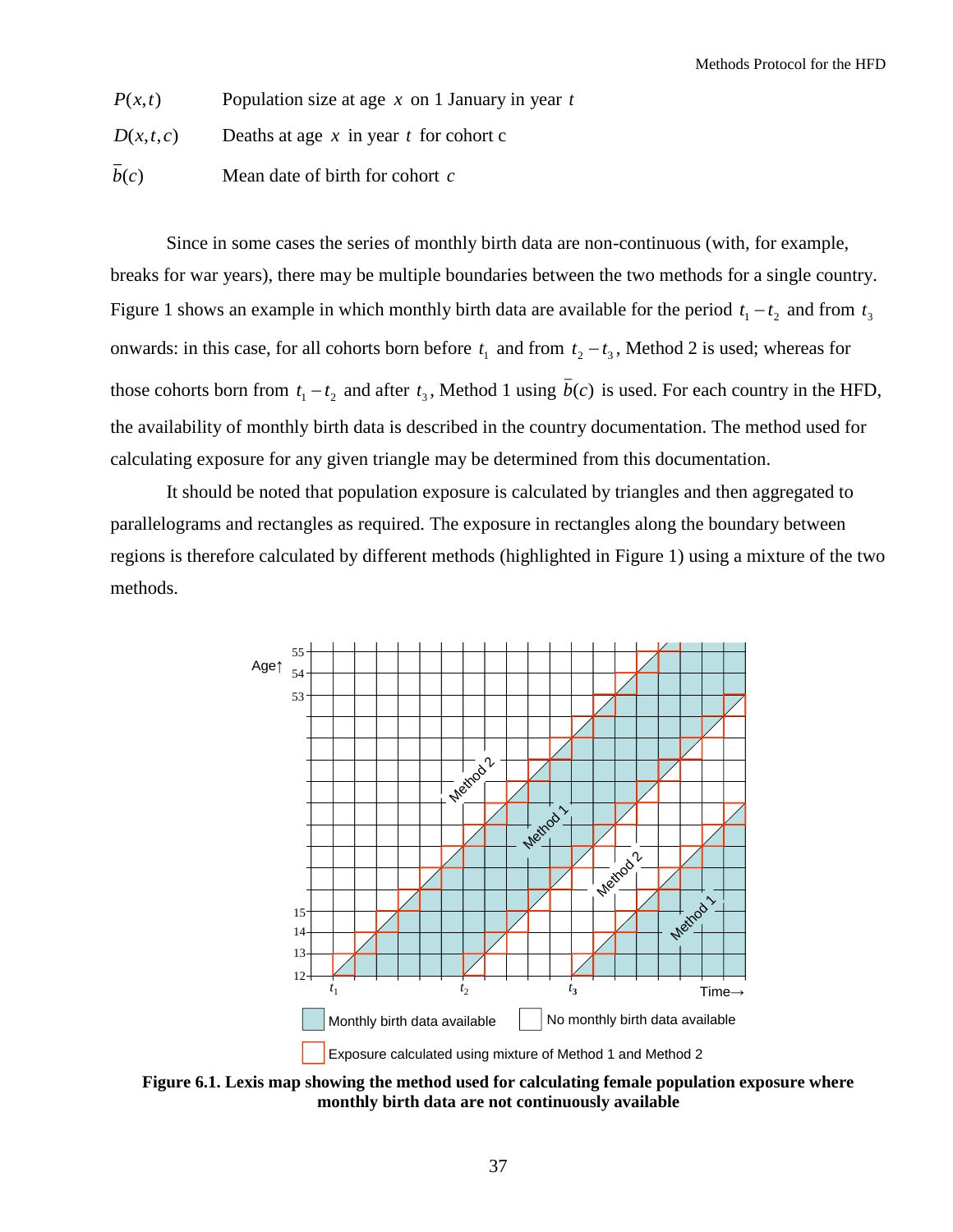Total population exposure  $E_{total}(t)$ , used for the computation of crude birth rates, is obtained by aggregating female and male population exposures  $E(x,t,c)$  over ages and adding the sums together. Male population exposure is estimated by the same method as female population exposure (see the description of the two possible methods above).

### <span id="page-37-0"></span>*6.2 Unconditional age-specific fertility rates*

Age-specific fertility rates and the indicators derived from them are the most commonly employed measures of fertility, and have been in use for about a century (Kuczynski, 1932).

Unconditional age-specific fertility rates are obtained by dividing the births to women at age *x*  in a given year *t* by person-years lived in that year by all women of this age, irrespective of their parity status.

Having both birth counts and female population exposure split by Lexis triangles allows us to compute unconditional fertility rates for all Lexis shapes (Lexis triangles, Lexis squares, vertical parallelograms, and horizontal parallelograms) as follows:

*Unconditional age-specific fertility rates* for year *t,* cohort *c*, age *x,* and birth order *i* (Lexis triangle):

$$
f_i(x, c, t) = \frac{B_i(x, c, t)}{E(x, c, t)}.
$$
\n(6.1)

*Unconditional age-specific fertility rates* for year *t,* age *x,* and birth order *i* (Lexis square):

$$
f_i(x,t) = \frac{B_i(x,t,t-x) + B_i(x,t,t-x-1)}{E(x,t)}.
$$
\n(6.2)

*Unconditional age-specific fertility rates* for year *t,* birth cohort *c*, and birth order *i* (vertical parallelogram):

$$
f_i(t,c) = \frac{B_i(x-1,t,t-x) + B_i(x,t,t-x)}{E(t,c)}.
$$
\n(6.3)

*Unconditional age-specific fertility rates* for cohort *c*, age *x*, and birth order *i* (horizontal parallelogram):

$$
f_i(x,c) = \frac{B_i(x,t,t-x) + B_i(x,t+1,t-x)}{E(x,c)}.
$$
\n(6.4)

Equivalent rates can be computed for all birth orders combined by placing the births of all of the birth orders in the numerators of formulae  $(6.1)$ – $(6.4)$ .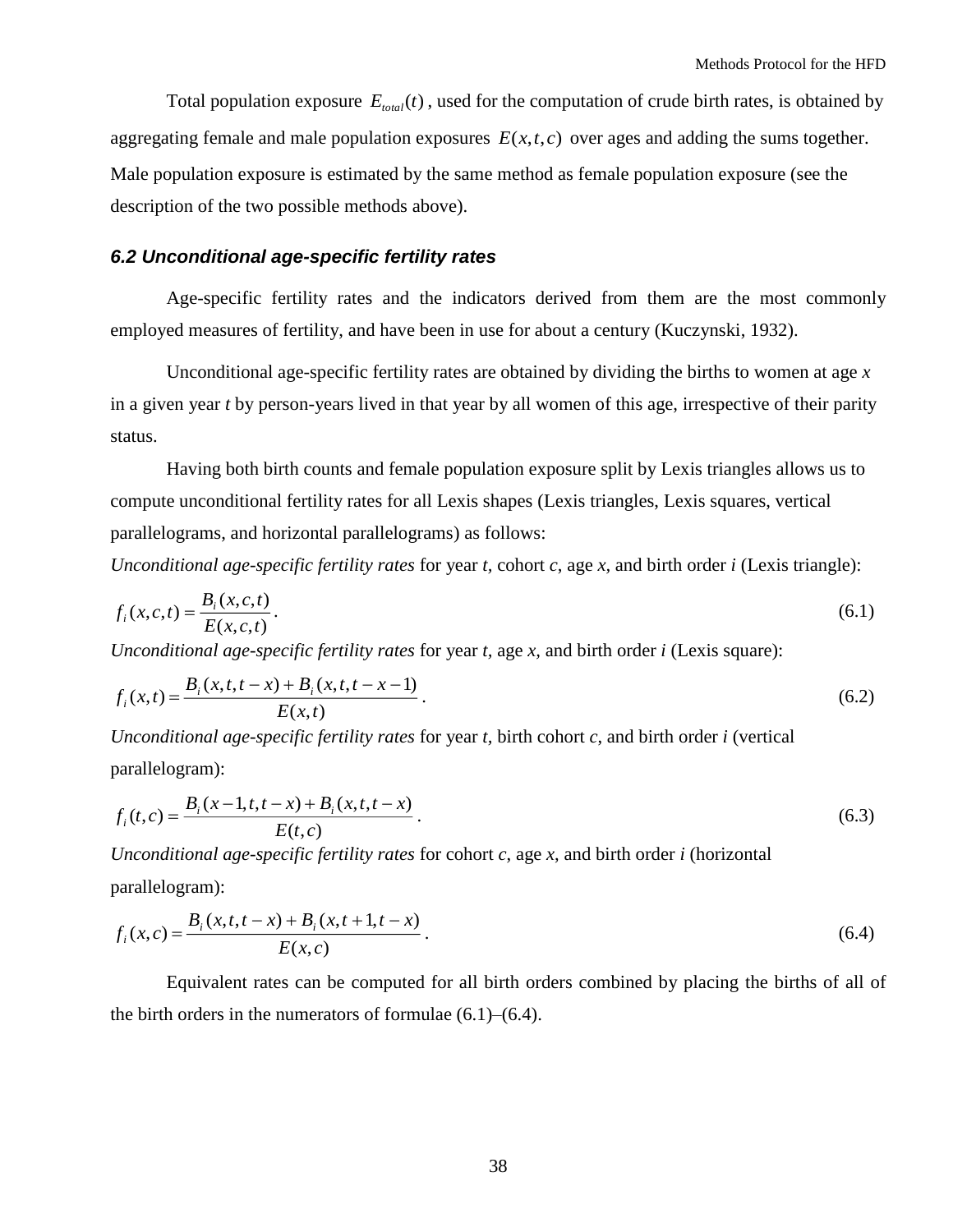#### <span id="page-38-0"></span>*6.3 Cumulative and total fertility rates*

Cumulative fertility rates computed for birth cohorts refer to the average number of children born to a woman by a certain age. They are usually shown for all birth orders combined, but they can also be disaggregated by birth order. When computed from period fertility rates, cumulative fertility is a hypothetical construct that can be interpreted as the average number of children that would be born to a woman by age *x* if she experienced at all ages below *x* the set of age-specific fertility rates observed in a given year.

In the HFD, cumulative fertility rates are calculated from unconditional age-specific fertility rates sorted by Lexis squares and vertical parallelograms (period dimension) and horizontal parallelograms (cohort dimension):

*Cumulative period fertility rates* by age *x* for year *t* for all birth orders combined (Lexis squares and vertical parallelograms):

$$
Ck(x,t) = \sum_{z=x_{\min}}^{x-1} f(z,t),
$$
\n(6.5a)

*Cumulative period fertility rates* by age *x* for year *t* for birth order *i* (Lexis squares and vertical parallelograms):

$$
CPER_i(x,t) = \sum_{z=x_{min}}^{x-1} f_i(z,t).
$$
 (6.5b)

In formulae (6.5a) and (6.5b), *x* and *z* refer to the age in completed years (ACY) in case of the Lexis squares and the age reached during the year (ARDY) for Lexis vertical parallelograms;  $x_{min}$ corresponds to age 12 or younger. If the upper age limit of the summation is equal or very close to the maximum reproductive age (i.e., if it is 50 or higher), the cumulative fertility rate equals the total fertility rate (*TFR*).

The cumulative cohort fertility rate (*CCFR*) refers to the average number of children born to a woman from birth cohort *c* by age *x,* and is computed by summing up the set of age-specific fertility rates of the cohort *c* observed over their reproductive lives up to age *x*. *CCFR*s are calculated for all cohorts *c* who are observed from age  $x_{\text{min}}$  that is equal to 15 or younger.

*Cumulative cohort fertility rates* by age *x* for cohort *c* for all birth orders combined (horizontal parallelogram) is

$$
CCFR(x,c) = \sum_{z=x_{min}}^{x-1} f(z,c).
$$
 (6.6a)

*Cumulative cohort fertility rate* by age *x* for cohort *c* and birth order *i* (horizontal parallelogram) is

$$
CCFR_i(x, c) = \sum_{z = x_{\min}}^{x-1} f_i(z, c).
$$
 (6.6b)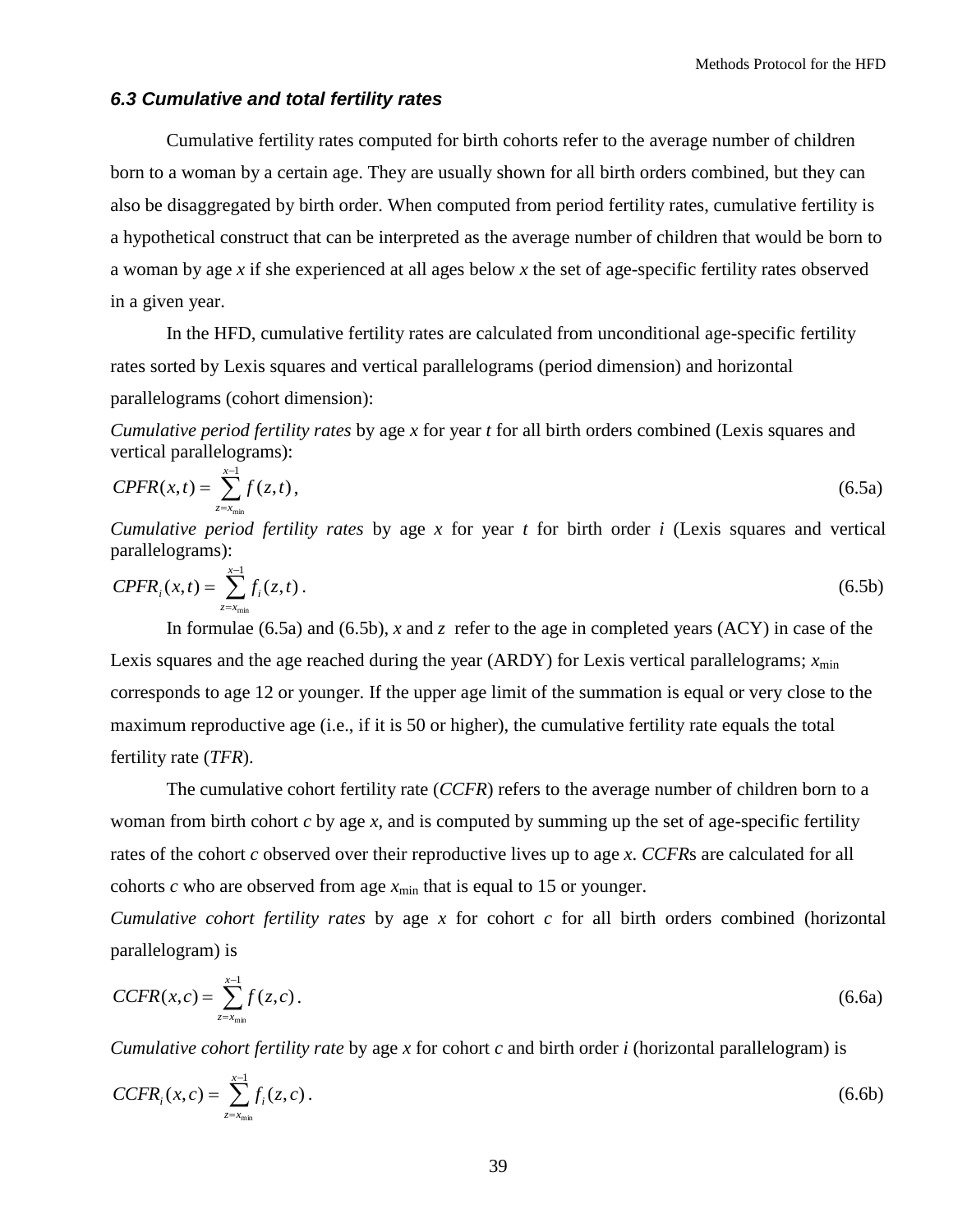The *period total fertility rate* for all birth orders combined and by birth order is computed as follows:

$$
TFR(t) = \sum_{x=x_{min}}^{x_{max}} f(x,t),
$$
\n(6.7a)

$$
TFR_i(t) = \sum_{x=x_{min}}^{x_{max}} f_i(x,t).
$$
 (6.7b)

In formulae (6.7a) and (6.7b),  $x_{\text{min}}$  corresponds to 12 years or younger. The values of the *TFR* and *TFR*<sub>*i*</sub> are computed for age  $x_{\text{max}}$ =55+ years; i.e., for the age span covering all reproductive ages. The HFD also lists a parallel estimate based on the sum of the observed fertility rates by age 40; i.e, with  $x_{\text{max}}$ =39 years. This information is more useful for cohort fertility analysis, where the cumulated fertility rates of cohorts nearing the end of their reproductive period provide a valuable approximation of their future completed fertility.

For birth cohorts, the corresponding quantities represent the completed cohort fertility (*CCF*). The *completed cohort fertility* for all birth orders combined and by birth order is computed as follows:

$$
CCF(c) = \sum_{x=x_{\min}}^{x_{\max}} f(x,c),
$$
\n(6.8a)

$$
CCF_i(c) = \sum_{x=x_{\min}}^{x_{\max}} f_i(x,c)
$$
\n(6.8b)

The *CCF* is calculated for all cohorts *c* that are observed from age  $x_{min}$  that is equal to age 15 or younger until age 50 or older. Again, two types of the *CCF* are shown. The first one represents the CCF at age 50 or older (*x*max=49+ years), whereas the second one shows the *CCF* (or, more correctly, cumulated cohort fertility) by age 40 (with  $x_{\text{max}}$ =39 years) and thus represents an incomplete approximation of the future *CCF.*

#### <span id="page-39-0"></span>*6.4 Tempo-adjusted total fertility rate*

Changes in period fertility measures are often driven by the temporary postponement or advancement of births. It is therefore difficult to identify to what extent fluctuations seen in the period TFR result from such "timing" changes, and to what extent these are "real" (quantum) changes that would influence the completed fertility of real birth cohorts. A comparison of period and cohort fertility measures reveals that tempo distortions can cause a substantial gap between the two indicators for an extended period of time (Sobotka, 2004a, 2004b).

Tempo distortions in period fertility measures have inspired efforts to develop an adjustment method that would help to eliminate them. A simple and widely used TFR adjustment, based on orderspecific TFRs and changes in order-specific mean ages at birth, was proposed by Bongaarts and Feeney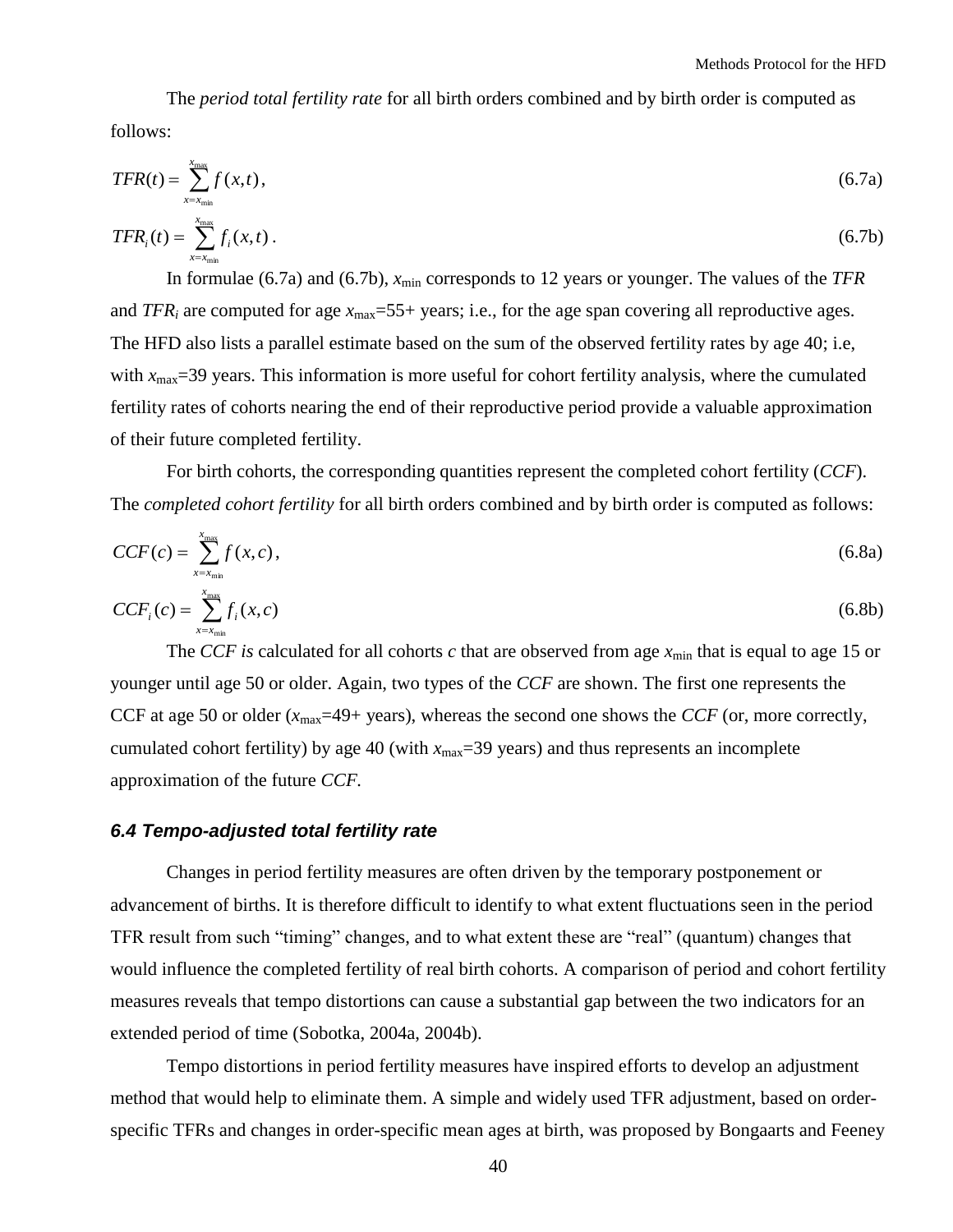(1998). The Bongaarts-Feeney tempo-adjusted TFR is computed as a sum of order-specific TFRs adjusted for changes in the mean age of order-specific fertility schedule, *ri*(*t*) as shown in formulae (6.9a) and (6.9b).

$$
adjTFR(t) = \sum_{i} adjTFR_i(t)
$$
\n(6.9a)

$$
adjTFR_i(t) = \frac{TFR_i(t)}{1 - r_i(t)}
$$
\n(6.9b)

Following Bongaarts and Feeney (2000: 563), the adjustment factor  $r_i(t)$  is estimated as follows:

$$
r_i(t) = \frac{MAB_i(t+1) - MAB_i(t-1)}{2}
$$
\n(6.10)

where *MABi*(*t*) is the mean age at birth order *i* calculated from unconditional age- and order-specific fertility rates (see equation 6.11b below). The tempo distortion in the observed *TFR* then equals  $adjTFR(t) - TFR(t)$ .

Due to its simplicity and lower data requirements the Bongaarts-Feeney adjustment remains more widely used than any alternative method of this kind. This was one of the reasons why it was included in the HFD. However, the tempo-adjusted TFR often displays large year-to-year fluctuations (Sobotka 2003), which can make its use for specific years problematic. We therefore recommend smoothing the time series of the tempo-adjusted TFR by using, for instance, simple three-year or fiveyear moving averages (see Goldstein et al. 2009 and VID 2010 for illustrations).

### <span id="page-40-0"></span>*6.5 Mean ages at birth*

*Mean age at birth* (*MAB*) refers to the average age of the mother at childbearing, standardised for the age structure of the female population of reproductive age. It is based on the schedule of unconditional age-specific fertility rates. Like in the case with the TFR, the HFD also provides the mean age at birth by age 40; it is based on the schedule of age-specific fertility rates with  $x_{\text{max}}=39$ years.

The *period mean age at birth* for all birth orders combined and by birth order *i* are:

$$
MAB(t) = \frac{\sum_{x=x_{\text{min}}}^{x_{\text{max}}} \overline{x} \cdot f(x,t)}{\sum_{x=x_{\text{min}}}^{x_{\text{max}}} f(x,t)},
$$
\n(6.11a)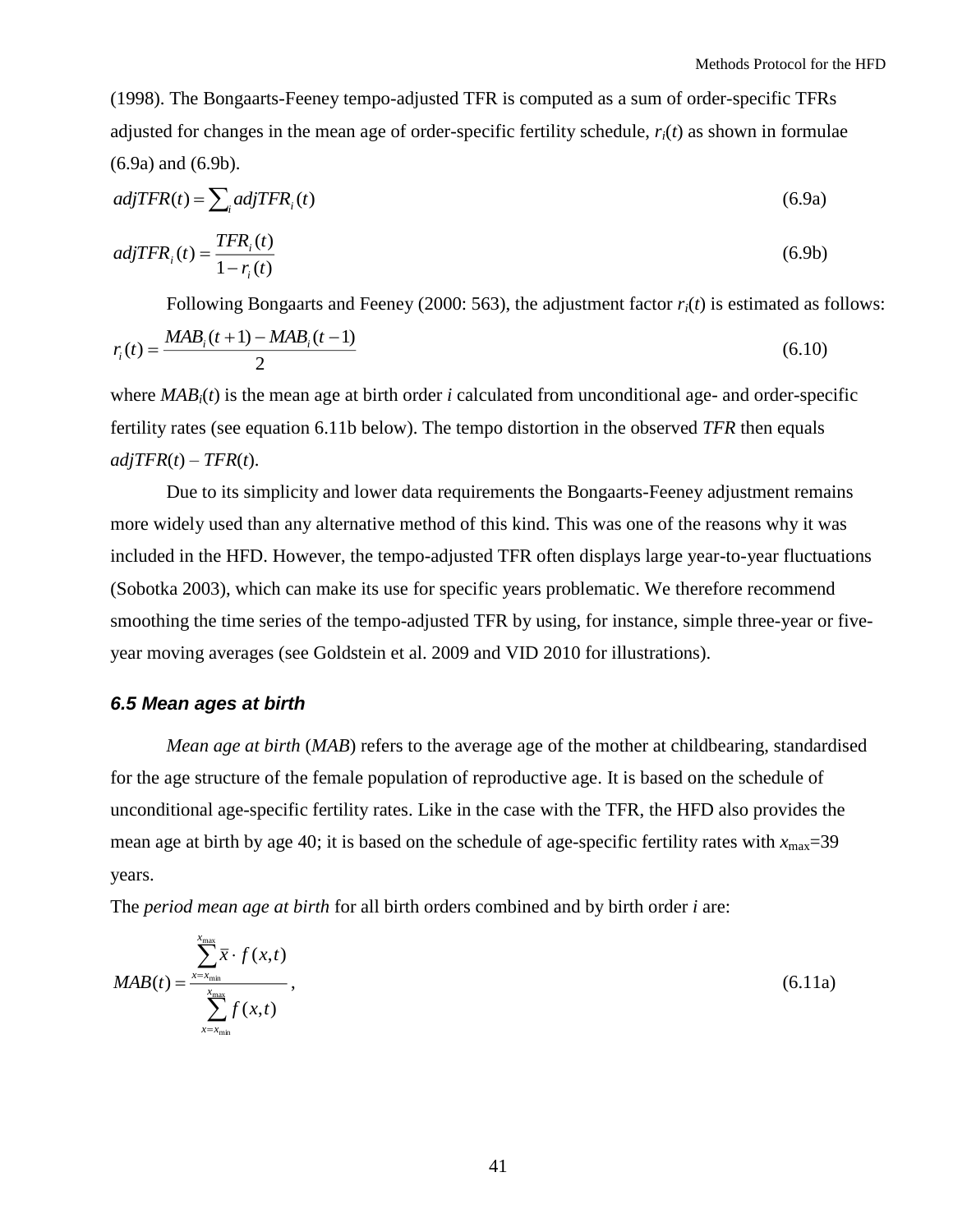Methods Protocol for the HFD

$$
MAB_i(t) = \frac{\sum_{x=x_{\text{min}}}^{x_{\text{max}}} \bar{x} \cdot f_i(x,t)}{\sum_{x=x_{\text{min}}}^{x_{\text{max}}} f_i(x,t)}.
$$
\n(6.11b)

In formulae (6.12a) and (6.12b),  $x_{min}$  and  $x_{max}$  are exactly the same as those in formulae (6.7a) and (6.7b).

*The cohort mean age at birth* for all birth orders combined and by birth order *i* are:

$$
CMAB(c) = \frac{\sum_{x=x_{min}}^{x_{max}} \overline{x} \cdot f(x, c)}{\sum_{x=x_{min}}^{x_{max}} f(x, c)}
$$
\n
$$
CMAB_i(c) = \frac{\sum_{x=x_{min}}^{x_{max}} \overline{x} \cdot f_i(x, c)}{\sum_{x=x_{min}}^{x_{max}} \overline{x} \cdot f_i(x, c)}
$$
\n(6.12b)

*CMAB*s in formulae (6.12a) and (6.12b) are computed for exactly the same cohorts and over the same ranges of ages as those in formulae (6.8a) and (6.8b).

Value  $\bar{x}$  in formulae (6.11a), (6.11b), (6.12a) and (6.12b) is the mean age at birth within the elementary age interval  $[x, x+1)$ :

$$
\bar{x} = x + a(x) \tag{6.13}
$$

where  $a(x)$  is the average share of the age interval  $[x, x+1]$  lived before giving birth to a child. We assume that all *a*(*x*) values are equal to 0.5 for any completed age *x* and birth order *i* (for data organised by Lexis squares and horizontal parallelograms) and zero for any age *x* reached during the year and birth order *i* (for data organised by vertical parallelograms).

#### <span id="page-41-0"></span>*6.6 Standard deviation in the mean age at birth*

The standard deviation in the mean age at birth shows the extent of variation in the timing of childbearing. A low value of standard deviation points to fertility concentration around the mean age at birth, whereas a high value of standard deviation suggests that fertility is spread over a broader range of ages. The standard deviation in the mean age at birth is also computed by age 40.

*The standard deviation in the mean age at birth* for all birth orders combined and by birth order *i* for year *t* are calculated as follows: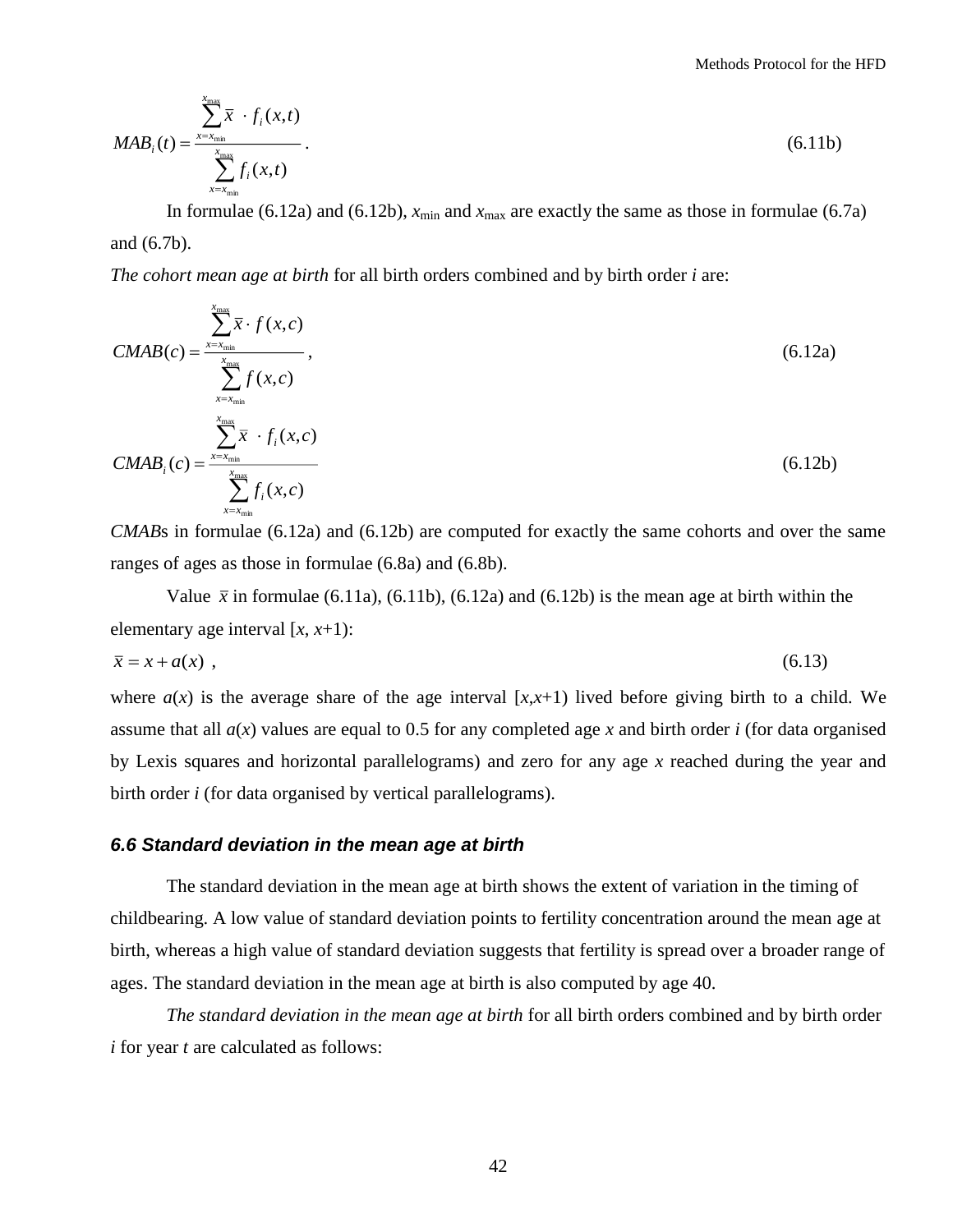$$
sdMAB(t) = \sqrt{\sum_{x=x_{min}}^{x_{max}} \left(\overline{x}^2 \cdot \frac{f(x,t)}{\sum_{x=x_{min}}^{x_{max}} f(x,t)}\right) - \left[\sum_{x=x_{min}}^{x_{max}} \left(\overline{x} \cdot \frac{f(x,t)}{\sum_{x=x_{min}}^{x_{max}} f(x,t)}\right)\right]^2}
$$
(6.14a)  

$$
sdMAB_i(t) = \sqrt{\sum_{x=x_{min}}^{x_{max}} \left(\overline{x}^2 \cdot \frac{f_i(x,t)}{\sum_{x=x_{min}}^{x_{max}} f_i(x,t)}\right) - \left[\sum_{x=x_{min}}^{x_{max}} \left(\overline{x} \cdot \frac{f_i(x,t)}{\sum_{x=x_{min}}^{x_{max}} f_i(x,t)}\right)\right]^2}
$$
(6.14b)

The analogous indicators for cohort *c* are calculated using these formulae:

$$
sdCMB(c) = \sqrt{\sum_{x=x_{min}}^{x_{max}} \left(\overline{x}^2 \cdot \frac{f(x,c)}{\sum_{x=x_{min}}^{x_{max}} f(x,c)}\right)} - \left[\sum_{x=x_{min}}^{x_{max}} \left(\overline{x} \cdot \frac{f(x,c)}{\sum_{x=x_{min}}^{x_{max}} f(x,c)}\right)\right]^2
$$
\n
$$
sdCMB_i(c) = \sqrt{\sum_{x=x_{min}}^{x_{max}} \left(\overline{x}^2 \cdot \frac{f_i(x,c)}{\sum_{x=x_{min}}^{x_{max}} f_i(x,c)}\right) - \left[\sum_{x=x_{min}}^{x_{max}} \left(\overline{x} \cdot \frac{f_i(x,c)}{\sum_{x=x_{min}}^{x_{max}} f_i(x,c)}\right)\right]^2}
$$
\n(6.15b)

We recall that value  $\bar{x}$  in formulae (6.14a, (6.14b), (6.15a), and (6.15b) is the mean age at birth within the age interval  $[x, x+1)$  and equals  $x + a(x)$ , where  $a(x)$  is the average share of the age interval  $[x, x+1)$  lived before giving birth to a child. We assume that all  $a(x)$  values are equal to 0.5 for any completed age *x* and birth order *i* (for data organised by Lexis squares and horizontal parallelograms).

#### <span id="page-42-0"></span>*6.7 Cohort parity progression ratios*

Childbearing behaviour can be analysed not only by following a woman's movement along the age scale, but also by following her progression to higher parities. The most common summary measures describing the movement from one parity to the next are *parity progression ratios* (*PPR*s). The parity progression ratio expresses the probability of giving birth to another child (*i+*1), conditional on reaching parity *i*. In the HFD, in the same way as for the other summary indicators of cohort fertility, the parity progression ratios are displayed for the cohorts who have completed 49 years of age.  $PPR_{01}(c) = CTFR_1(c)$ (6.16a)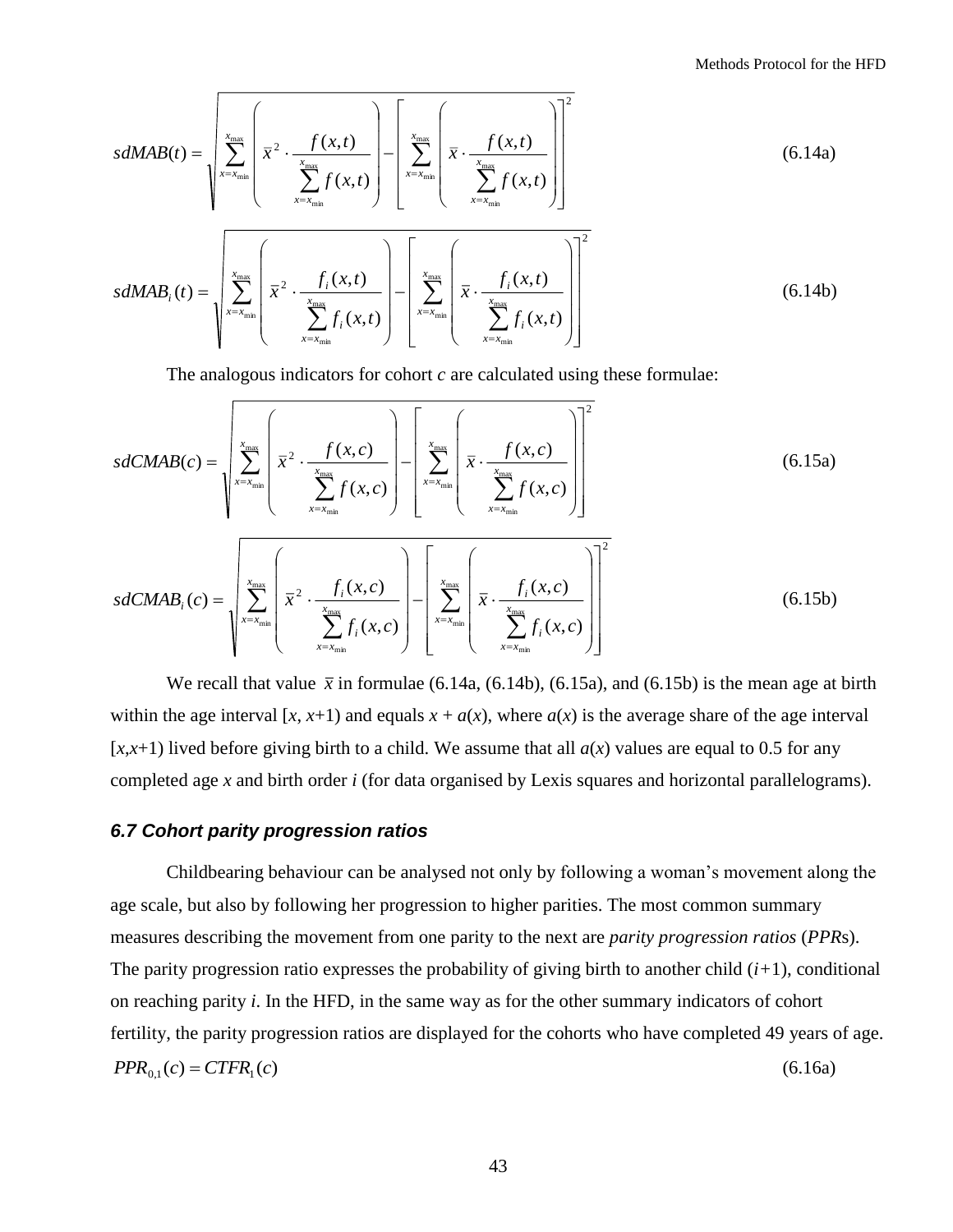Methods Protocol for the HFD

$$
PPR_{i-1,i}(c) = \frac{CTFR_i(c)}{CTFR_{i-1}(c)}, \text{ for } i > 1
$$
\n(6.16b)

It should be noted that the highest parity-progression ratio computed in the HFD pertains to the progression from third to the fourth birth (*PPR3,4*), as the data for the highest birth order category included in the HFD lump together all fifth and subsequent births, and do not allow fifth births to be placed in a separate category.

### <span id="page-43-0"></span>*6.8 Crude birth rates*

The crude birth rate is the simplest measure of birth intensity. Unlike the above summary measures, it is not standardised for the age structure of the population. The rate is calculated by dividing the total number of live births occurring in a given year *t* by person-years lived by all population in that year. The crude birth rate is often expressed as the number of live births per 1,000 of population.

The *crude birth rate* for all birth orders combined:

$$
CBR(t) = \frac{B(t)}{E_{total}(t)} \times 1000
$$
\n
$$
(6.17a)
$$

The *crude birth rate* by birth order *i*:

$$
CBR_i(t) = \frac{B_i(t)}{E_{total}(t)} \times 1000
$$
\n
$$
(6.17b)
$$

where  $E_{total}(t)$  stands for the total population across all ages; i.e., including men and women and also including non-reproductive ages. Apart from the intensity of births, the *CBR* depends on the population distributions by age and sex, and should be used with caution.

## <span id="page-43-1"></span>**7. Cohort fertility tables**

Cohort fertility tables are increment-decrement life tables that model the process of childbearing in female birth cohorts. In the HFD, they describe a two-dimensional cohort progression of women toward older age and higher parities. Women in each cohort of interest are moving from parity zero to parity one and to subsequent parities by giving birth to children of the corresponding birth orders as they age. The distribution of births by the age of the mother and birth order in the cohort fertility table corresponds to the observed fertility trajectories of real cohorts.

The cohort fertility tables are constructed only if sufficiently long time series of data on fertility by birth order are available (Figure 3.4). These data should allow us to observe female cohorts from the beginning of their reproductive age (age 15 or younger) until age 25 or an older age.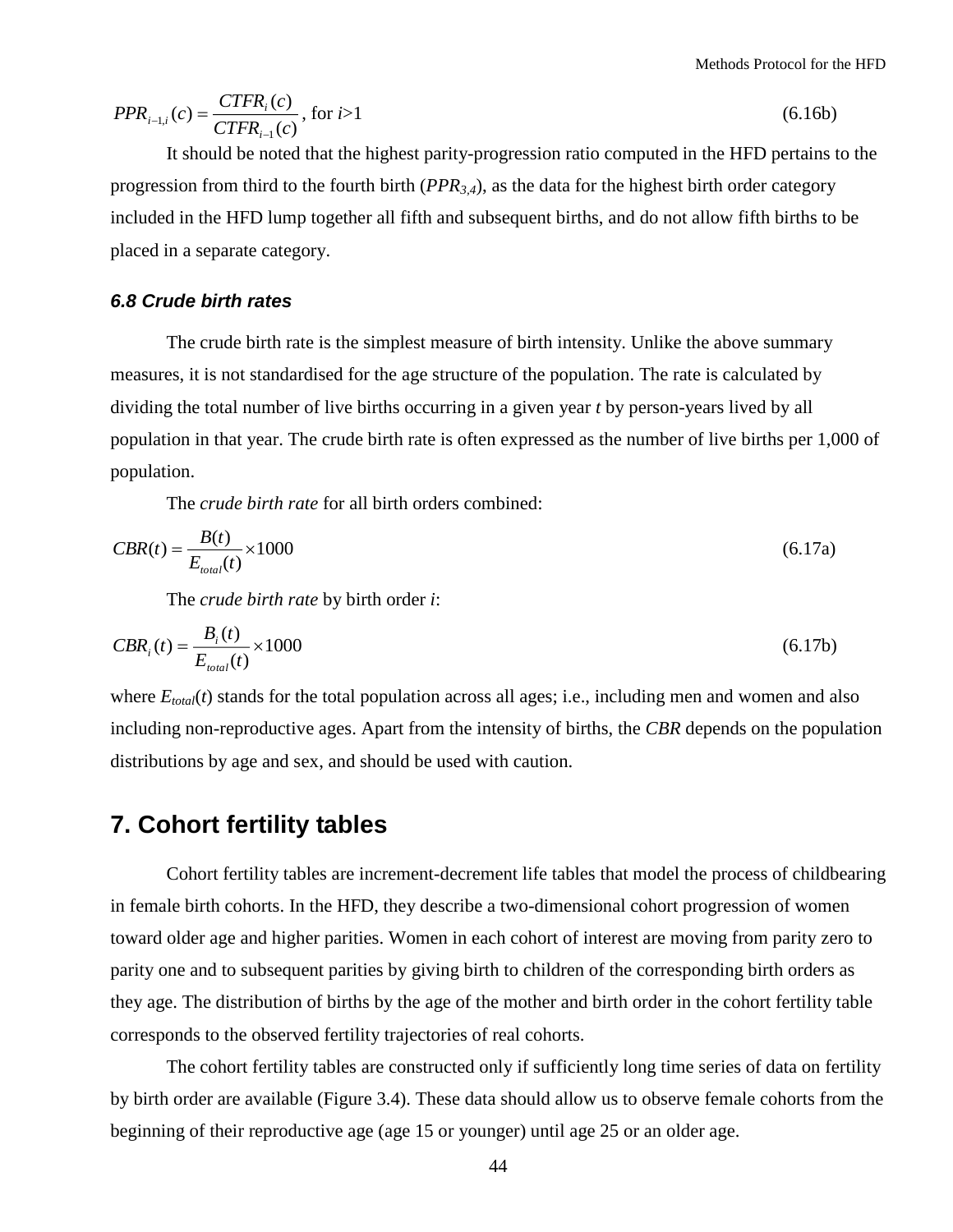## <span id="page-44-0"></span>*7.1 Construction of the cohort table*

For each cohort *c*, all of the functions of the cohort fertility table are computed from the schedule of unconditional age-specific fertility rates by birth order  $f_i(x, c)$ , which are computed according to (6.4).

The following functions (columns) of the cohort life tables are computed and displayed in the HFD: *x*,  $b_i(x)$ ,  $l_{i-1}(x)$ ,  $q_i(x)$ ,  $m_i(x)$ ,  $Sb_i(x)$ ,  $chi(x)$  (see also Appendix 1).

Working with a table population of 10,000 women, table births by birth order are computed for each age *x*:

$$
b_i(x) = 10,000 \cdot f_i(x,c) \tag{7.1}
$$

This formula considers birth as a repeatable event. This implies that the total number of individuals in the life table, which is 10,000 in the HFD, remains the same at any age. The individuals move, however, towards higher parities, in line with a given schedule of unconditional rates by birth order.

At any age *x*, the life table cohort of the size 10,000 is divided into parity-specific sub-cohorts,  $l_i(x)$ . The cohort progresses over ages and parities, starting from the initial childless status at the minimum age at childbearing *xmin*, as follows:

$$
l_0(x_{\min}) = 10,000 \text{ (radix of the cohort)}\tag{7.2}
$$

$$
l_i(x_{\min}) = 0, \text{ for } i = 1, 2, 3, 4
$$
\n
$$
(7.3)
$$

$$
l_i(x) = l_i(x-1) - b_{i+1}(x-1), \text{ for } i = 0
$$
\n
$$
(7.4)
$$

$$
l_i(x) = l_i(x-1) + b_i(x-1) - b_{i+1}(x-1)
$$
, for  $i = 1, 2, 3$  (7.5)

 $l_{i+}(x) = l_{i+}(x-1) + b_i(x-1)$ , for  $i = 4$  (*i*+ stands for women at parities *i* and higher) (7.6)

Life table age- and parity-specific fertility rates (conditional rates, occurrence-exposure rates) for women aged *x* and at parity *i* are obtained by relating births of the order *i* at age *x* to person-years lived at this age at parity *i*–1:

$$
m_i(x) = \frac{b_i(x)}{l_{i-1}(x) - a(x) \cdot b_i(x)}, \text{ for } i = 1
$$
\n(7.7)

$$
m_i(x) = \frac{b_i(x)}{l_{i-1}(x) - a(x) \cdot b_i(x) + (1 - a(x)) \cdot b_{i-1}(x)}, \text{ for } i = 2, 3, 4
$$
\n(7.8)

$$
m_i(x) = \frac{b_i(x)}{l_{i-1}(x) + (1 - a(x)) \cdot b_{i-1}(x)}, \text{ for } i = 5+
$$
\n(7.9)

The conditional probability of giving an *i*-th birth at age *x* for a woman of parity *i-*1 is expressed as: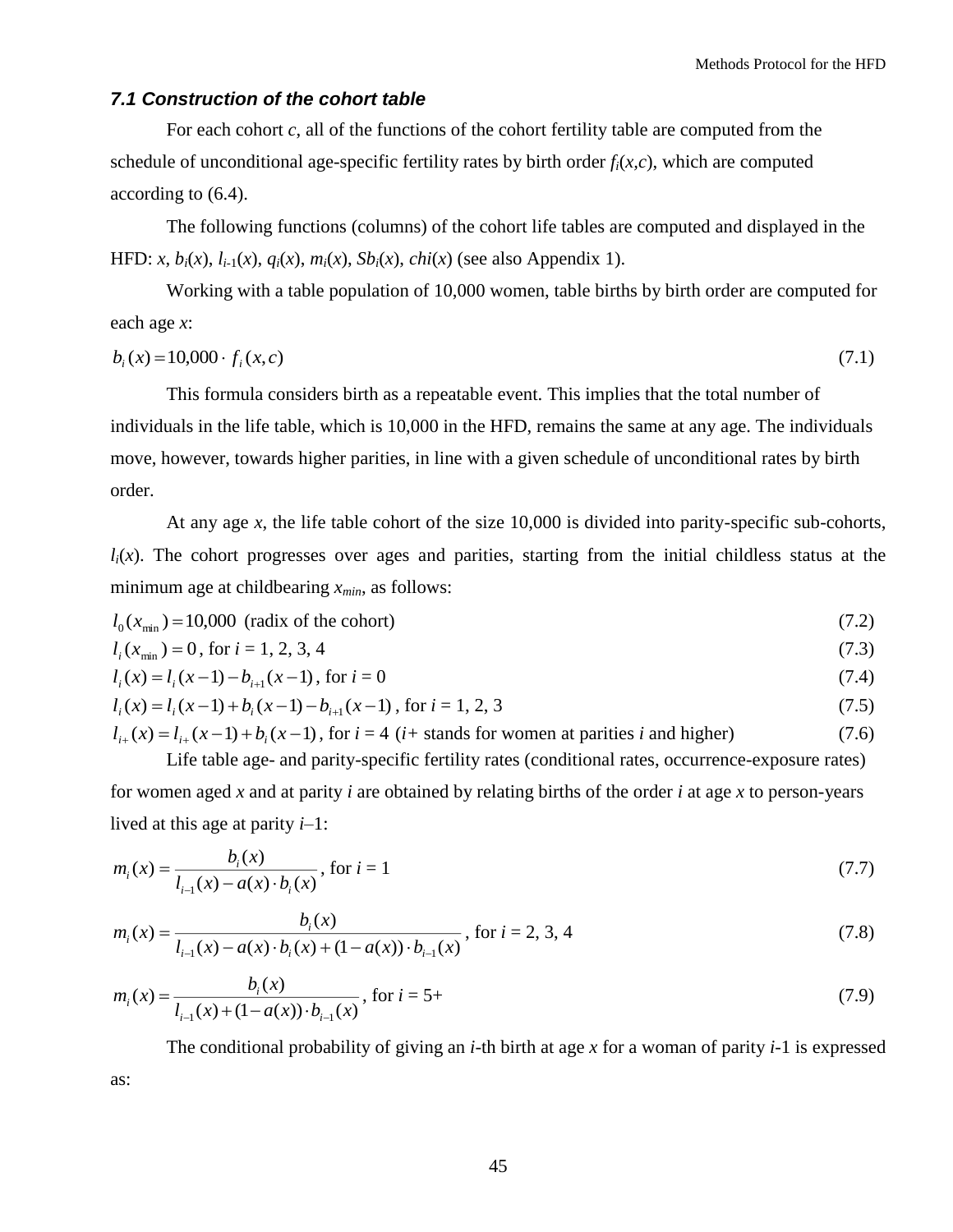Methods Protocol for the HFD

$$
q_i(x) = \frac{b_i(x)}{l_{i-1}(x)}, \ i = 1, 2, 3, 4, 5 + \tag{7.10}
$$

Cumulative births by age *x* and birth order *i* can be computed simply by summing up the table births of order *i* at all ages through *x-*1:

$$
Sb_i(x) = \sum_{z=x_{\min}}^{x-1} b_i(z), \quad i=1, 2, 3, 4, 5+(3-2) = 1
$$
\n
$$
(7.11)
$$

The average number of children born to a woman in the highest parity category 4+ by the time she reaches age *x*:

$$
chi(x) = \frac{4 \cdot l_4(x) + \sum_{z = x_{\min}}^{x-1} b_{5+}(z)}{l_4(x)}
$$
(7.12)

At very young ages, the number of births observed at higher birth orders in a population is very low and fluctuates strongly. This may lead to negative values of  $l_{i-1}(x)$  or to  $q_i(x)$  exceeding 1. In such cases, we do the following adjustments in the computed values for  $l_{i-1}(x)$ ,  $b_i(x)$ ,  $q_i(x)$ , and  $m_i(x)$ <sup>20</sup>:

If 
$$
l_{i-1}(x) < 0
$$
 then  $l_{i-1}(x) = 0$ ,  $b_i(x) = 0$ ,  $m_i(x) = .$ ,  $q_i(x) = .$  (7.13)

If 
$$
l_{i-1}(x) = 0
$$
 then  $b_i(x) = 0$ ,  $m_i(x) = .$ ,  $q_i(x) = .$  (7.14)

If 
$$
l_{i-1}(x) < b_i(x)
$$
 then  $b_i(x) = l_{i-1}(x)$ ,  $m_i(x) = .$ ,  $q_i(x) = .$  (7.15)

## <span id="page-45-0"></span>**8. Period fertility tables**

 $\overline{a}$ 

Like the cohort fertility tables, the period fertility tables used in the HFD are incrementdecrement life tables, which model the process of childbearing in hypothetical (synthetic) cohorts of women specified by age and parity. The period fertility tables describe the childbearing histories of synthetic cohorts of women who would live their whole lives under the fertility conditions of a given year *t*, assuming the absence of mortality and migration. They are built using a multi-state life table method, where states are defined by current parity. The basic parameters from which all of the other estimates are derived are the conditional age- and order-specific fertility rates and probabilities.

Period fertility tables controlling for age and the parity composition of the female population of reproductive ages provide a rich set of indicators that enable us to conduct a thorough analysis of fertility level and timing. So far, the period fertility tables have not been widely used, in part due to limited data availability. There are many analogies to the commonly used mortality tables, but the main function of fertility tables, unlike of mortality tables, is not the analysis of the timing of births (an

<sup>&</sup>lt;sup>20</sup> Dots provided for  $q_i(x)$  and  $m_i(x)$  show that the values in these cells are implausible.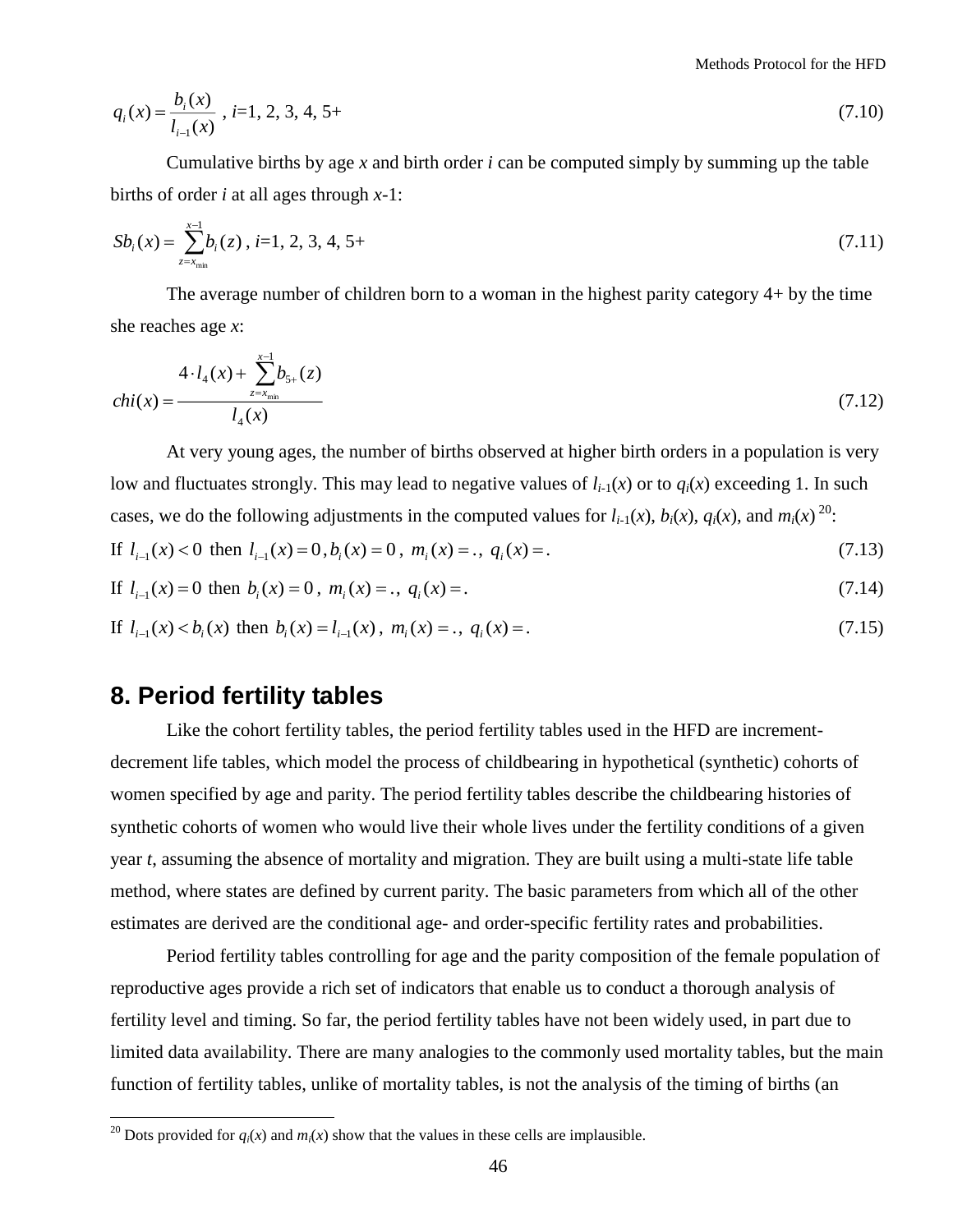analogy to life expectancy would be waiting time to the birth of the next child), but the levels and trends of fertility across different ages and parity categories.

#### <span id="page-46-0"></span>*8.1 Parity-specific population exposure*

Annual time series of female population exposure by age and parity, which are necessary for computing conditional fertility rates  $m<sub>i</sub>(x)$  and the period fertility tables, are obtained from the input data on female population exposures  $E(x,t)$  and the mid-year estimates of the age- and parity-specific distribution of women  $w_i(x,t)$ :

$$
E_{i-1}(x,t) = w_{i-1}(x,t) \cdot E(x,t) \tag{8.1}
$$

Depending on data availability, different approaches are used for obtaining the estimates of  $w_i(x)$ . They can be defined by the following hierarchy:

## <span id="page-46-1"></span>*8.1.1 Cumulating cohort fertility rates over long periods of time*

For countries that have a sufficiently long time series of period data on births by the age of the mother and birth order, annual estimates of the age-parity distribution  $w_{i1}(x)$  are reconstructed from these data by cumulating fertility of cohorts over their reproductive age span:

$$
w_i(x_{\min}, t) = 1, \text{ for } i = 0 \tag{8.2}
$$

$$
w_i(x_{\min}, t) = 0, \text{ for } i = 1, 2, 3, 4 + \tag{8.3}
$$

$$
w_i(x,t) = \frac{l_i(x,t-x) + l_i(x+1,t-x-1)}{2 \cdot l_0(x_{\min},t-x_{\min})}
$$
, for  $x_{\min} < x < x_{\max}$ 

(note that  $l_0(x_{\text{min}}, t - x_{\text{min}})$  is the radix and equals 10,000 and  $l_i(x, t-x)$  is a size of cohort  $t-x$  by age  $x$ )

$$
(8.4)
$$

It should be noted that, in incomplete period fertility tables constructed for the years  $t_0+k$ , 30 $\leq k$ <40 (see Figure 3.5), the last computed  $w_i(x)$  is for the age  $\hat{x}_{\text{max}} - 1$  where  $\hat{x}_{\text{max}} = k + 15^{21}$  is the last age for which  $l_i(x)$  is calculated. This last  $w_i(\hat{x}_{max} - 1)$  is calculated according to formula (8.4). Starting from the year  $t_0+40$ ,  $\hat{x}_{\text{max}}$  always equals  $x_{\text{max}}$  and  $w_i(x_{\text{max}})$  is estimated as follows:

$$
w_i(x_{\text{max}}, t) = \frac{l_i(x, t - x)}{l_0(x_{\text{min}}, t - x_{\text{min}})}
$$
 (note that  $l_0(x_{\text{min}}, t - x_{\text{min}})$  is the radix and equals 10,000) (8.5)

where  $l_i(x)$  is the table cohort size specific for age and parity, derived from the cohort fertility tables (see Figure 8.1). In order to ensure that the sum of the weights obtained in formulae (8.1)–(8.5) is equal to one in each age category, the values of weights are adjusted analogously to formula (5.18).

<sup>&</sup>lt;sup>21</sup> i.e.  $45 \le \hat{x}_{\text{max}} \le 55+$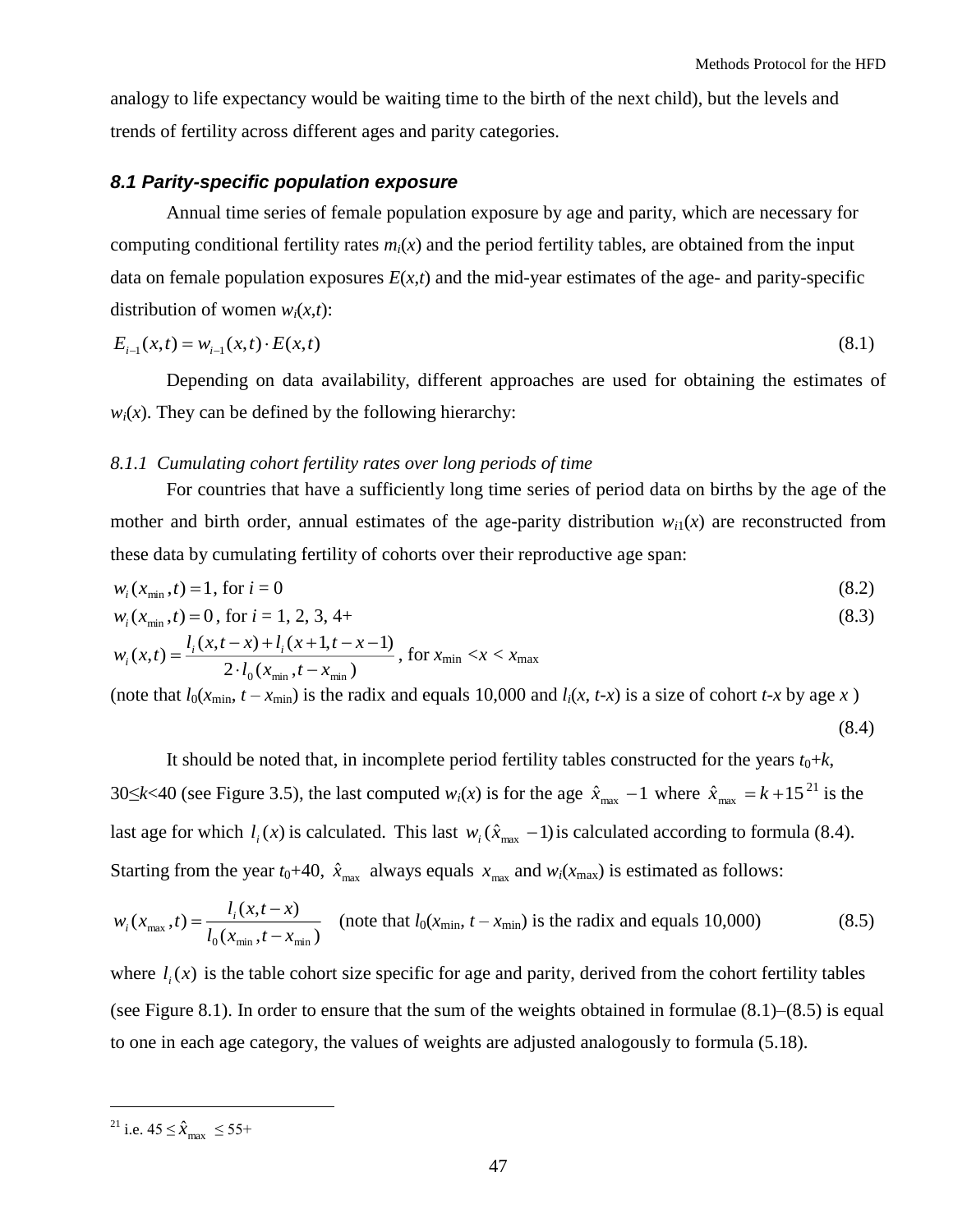Having the age-parity distribution  $w_i(x)$  estimated by this approach, the period fertility tables can be built beginning from the year when the first cohort observed from the minimum age reaches age 45. As shown in Figure 3.5, it covers the Lexis region A and extends over the period  $t_0+30$  to *T*.



## **Figure 8.1. Estimation of**  $w_i(x)$  **using the life table cohort size by age and parity,**  $l_i(x)$  **from the cohort fertility tables**

## <span id="page-47-0"></span>*8.1.2 Use of a "golden" census*

For countries where age- and order-specific data on births are available for a short period only, population census or population register data (called the "golden" census thereafter) are used to derive the initial age-parity distribution (for one starting year, the "base year"), which is then annually updated by cumulating fertility of cohorts over their childbearing ages, as described in Section 8.1.1. In exceptional cases, when no other method for deriving the initial age-parity distribution can be employed, survey data may be considered. Such a survey must cover a large and representative sample of at least 1% of the female population of reproductive age. The use of a "golden" census often makes it possible to construct the period fertility tables for an extended period of time prior to the year when the age-parity distribution for women aged 45 or older can be constructed entirely from the time series of cohort fertility rates by age and birth order.

The decision about which data to use as the "golden" census may be based on several considerations, which are not clear-cut. The decision should be made in consultation with the country expert, and will depend both on the length of the time series of the available order-specific data in the country, as well as on the quality and reliability of the data of the potential "golden" census.

The calculation of the census-based age-parity distribution involves cohorts born in the years  $t_{\text{cens}}$ - $x_{\text{max}}$  through  $t_{\text{cens}}$ -12 (Figure 3.5). For these cohorts, the cohort fertility tables (not featured in the HFD) are left-censored and start from certain non-null values of  $l_i(x)$  that are computed using the census weights  $w_i(x, t_{\text{cens}}-x)$ :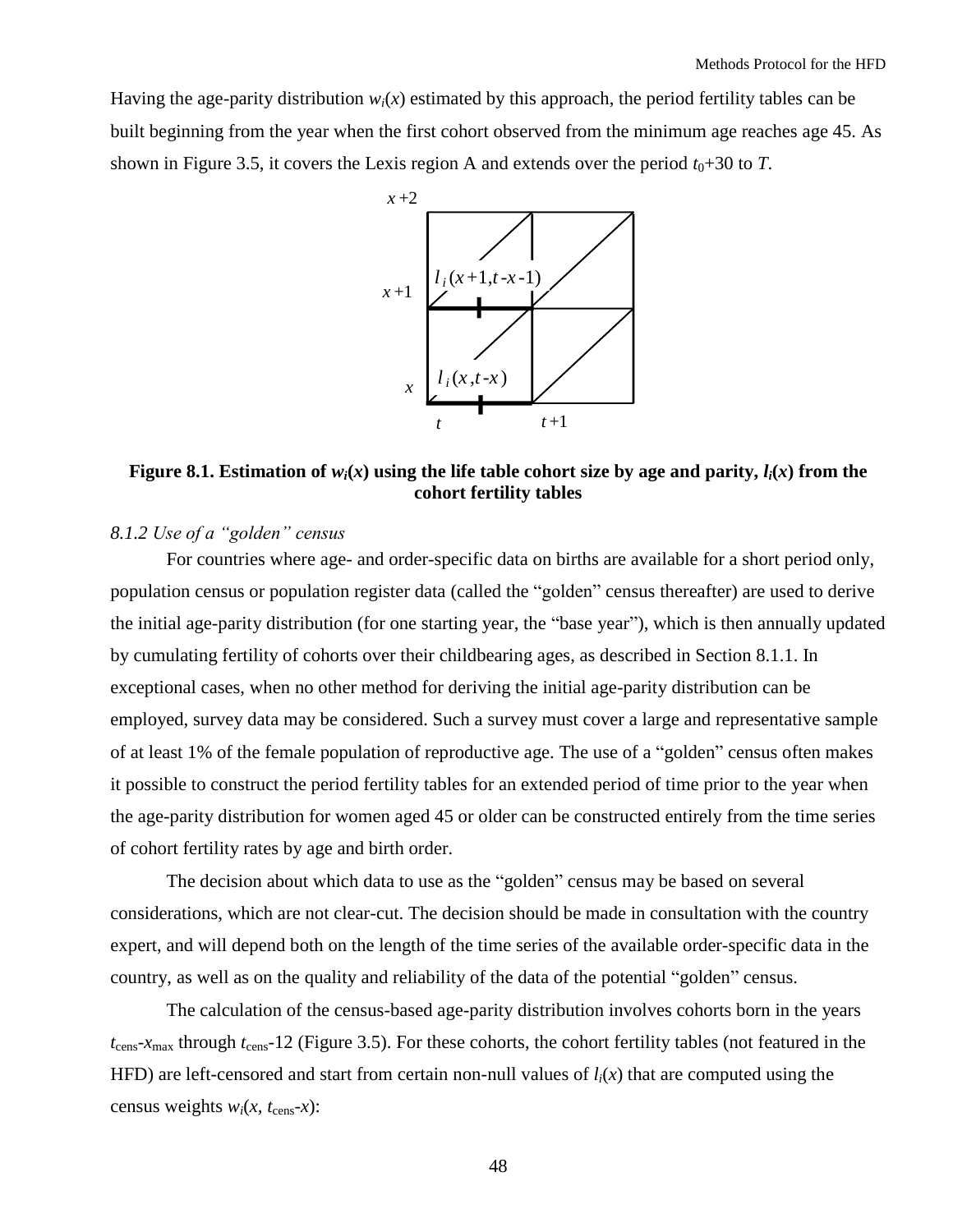$$
l_i(x, t_{cens} - x) = 10,000 \cdot w_i(x, t_{cens} - x), \qquad (8.6)
$$

where 10,000 is the radix of the cohort born in the year  $t_{\text{cens}}-x$ . The census weights  $w_i(x, t_{\text{cens}}-x)$  are calculated as (see also Figure 8.2):

$$
w_i(x, t_{cons} - x) = \frac{w_i(x - 1, t_{cons}^{Jan}) + w_i(x, [t_{cons} + 1]^{Jan})}{2}.
$$
\n(8.7)

 $l_i(x, t_{con} - x) = 10,000 \cdot w_i(x, t_{con} - x)$ ,<br>where 10,000 is the radix of the cohort born in the yealculated as (see also Figure 8.2):<br>w<sub>*i</sub>*( $x_t t_{con} - x$ ) =  $\frac{w_i(x - 1_t t_{con}^{final}) + w_i(x_t[t_{con}, + 1]^{local})}{2}$ .<br>The values of  $l_i(x)$  are estimated</sub> The values of  $l_i(x)$  are estimated for all of the cohorts of reproductive age (observable in the Lexis region B in Figure 3.5), and the mid-year age-parity distribution  $w_i(x)$  is computed as expressed in formulae  $(8.2)$ – $(8.5)$  and shown in Figure 8.1. Based on these  $w_i(x)$  estimates, combining censusbased values with the subsequent cohort fertility time series, the female age- and parity-specific exposure in period fertility tables is computed for the year  $t_{\text{cens}}$  and the subsequent years. Starting from the first year when the age-parity distribution can be obtained and updated for all of the subsequent years for women aged 45 or older *purely* by cumulating cohort population exposures (year  $t_0+30$  and region A in Figure 3.5), the age-parity distribution is obtained and updated using these cumulated cohort fertility series, as described in Section 8.1. This introduces a one-time series break in fertility tables, and also temporarily reduces the range of high reproductive ages covered by the tables, as ages 46-55 are excluded until the year when the cohort parity distribution can also be estimated for these women (see Figure 3.5).



**Figure 8.2. Estimation of the census weights used to produce the left-censored cohort fertility tables**

It is important to note that the census or register data usually pertain to a specific date in a given year, while many HFD computations, including the application of the golden census method, are based on the age-parity distribution of women at the beginning of the year (e.g., formula 8.7). The procedures for reconstructing the data for the age-parity distribution on 1 January of the census year and of the subsequent year are described in Sections 5.1 and 5.2 of this document.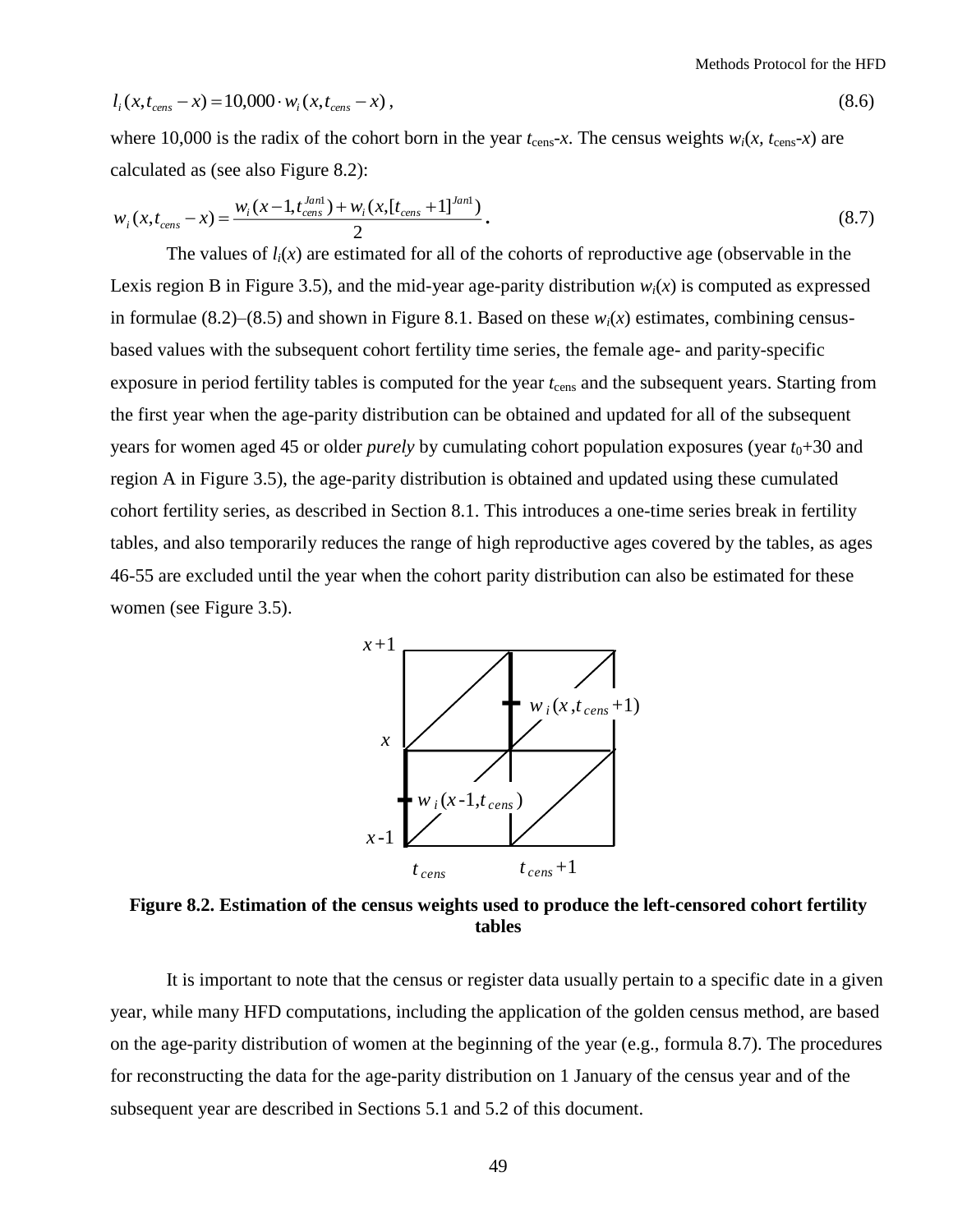#### <span id="page-49-0"></span>*8.1.3 Direct use of census or register data*

Finally, for countries where census or high-quality population register data on the parity distribution of women by age exist, census- or register-based fertility tables can be constructed for the years covered by these data. These alternative fertility tables are featured in the HFD alongside the main set of fertility tables described above. The computation procedure of the mid-year value of  $w_i(x)$ in each census or register year is identical to that applied in the case of the golden census, described in Section 8.1.2. It should be noted that, for the register-based tables, unlike for the census-based tables, annual series of these data estimated for 1 January of each year are readily available, and no additional adjustments to derive the age-parity weights for 1 January are needed<sup>22</sup>. The computation can, however, be performed for the last calendar year in the series, when the data on births in this year are available and when the age-parity distribution of women is available only for 1 January. In this case, preliminary estimates of  $w_i(x)$  are computed for 1 January of the subsequent year following the procedure described in Section 5.2.

## <span id="page-49-1"></span>*8.2 Conditional age-specific fertility rates*

 $\overline{a}$ 

Conditional rates are obtained by dividing the number of *i*th births to women at age *x* in a year *t* by the person-years lived by women aged *x* and at parity *i*-1, and who are thus exposed to the risk of having an *i*th birth in the year *t*:

$$
m_i(x,t) = \frac{B_i(x,t,t-x-1) + B_i(x,t,t-x)}{E_{i-1}(x,t)} = \frac{B_i(x,t)}{E_{i-1}(x,t)}
$$
(8.8)

To eliminate huge fluctuations in  $m<sub>i</sub>(x)$  at the lowest and highest childbearing ages, which are attributable to a very low observed numbers of births, these rates are computed in the HFD only for age and parity combinations where  $E_{i-1}(x) \geq 5$ ,  $m_i(x) < 1$  and  $q_i(x) < 1$ ; otherwise, the values of  $E_{i-1}(x)$  are replaced by zero and the values of  $q_i(x)$  and  $m_i(x)$  are presented by dots (implausible data) in the fertility tables.

From a theoretical perspective, conditional rates (rates of the first type, occurrence-exposure rates) are preferred to unconditional rates because they are in line with the principle of correspondence between the nominator and the denominator. Specifically, only women who are de facto at risk of having an *i*-th birth (i.e., those at parity *i-*1) are included in the denominator when fertility rates for birth order *i* are computed (this assumption ignores multiple births). This gives conditional period

 $22$  Register data on women by age and parity can also refer to 31 December. Such data are treated as pertaining to 1 January of the subsequent year.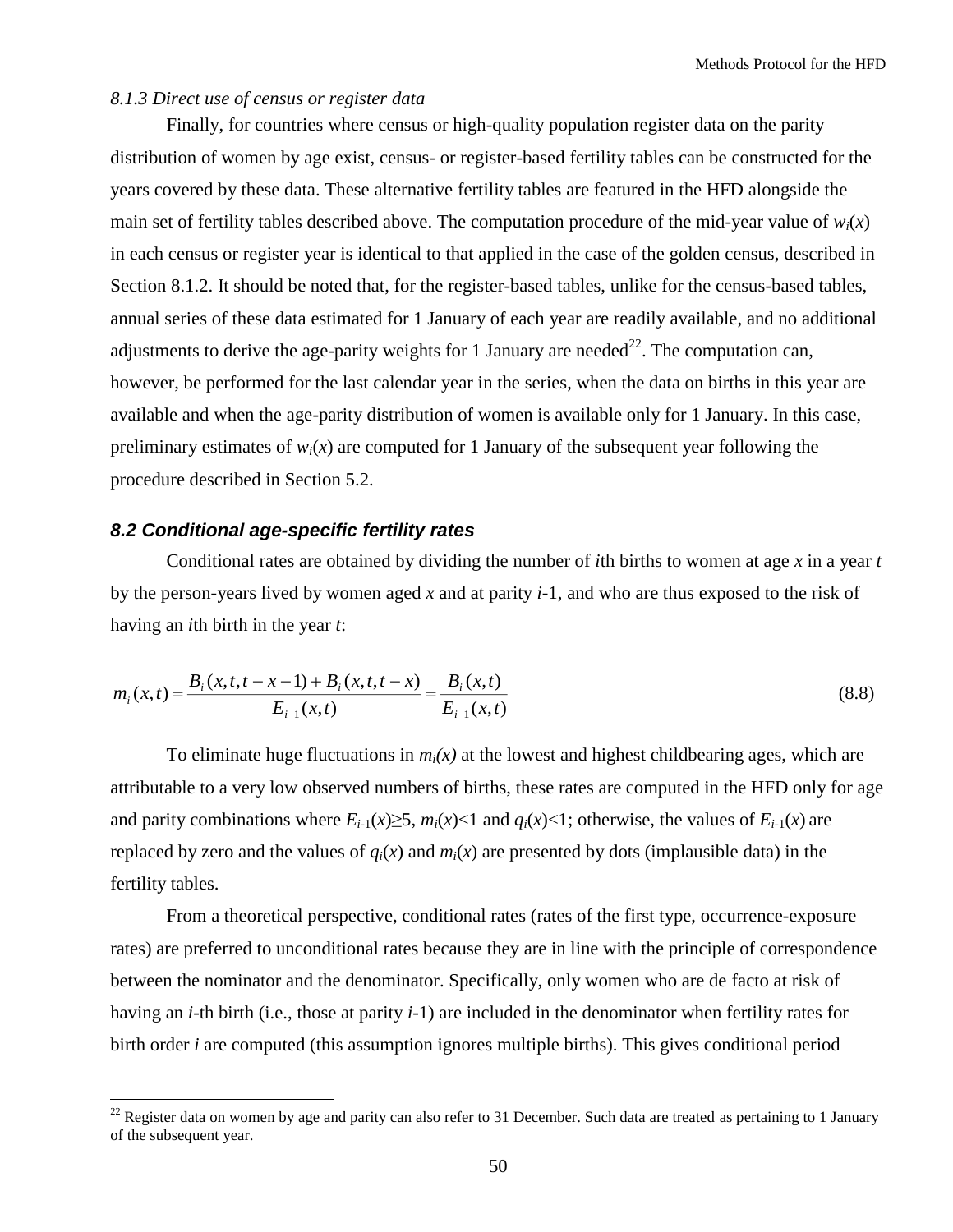fertility rates  $m_i(x)$  an advantage over the unconditional rates  $f_i(x)$  that may be distorted by compositional effects due to the changing parity structure of the female population.

#### <span id="page-50-0"></span>*8.3 Construction of the period table*

Conditional fertility rates,  $m_i(x,t)$ , which are further converted into probabilities,  $q_i(x,t)$ , serve as the major input for the construction of the period fertility tables. This approach was selected for the HFD because it allows us to at least partly account for the effects of mortality and migration on population exposure  $E_{i-1}(x,t)$  over the year (period) *t*.

The functions (columns) of the period life tables computed and displayed in the HFD are as follows: x,  $w_{i-1}(x)$ ,  $m_i(x)$ ,  $q_i(x)$ ,  $l_{i-1}(x)$ ,  $b_i(x)$ ,  $L_{i-1}(x)$ ,  $Sb_i(x)$  (see also Appendix 1). These functions are analogous to those in the cohort life table, described in Section 7. They are computed by using the following sequence of formulae:

$$
q_i(x) = \frac{m_i(x)}{1 + [1 - a(x)] \cdot m_i(x)}
$$
(8.9)

$$
l_0(x_{\min}) = 10,000 \text{ (the radix)}\tag{8.10}
$$

$$
l_i(x_{\min}) = 0, \text{ for } i = 1, 2, 3, 4 \tag{8.11}
$$

$$
l_i(x) = l_i(x-1) \cdot [1 - q_{i+1}(x-1)], \text{ for } i = 0
$$
\n(8.12)

$$
l_i(x) = l_i(x-1) - b_{i+1}(x-1) + L_{i-1}(x-1) \cdot m_i(x-1), \text{ for } i = 1, 2, 3
$$
\n(8.13)

$$
l_{i+}(x) = l_{i+}(x-1) + L_{i-1}(x-1) \cdot m_i(x-1),
$$

for 
$$
i = 4
$$
 (recall that  $i+$  stands for women at parities  $i$  and higher) \t\t(8.14)

$$
b_i(x) = L_{i-1}(x) \cdot m_i(x) \tag{8.15}
$$

$$
L_i(x) = l_i(x) - l_i(x) \cdot q_{i+1}(x) \cdot [1 - a(x)], \text{ for } i = 0
$$
\n(8.16)

$$
L_i(x) = l_i(x) + l_{i-1}(x) \cdot q_i(x) \cdot [1 - a(x)] - l_i(x) \cdot q_{i+1}(x) \cdot [1 - a(x)], \text{ for } i = 1, 2, 3
$$
\n(8.17)

$$
L_{i+}(x) = l_{i+}(x) + l_{i-1}(x) \cdot q_i(x) \cdot [1 - a(x)], \text{ for } i = 4
$$
\n(8.18)

$$
Sb_i(x) = \sum_{z=x_{\min}}^{x-1} b_i(z), \ i=1, 2, 3, 4, 5+(8.19)
$$

We recall that  $a(x)$  is the average share of the age interval  $[x, x+1)$  lived before giving birth to a child. We assume that all *a*(*x*) values are equal to 0.5 for any age *x* and birth order *i*.

In incomplete period fertility tables constructed using the parity weights  $w_i(x)$  generated by cumulating cohort fertility (Section 8.1.1) and covering the years  $t_0+30$  through  $t_0+39$  (see Figure 3.5),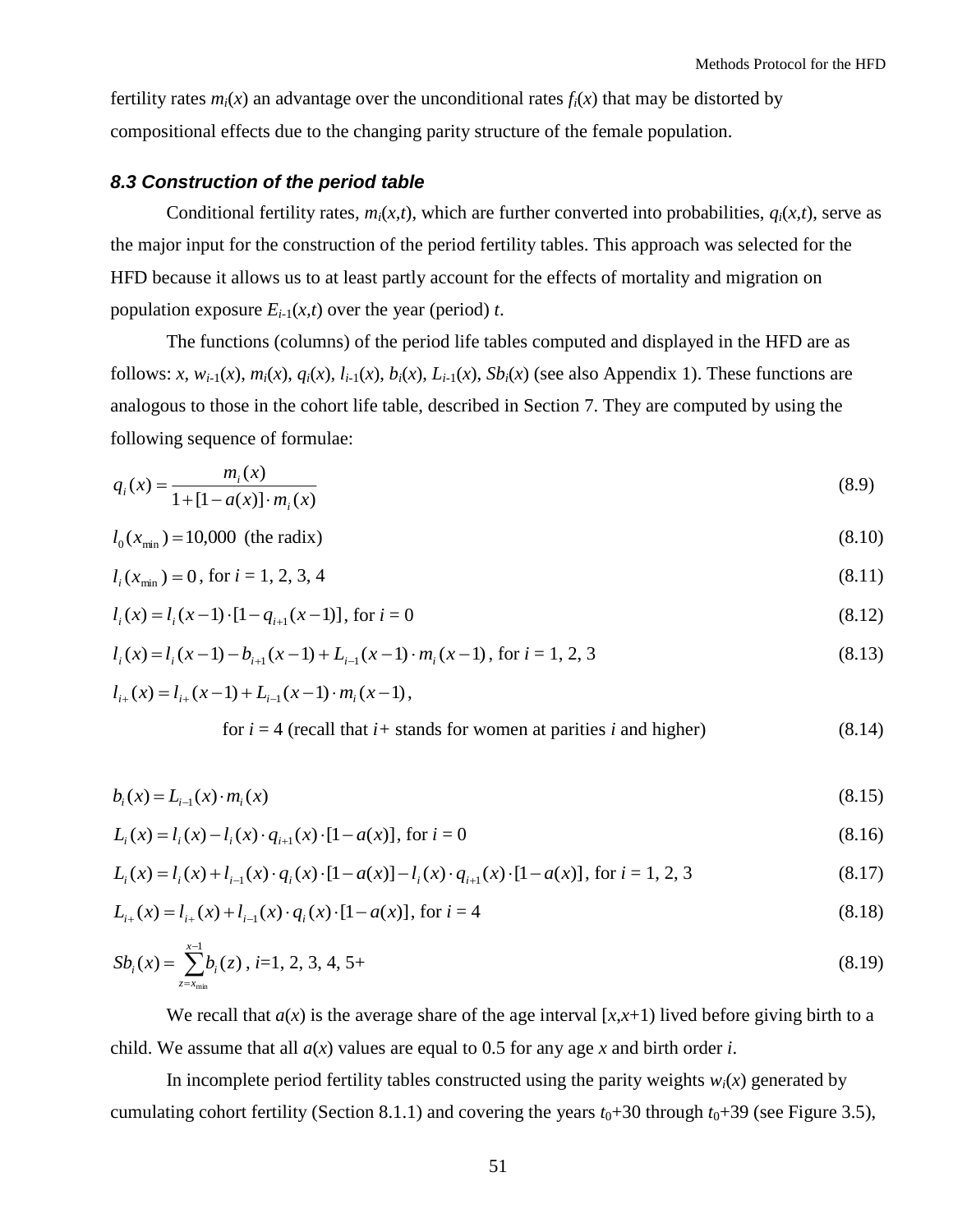all fertility table functions, except  $l_i(x)$ , are computed until the age  $\hat{x}_{max} - 1$  where  $45 \le \hat{x}_{max} \le 55 +$ , while function  $l_i(x)$  is calculated also for the age  $\hat{x}_{\text{max}}$ . The first complete period fertility table with all of the functions expanding over the entire age range (from 12 and younger until 55 and older) is generated for the year  $t_0+40$ .

#### <span id="page-51-0"></span>*8.4 Summary indicators based on the period fertility table*

On the basis of period fertility tables, the following summary indicators are computed in the HFD: the parity- and age-adjusted total fertility rate (*PATFR*, also called "the summary index of period fertility controlling for age and parity"; see Rallu and Toulemon 1994, and footnote 12) and its parityspecific components (*PATFR<sub>i</sub>*), and table mean ages at birth (*TMAB*) and table mean ages at birth by birth order (*TMABi*). Formulae (8.20a), (8.20b), (8.21a), and (8.21b) define their computation. *The parity- and age-adjusted total fertility rate* for all birth orders combined*:*

$$
PATFR = \frac{\sum_{x_{\min}}^{x_{\max}} b(x)}{10,000}
$$
 (8.20a)

*The parity- and age-adjusted total fertility rate* by birth order *i*:

$$
PATFR_i = \frac{\sum_{x_{\text{min}}}^{x_{\text{max}}} b_i(x)}{10,000}
$$
 (8.20b)

*The table mean age at birth* for all birth orders combined:

$$
TMAB = \frac{\sum_{x=x_{\min}}^{x_{\max}} \overline{x} \cdot b(x)}{\sum_{x=x_{\min}}^{x_{\max}} b(x)}
$$
(8.21a)

*The table mean age at birth* by birth order *i*:

$$
TMAB_i = \frac{\sum_{x=x_{\min}}^{x_{\max}} \overline{x} \cdot b_i(x)}{\sum_{x=x_{\min}}^{x_{\max}} b_i(x)}
$$
(8.21b)

*PATFRs* and *TMABs* are calculated for the period cohorts that are observed from age  $x_{\text{min}}=12$ until  $x_{\text{max}}$  that ranges from 44 to 54 in the incomplete period fertility tables and equals 55+ in the complete fertility tables (see Figure 3.5 for Lexis regions covered in the period fertility tables).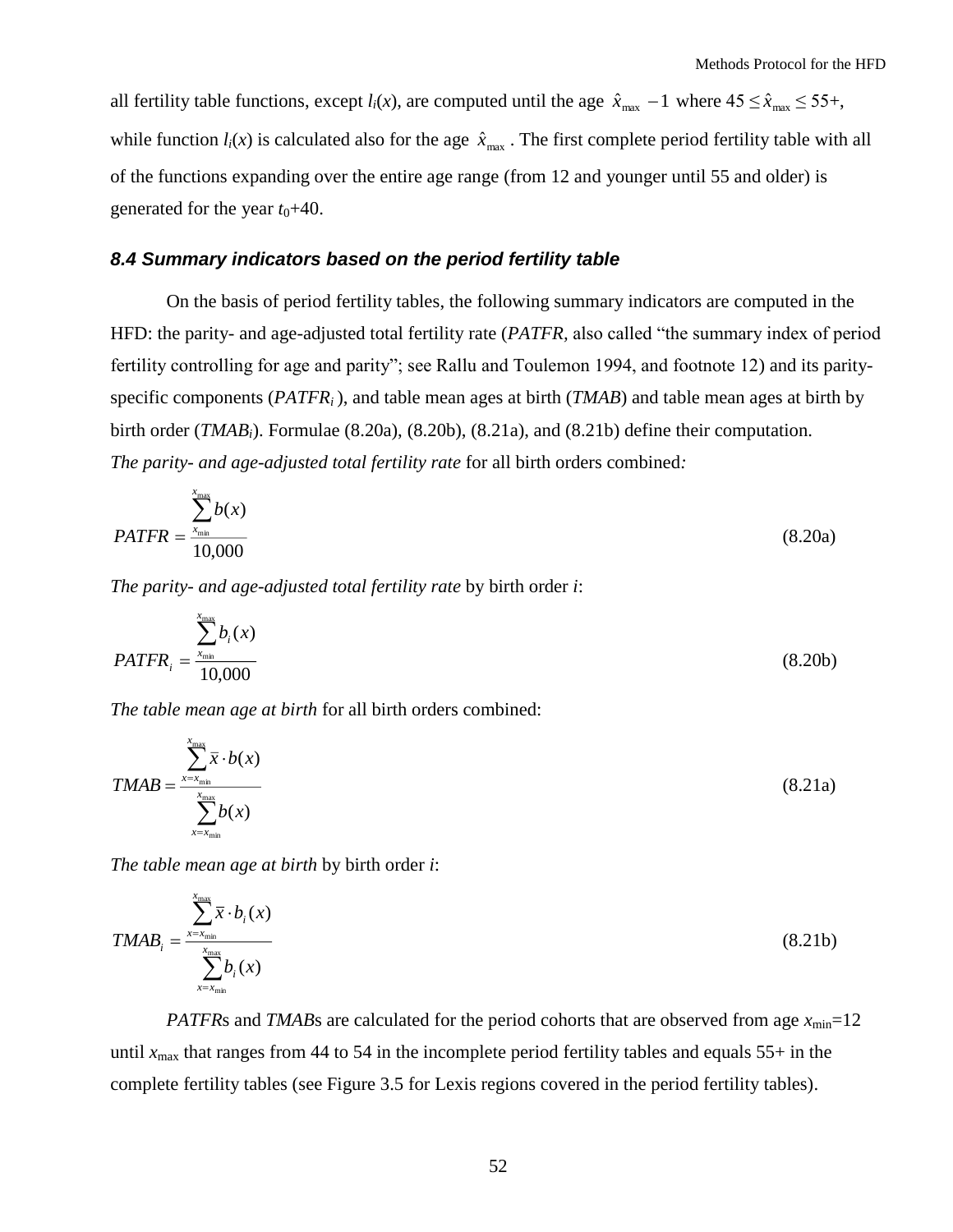Values  $\bar{x}$  in formulae (8.21a) and (8.20b) are the mean ages at birth within age intervals [x, *). We assume that, within each such age interval, the mean age can be approximated as*  $*x* + 0.5$ *.* 

## <span id="page-52-0"></span>**Acknowledgments**

We are sincerely grateful to Joshua Goldstein, former Director of the Max Planck Institute for Demographic Research, who launched and headed the Human Fertility Project (HFP) at MPIDR; and to Wolfgang Lutz, Director of the Vienna Institute of Demography, Austrian Academy of Sciences, who supported the HFD activities at the VID. We are also grateful to HFD Advisory Board members Jean-Paul Sardon, Laurent Toulemon, and John Wilmoth for their thoughtful comments and advice. We would like to thank Sigrid Gellers-Barkmann and Jörn Lübke (MPIDR) for their graphic and editing assistance. The European Commission funded the initial work by the VID as part of the project "Reproductive decision-making in a macro-micro perspective" (REPRO) in the Seventh Framework Programme (Grant Agreement: SSH-CT-2008-217173).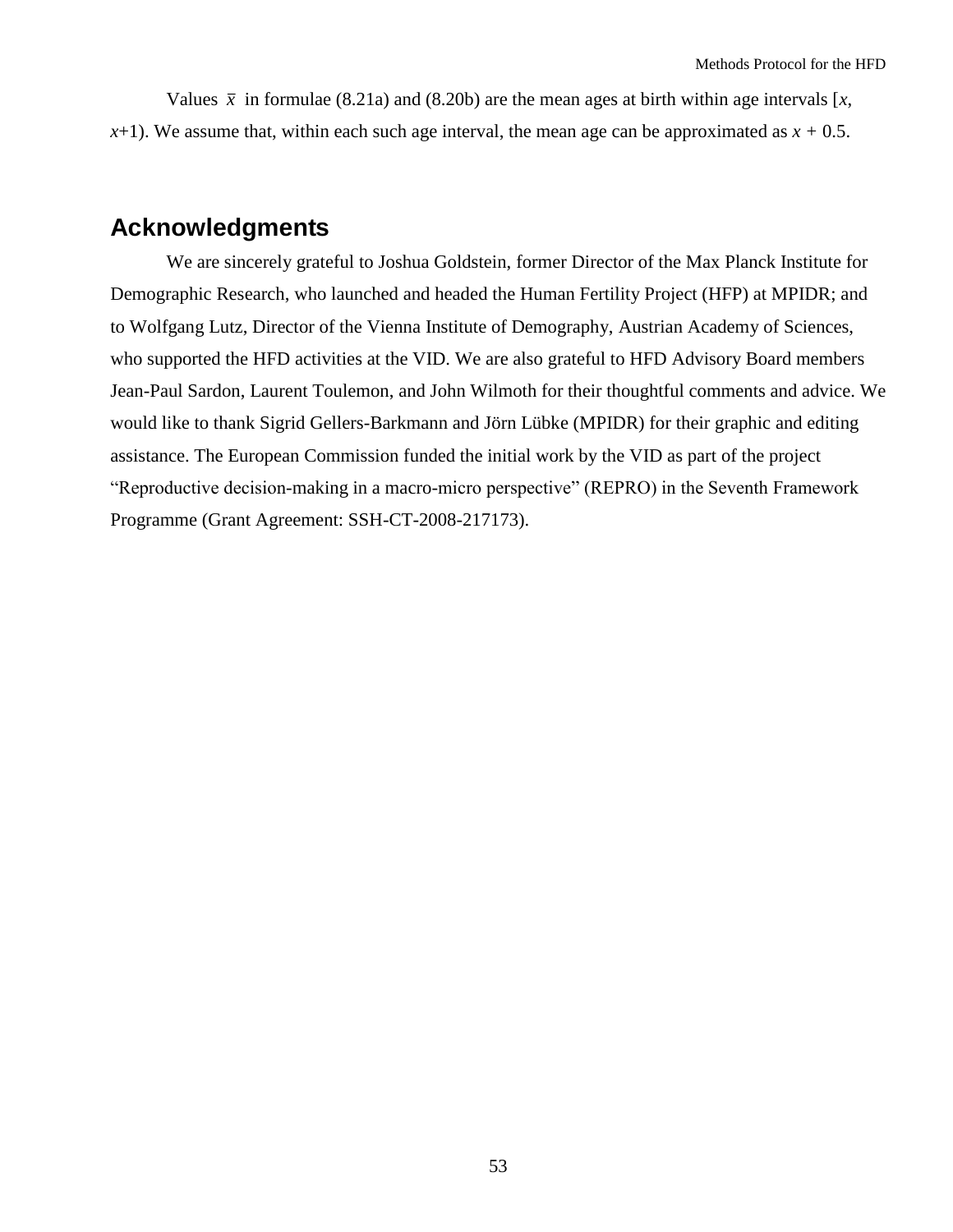## <span id="page-53-0"></span>**References**

- Bishop, Y., S. Fienberg, and P. Holland (1975). Discrete Multivariate Analysis: Theory and Practice. MIT University Press.
- Bongaarts, J. and G. Feeney (1998). "On the quantum and tempo of fertility". *Population and Development Review* 24 (2): 271-291.
- Bongaarts, J. and G. Feeney (2000). "On the quantum and tempo of fertility: Reply". *Population and Development Review* 26 (3): 560-564.
- Caselli, G. and J. Vallin (2006). "From Situating Events in Time to the Lexis Diagram and the Computing of Rates.‖ In: Caselli, G., Vallin, J., and Wusch, G. (Eds.) *Demography and Synthesis*, Vol. 1. Amsterdam et al.: Elsevier, pp. 55-68.
- Calot. G. and J.-P. Sardon (2003). "Methodology for the calculation of Eurostat's demographic indicators. Detailed report by the European Demographic Observatory (EDO)". *Population and social conditions* 3/2003/F/no 26, 146 p.
- Fienberg, S. (1970): An iterative procedure for estimation in contingency tables, The Annals of Mathematical Statistics, Vol. 41, N. 3, 907-917.
- Frejka, T. and J.-P. Sardon (2006). "First birth trends in developed countries: persistent parenthood postponement.‖ *Demographic Research* 15(6): 147-180
- Fritsch, F. N. and R.E. Carlson (1980). "Monotone Piecewise Cubic Interpolation". [SIAM Journal on](http://en.wikipedia.org/w/index.php?title=SIAM_Journal_on_Numerical_Analysis&action=edit&redlink=1)  [Numerical Analysis](http://en.wikipedia.org/w/index.php?title=SIAM_Journal_on_Numerical_Analysis&action=edit&redlink=1) 17 (2): 238–246. SIAM.
- Goldstein J.R., T. Sobotka, A. Jasilioniene (2009). "The End of "Lowest-Low" Fertility?" *Population and Development Review* 35(4): 663-399.
- Kohler, H.-P., F.C. Billari, and J. A. Ortega (2002). "The emergence of lowest-low fertility in Europe during the 1990s". *Population and Development Review 28 (4)*: 641-680.
- Kuczynski, R.R. (1932) [1982]. *Fertility and Reproduction.* Reprinted in 1982 in Berlin (GDR)*,*  Akademie-Verlag (*Beitrage zur Demographie*) No. 6..
- McNeil, Donald R., T. James Trussell, and John C. Turner (1977). "Spline interpolation of demographic data." *Demography* 14(2): 245-252.
- Rallu, L. and L. Toulemon (1994). "Period fertility measures. The construction of different indices and their application to France, 1946-89". *Population, An English Selection*, 6: 59-94.
- Sobotka, T. (2003). "Tempo-quantum and period-cohort interplay in fertility changes in Europe. Evidence from the Czech Republic, Italy, the Netherlands and Sweden‖. *Demographic Research* 8(6): 151-213.
- Sobotka, T. (2004a). Is lowest-low fertility explained by the postponement of childbearing? *Population and Development Review* 30(2): 195-220.
- Sobotka, T. (2004b). *Postponement of childbearing and low fertility in Europe*. PhD Thesis, University of Groningen. Amsterdam: Dutch University Press.
- VID 2010: European demographic data sheet 2010. Vienna Institute of Demography and IIASA. (http://www.oeaw.ac.at/vid/datasheet/download\_2010.shtml.
- Wilmoth, J. R., K.Andreev, D. Jdanov, and D.A. Glei with the assistance of C. Boe, M. Bubenheim, D. Philipov, V. Shkolnikov, and P. Vachon (2005). "Methods Protocol for the Human Mortality Database.", Retrieved February 20, 2007 [\(http://www.mortality.org/Public/Docs/MethodsProtocol.pdf\)](http://www.mortality.org/Public/Docs/MethodsProtocol.pdf).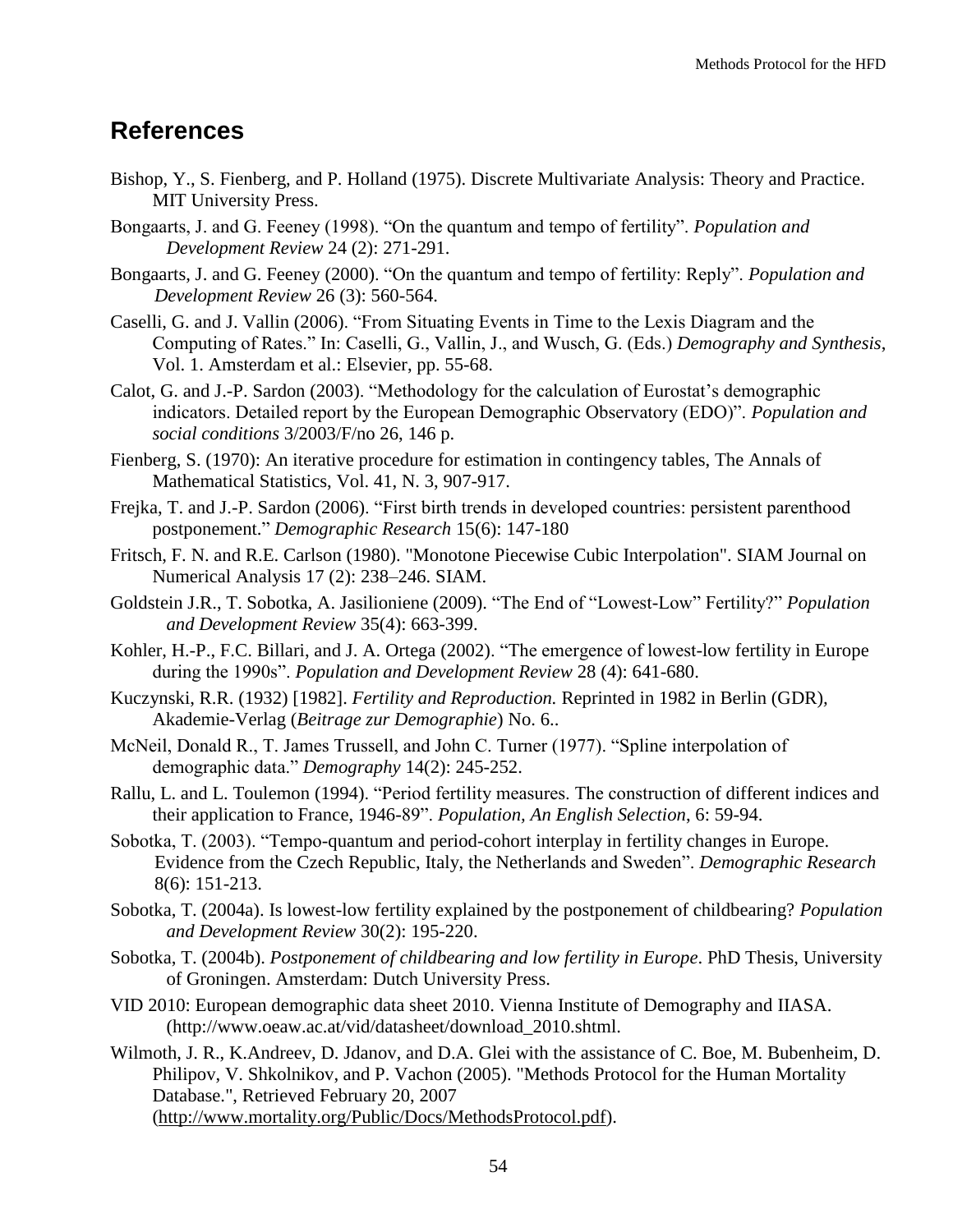| <b>General</b>                          |                                                                                                              |  |  |
|-----------------------------------------|--------------------------------------------------------------------------------------------------------------|--|--|
| $\boldsymbol{\chi}$                     | Age at childbearing                                                                                          |  |  |
| $x_{\min}$                              | Lowest age at childbearing considered in the analysis                                                        |  |  |
| $x_{\text{max}}$                        | Highest age at childbearing considered in the analysis                                                       |  |  |
| t                                       | Calendar year                                                                                                |  |  |
|                                         | Cohort<br>Parity and birth order                                                                             |  |  |
|                                         | Highest parity (birth order) used in the analysis                                                            |  |  |
| $\iota_{\max}$<br><b>Empirical data</b> |                                                                                                              |  |  |
| B(t)                                    | Total live births                                                                                            |  |  |
| $B(x,t,c)$ , $B_i(x,t,c)$               | Number of live births (all birth orders combined and by birth order):                                        |  |  |
|                                         | $B(x,t)$ , $B(x,t,\circ)$ ; $B_i(x,t)$ , $B_i(x,t,\circ)$ – for rectangular (age, year)                      |  |  |
|                                         | $B(t, c)$ , $B(\circ, t, c)$ ; $B_i(t, c)$ , $B_i(\circ, t, c)$ for vertical parallelogram (year,<br>cohort) |  |  |
|                                         | $B(x, c)$ , $B(x, \circ, c)$ ; $B_i(x, c)$ , $B_i(x, \circ, c)$ – for horizontal parallelogram (age,         |  |  |
|                                         | cohort)                                                                                                      |  |  |
| P(x,t)                                  | Female population size on 1 January                                                                          |  |  |
| E(x,t,c)                                | Female population exposure:                                                                                  |  |  |
|                                         | $E(x,t)$ , $E(x,t,\circ)$ – for rectangular                                                                  |  |  |
|                                         | $E(t, c)$ , $E(\circ, t, c)$ – for vertical parallelogram                                                    |  |  |
|                                         | $E(x, c)$ , $E(x, \circ, c)$ – for horizontal parallelogram                                                  |  |  |
| $E_{total}(t)$                          | Total population exposure, including both men and women, for all ages<br>combined                            |  |  |
| $f(x,t,c), f_i(x,t,c)$                  | Unconditional age-specific fertility rates (all birth orders combined and by<br>birth order):                |  |  |
|                                         | $f(x, c, t)$ , $f(x, c, t)$ – for Lexis triangle                                                             |  |  |
|                                         | $f(x,t)$ , $f(x,t,\circ)$ ; $f(x,t)$ , $f(x,t,\circ)$ – for rectangular                                      |  |  |
|                                         | $f(t,c)$ , $f(\circ,t,c)$ ; $f_i(t,c)$ , $f_i(\circ,t,c)$ – for vertical parallelogram                       |  |  |
|                                         | $f(x,c)$ , $f(x,\circ,c)$ ; $f_i(x,c)$ , $f_i(x,\circ,c)$ – for horizontal parallelogram                     |  |  |
|                                         | <b>Fertility table</b>                                                                                       |  |  |
| $W_i(x)$                                | Relative distribution of female population exposure by parity (population<br>weights): $\sum w_i(x) = 1$     |  |  |
| $E_i(x)$                                | Female population exposure by parity: $E_i(x) = w_i(x) \cdot E(x)$                                           |  |  |
| $m_i(x)$                                | Conditional age-specific fertility rates in age interval $[x, x+1)$                                          |  |  |
| $q_i(x)$                                | Probability of having an <i>i</i> th birth in age interval $[x, x+1)$                                        |  |  |
| $l_i(x)$                                | Table population of parity $i$ at age $x$                                                                    |  |  |
| $b_i(x)$                                | Table number of births of order <i>i</i> in age interval $[x, x+1)$                                          |  |  |
| $L_i(x)$                                | Table population exposure of women of parity <i>i</i> within age interval $[x, x+1)$                         |  |  |
| chi(x)                                  | Average number of children by exact age x in the highest parity category $i_{max+}$                          |  |  |
| $Sb_i(x)$                               | Cumulative (in respect to age) births of order $i$ by exact age $x$                                          |  |  |